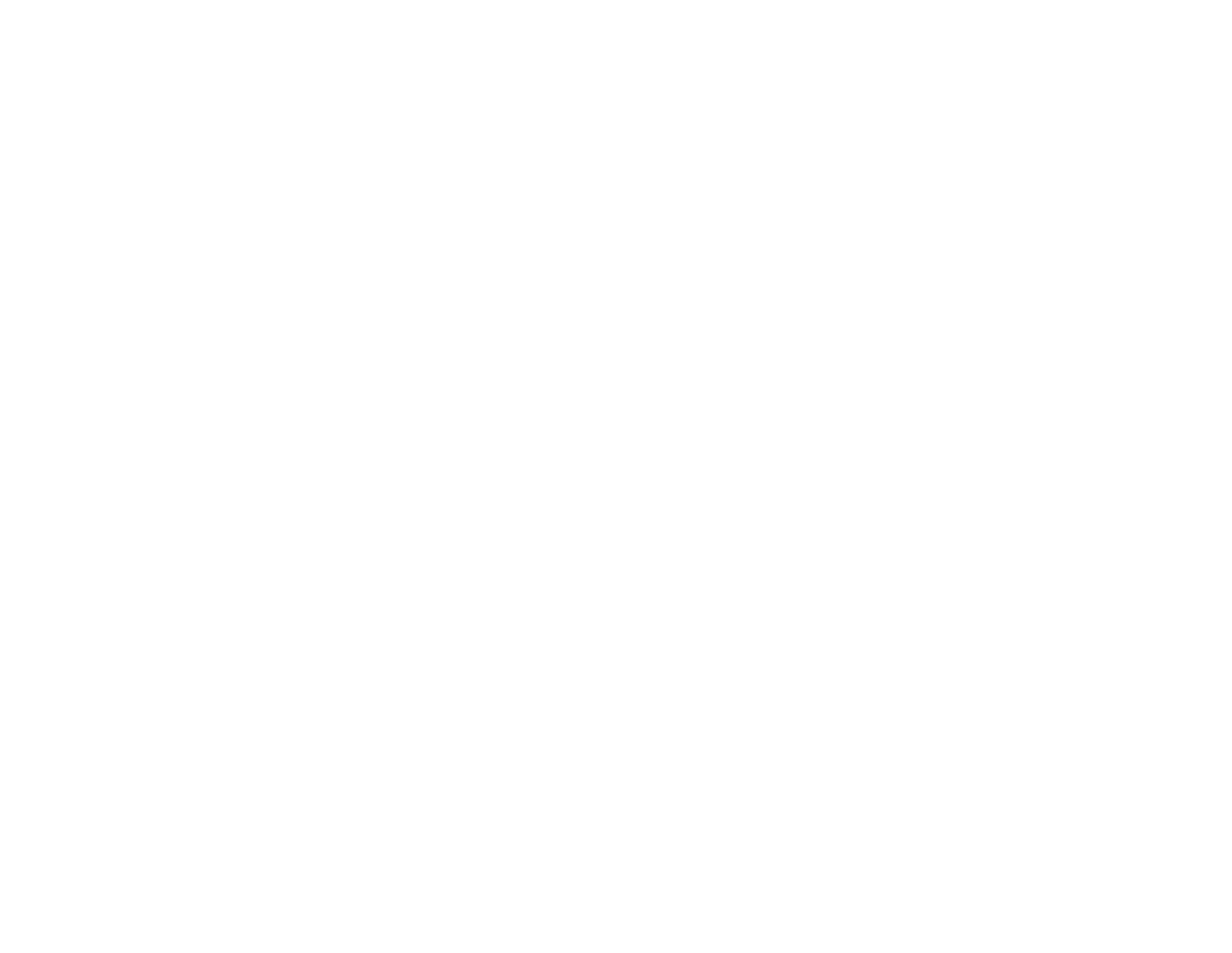# OCCUPATIONAL MOBILITY PATTERNS IN THE NATIONAL FOOTBALL LEAGUE



*Volume VIII | May 2019*

## **LEAD INVESTIGATOR AND RESEARCHER**



Dr. C. Keith Harrison **ASSOCIATE PROFESSOR & ASSOCIATE CHAIR / CHIEF ACADEMIC OFFICER COLLEGE OF BUSINESS SPORT BUSINESS MANAGEMENT PROGRAM UNIVERSITY OF CENTRAL FLORIDA** 

## **RESEARCHER AND REPORT CO-AUTHOR**

**SCOTT BUKSTEIN ASSOCIATE INSTRUCTOR & DIRECTOR OF UNDERGRADUATE PROGRAM COLLEGE OF BUSINESS SPORT BUSINESS MANAGEMENT PROGRAM UNIVERSITY OF CENTRAL FLORIDA**



#### **A REPORT PRESENTED BY THE NATIONAL FOOTBALL LEAGUE**

Recommended citation for report: Harrison, C.K. and Bukstein, S. (2019). Occupational Mobility Patterns in the National Football League (Volume VIII).

This report is available online at https://operations.nfl.com and also at http://www.coachingmobilityreport.com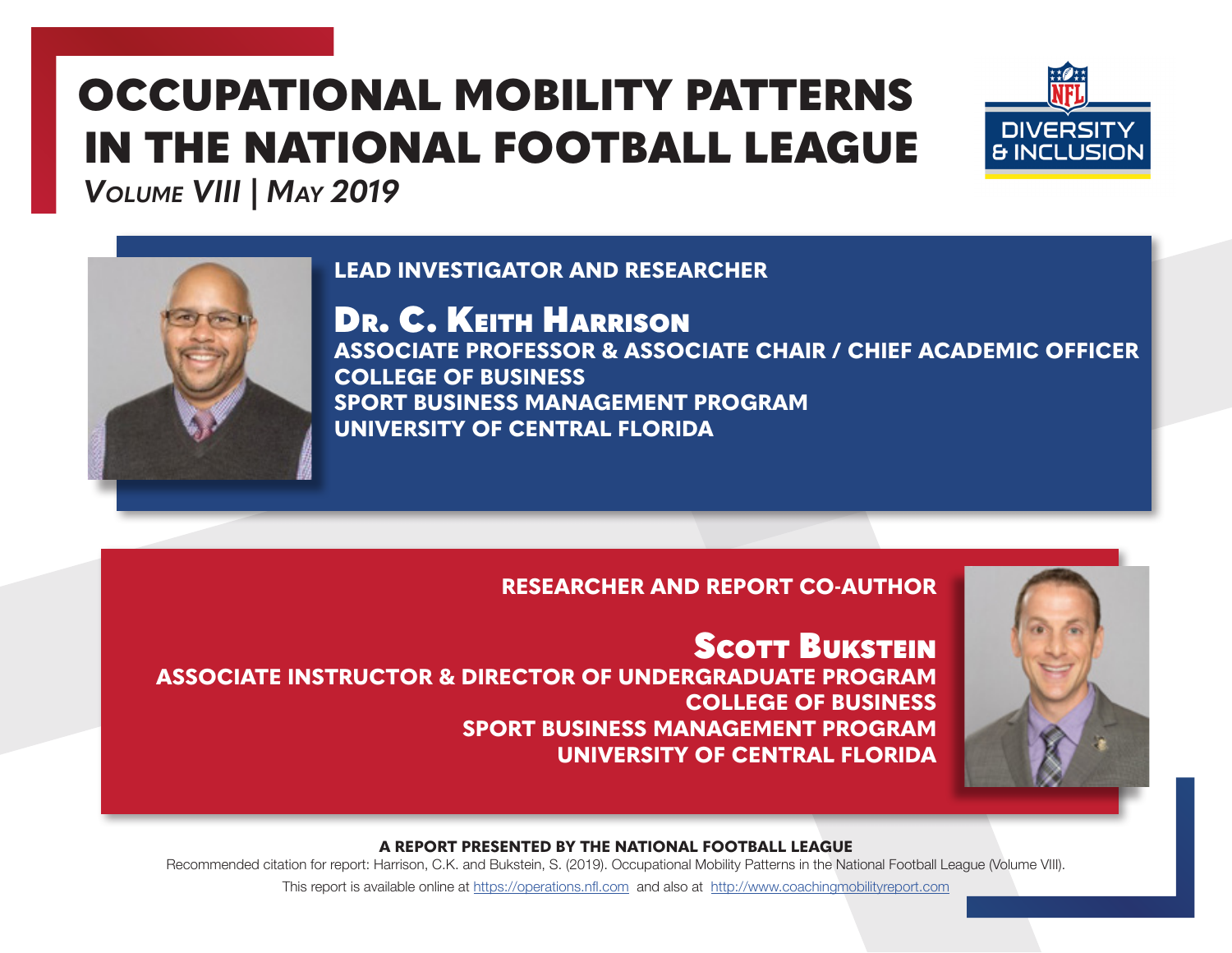# TABLE OF CONTENTS TABLE OF CONTENTS

| MESSAGE FROM TROY VINCENT, NFL EXECUTIVE VICE<br>PRESIDENT OF FOOTBALL OPERATIONS 5 |
|-------------------------------------------------------------------------------------|
| ■ MESSAGE FROM DR. C. KEITH HARRISON, LEAD                                          |
|                                                                                     |
| REVIEW OF LITERATURE ON OCCUPATIONAL MOBILITY                                       |
|                                                                                     |
|                                                                                     |
|                                                                                     |
| DISCUSSION AND CONCLUSIONS: PRACTICAL<br>RECOMMENDATIONS AND IMPLICATIONS27         |
| .34                                                                                 |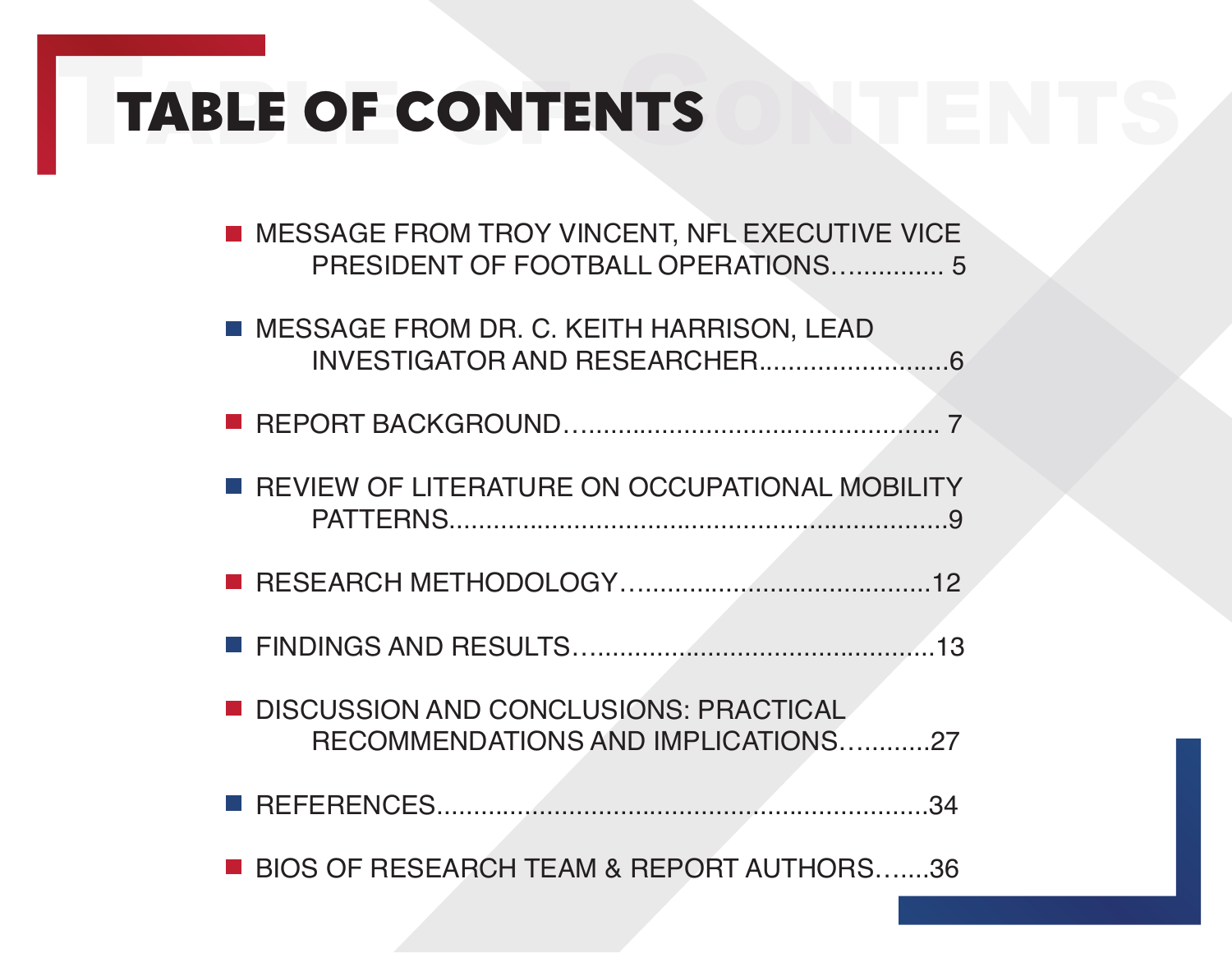# TABle Table of Contents MESSAGE FROM TROY VINCENT,<br>NET EXECUTIVE VICE PRESIDENT OF FOOTBALL NFL EXECUTIVE VICE PRESIDENT OF FOOTBALL OPERATIONS

Since the first Diversity and Inclusion Coaching Mobility Report in 2013, it has been noted that the NFL has led the sports industry by intentionally hiring a diverse and inclusive workforce , as well as increasing opportunity for minority coaches. While improvement is evident, there must be an ongoing effort to break mobility barriers and establish a cultural norm of opportunity for all. The NFL recognizes these challenges and is committed to taking practical steps to ensure concrete results.

Clubs are encouraged to make a greater commitment to developing a talent pipeline that includes their younger coaches. For example, running back and wide receiver coaches being invited to participate in game planning sessions, and allowing younger coaches to call plays in the preseason or joint scrimmages. Fellowships and internships for entry-level minority coaches, scouts and front office personnel also are in development.

League events are now serving as networking opportunities to connect minority head coaches and position coaches with hiring personnel. Coaching staff selection for the East-West Shrine Game and the Senior Bowl will focus on up-and-coming minority coaches. An expanded Advisory Panel brings additional expertise in identifying prospective candidates from both the professional and collegiate ranks. The League also is proactively increasing candidate visibility by amplifying rising minority coaches through its various channels.

The Quarterback Coaching Summit will expose current college and professional quarterback coaches and offensive coordinators to game administration, offensive philosophy implementation, and quarterback development. There are also plans to launch a year-long NCAA-NFL Offensive Academy to develop coaches on the intricacies of offensive philosophy, planning, developing staff, leading, and interviewing for offensive positions.

In addition, the NFL is engaging in year-round development of prospects and opportunities by collaborating with HBCU leadership, the Fritz-Pollard Alliance, and the NFL Career Advisory Panel. Efforts are ongoing to identify and assist candidates with interview preparation, hiring and managing staff, internal and external communications, leadership development, and other essential skills.

The Occupational Mobility Report has provided insight on how our efforts are working, lending key information toward developing the strategies we employ to advance diversity and inclusion in our very unique workplace. Diversity is good business. Inclusion makes it work.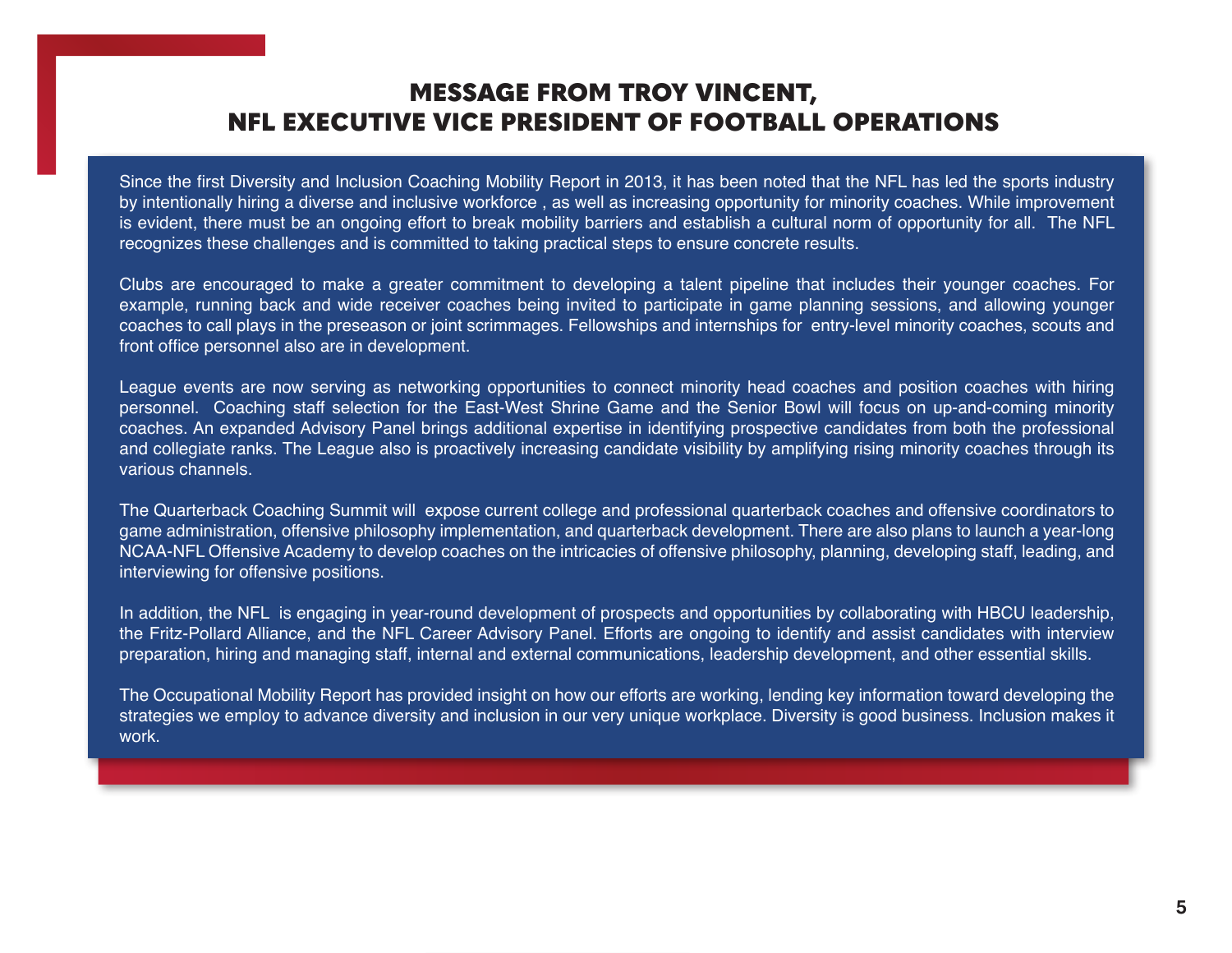## MESSAGE FROM DR. C. KEITH HARRISON, LEAD INVESTIGATOR AND RESEARCHER

There are no final victories" is often the mantra of noted scholar and sociologist of sport Professor Emeritus Dr. Harry Edwards. The 2018-19 cycle of hiring and firing of NFL head coaches (especially coaches of color in particular) is fruitful for understanding that the more things change the more they stay the same. During the most recent hiring and firing cycle, several men of color were hired for head coach and coordinator opportunities.

The interesting thing to note is that "hiring trees" were traditionally tied to the "old school" coaches with many years of experience. In contemporary society, the 33-year-old head coach of the Los Angeles Rams, Sean McVay, has been deemed to have his own tree with less than three years head coaching experience. Coach McVay has been very successful his first two seasons, which includes making the playoffs twice and the Super Bowl runner-ups this past season. In fact, his success is tied to his skill-set as "quarterback guru" that can develop players at the position. This trend of head coaches with origins as creative offensive coordinators is so prevalent that we saw something perplexing to many occur in early 2019. The previous head coach of the Arizona Cardinals (Steve Wilks) was fired after one season and replaced with a former college coach who was fired by Texas Tech University with a 36-40 record and 1-2 record in bowl games.

Kliff Kingsbury was hired after briefly being hired by the University of Southern California as the football team's offensive coordinator. I know Coach Kingsbury and really respect many things about him. One fact is that in 2017 Coach Kingsbury comprised the most African American assistant coaches at the FBS level, which says a great deal about his values of good coaches and incorporating diversity, equity, inclusion, and innovation in all that he does. However, the obvious must be stated—would a coach of color be fired from a collegiate level job and then hired by an NFL team as its new head coach? There is no data to support that this would occur, nor after five firings of head coaches of color by NFL teams were any of the men reshuffled as head coaches with other teams (some did get hired as assistant coaches and coordinators). The justification of Kingsbury being hired is he is part of the new trend that McVay has pioneered with his own tree now.

So is there a light at the end of the tunnel with occupational mobility? Yes! Coach Flores, the former star defensive coordinator of the New England Patriots who helped New England win the Super Bowl in 2019, held the "guru" Coach McVay and his powerful offense to three points in the Super Bowl. The Miami Dolphins hired Coach Flores as their head coach for the upcoming season, which he has the opportunity to contribute to the trend that McVay has started. Can Flores and his ethnic representation as a younger man of color start a trend with his superior skills as a defensive coordinator and now head coach? Only time will tell.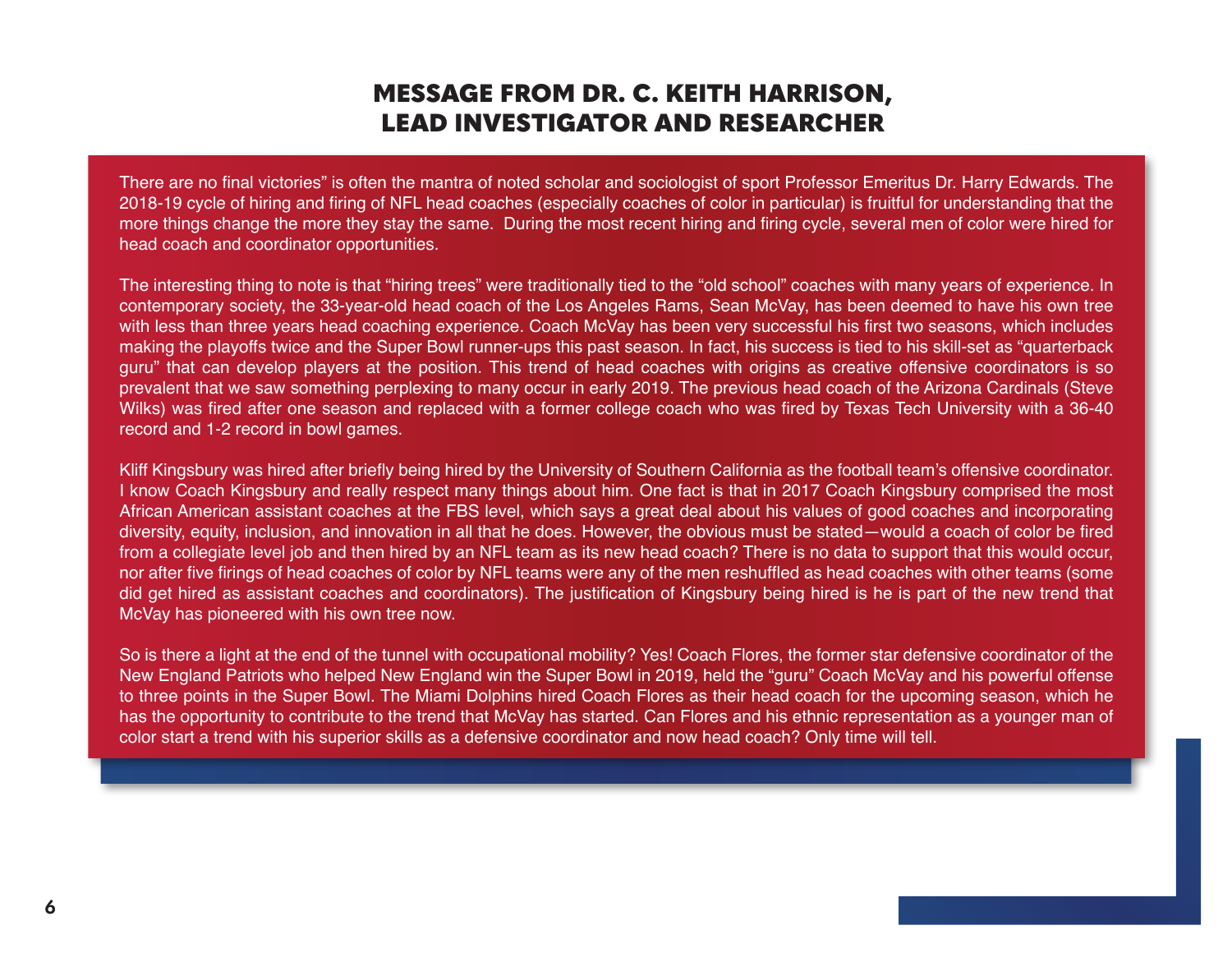# REPORT BACKGROUND REPORT BACKGROUND

In 1963, the National Football League (NFL) began tracking data on the occupational mobility patterns of head coaches. From January 1963 to February 2019, only 18 different African American men and four Latino men have served as head coaches in the NFL. As of February 2019, four head coaches of color led NFL teams as compared with 28 White NFL head coaches.

Previous empirical and other data-driven studies on NFL coaches and other key team leaders have generally focused on the effectiveness of the Rooney Rule (for example, analyzing the hiring process and proposing new strategies to increase the number of head coaches of color) as well as comparing the win/loss records of head coaches (for example, determining whether coaches of color are provided with a truly meaningful opportunity to turn around a team with a losing record) (see Cochran & Mehri, 2002; Madden & Ruther, 2011; Thornton, 2009).

This NFL Diversity & Inclusion research report series began analyzing data on occupational mobility patterns commencing with the start of the 2012 NFL regular season in order to develop actionable data-driven policy and best practices recommendations. The current study on occupational mobility patterns expands and complements existing research within this space via an extensive analysis related to whether ethnic minorities face occupational access barriers after one or more stints as a head coach in the NFL. In addition, this research study examines occupational access barriers and mobility patterns with respect to NFL general managers, offensive coordinators, defensive coordinators, and other primary NFL team position coaches—for example, quarterbacks coach, wide receivers coach, tight ends coach, running backs coach, offensive line coach, linebackers coach, defensive line coach and defensive backs (secondary) coach.

The current empirical research study aims to address the following three research questions:

*1. Do coaches and other leaders of color within the NFL face actual (and perceived) access barriers with respect to occupational mobility patterns?* 

**2. What factors and variables impact and influence the**  *occupational mobility patterns of coaches and other leaders of color within the NFL?*

*3. What are examples of innovative practical strategies with respect to improving career opportunities for coaches and other leaders of color within the NFL?*

Based on the findings of the current study, the NFL and teams within the league must continue to focus on retention, career progression, continued access and "life after being a head coach" in addition to the central goal of the Rooney Rule related to initial entry/access for ethnic minorities.<sup>1</sup> The findings of the current study indicate that, historically, NFL teams have been reluctant to hire a person of color for a head coach, offensive coordinator or defensive coordinator position after a person of color has previously served as a head coach in the NFL. For example, since the start of the 1963 NFL season, 112 White individuals have been hired as an NFL head coach, offensive coordinator or defensive coordinator after a first NFL head coach opportunity, whereas only 18 men of color have been hired as an NFL head coach, offensive coordinator or defensive coordinator after a first head coach opportunity. In addition, since

<sup>1</sup> It is important to note that mere technical compliance with Rooney Rule requirements does not guarantee that men of color are truly provided with a meaningful opportunity to compete for open general manager and head coach positions.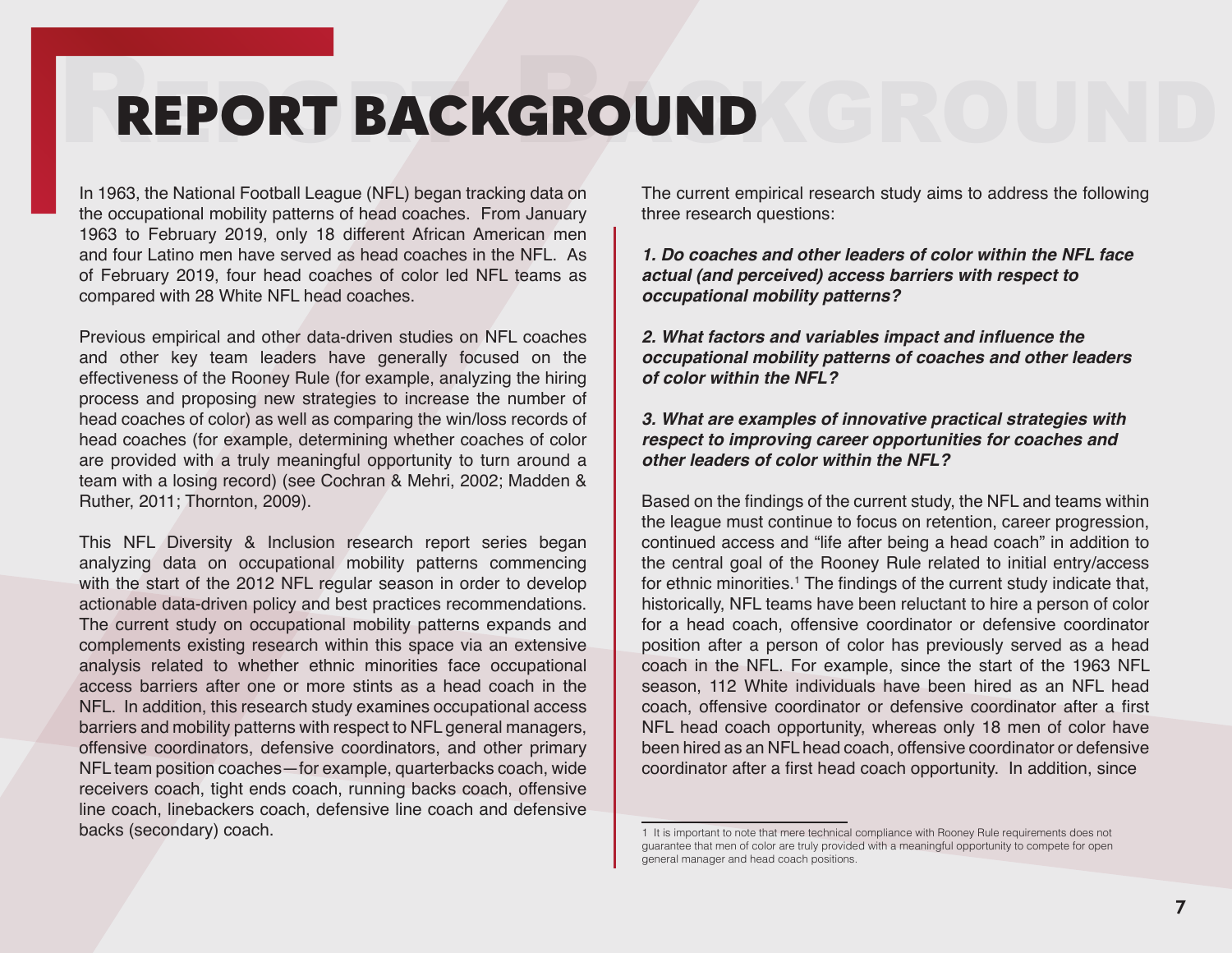the start of the 1963 NFL season, 24 White individuals have been hired as an NFL head coach, offensive coordinator or defensive coordinator after a second NFL head coach opportunity, whereas only three men of color have been hired as an NFL head coach, offensive coordinator or defensive coordinator after a second head coach opportunity.

Nonetheless, the hiring of Lovie Smith and Jim Caldwell as "second opportunity" NFL head coaches in 2014 along with the hiring of Hue Jackson as a "second opportunity" NFL head coach in January 2016 serve as indicators of improvement and hope.<sup>2</sup> As of February 2019, ten out of the 22 total NFL head coaches of color from 1963-2019 have earned a second opportunity to be the head coach of an NFL team. A primary challenge for candidates of color is breaking into the head coach pipeline, as many head coaches and key position coaches continue to get "reshuffled" thereby preventing new talent from entering the candidate pipeline. For example, seven of the 16 recently hired offensive coordinators have previously served as an NFL offensive coordinator; in addition, seven of the ten recently hired defensive coordinators have previously served as an NFL defensive coordinator. This "reshuffling effect" reduces the number of opportunities for new candidates to break into the head coach pipeline.

The following review of literature section provides an overview of relevant empirical research on occupational mobility patterns in the sport business industry. Social capital theory, particularistic mobility thesis, minority vulnerability thesis, and performance-reward bias constructs provide a foundational theoretical framework for the current research study. One of the primary objectives of this research report is to apply existing empirical research to the findings of the current study in order to create awareness and accelerate transparency with the ultimate aspiration of reducing the degree of racial bias and other biases embedded within the hiring process (see Pope et al., 2018).

**Since the start of the 1963 NFL season,<br>
112 White individuals have been hired as<br>
<b>an NFL head coach, offensive coordinato** *112 White individuals have been hired as an NFL head coach, offensive coordinator*  **or defensive coordinator after a first NFL**  *head coach opportunity, whereas only 18 men of color have been hired as an NFL head coach, offensive coordinator or*  **defensive coordinator after a first head**  *coach opportunity. In addition, since the start of the 1963 NFL season, 24 White individuals have been hired as an NFL head coach, offensive coordinator or defensive coordinator after a second NFL head coach opportunity, whereas only three men of color have been hired as an NFL head coach, offensive coordinator or defensive coordinator after a second head coach " opportunity.* 

<sup>2</sup> In March 2016, Lovie Smith became the first former NFL head coach of color to be named a head coach of a college football team in the Football Bowl Subdivision when he accepted the head football coach position at the University of Illinois.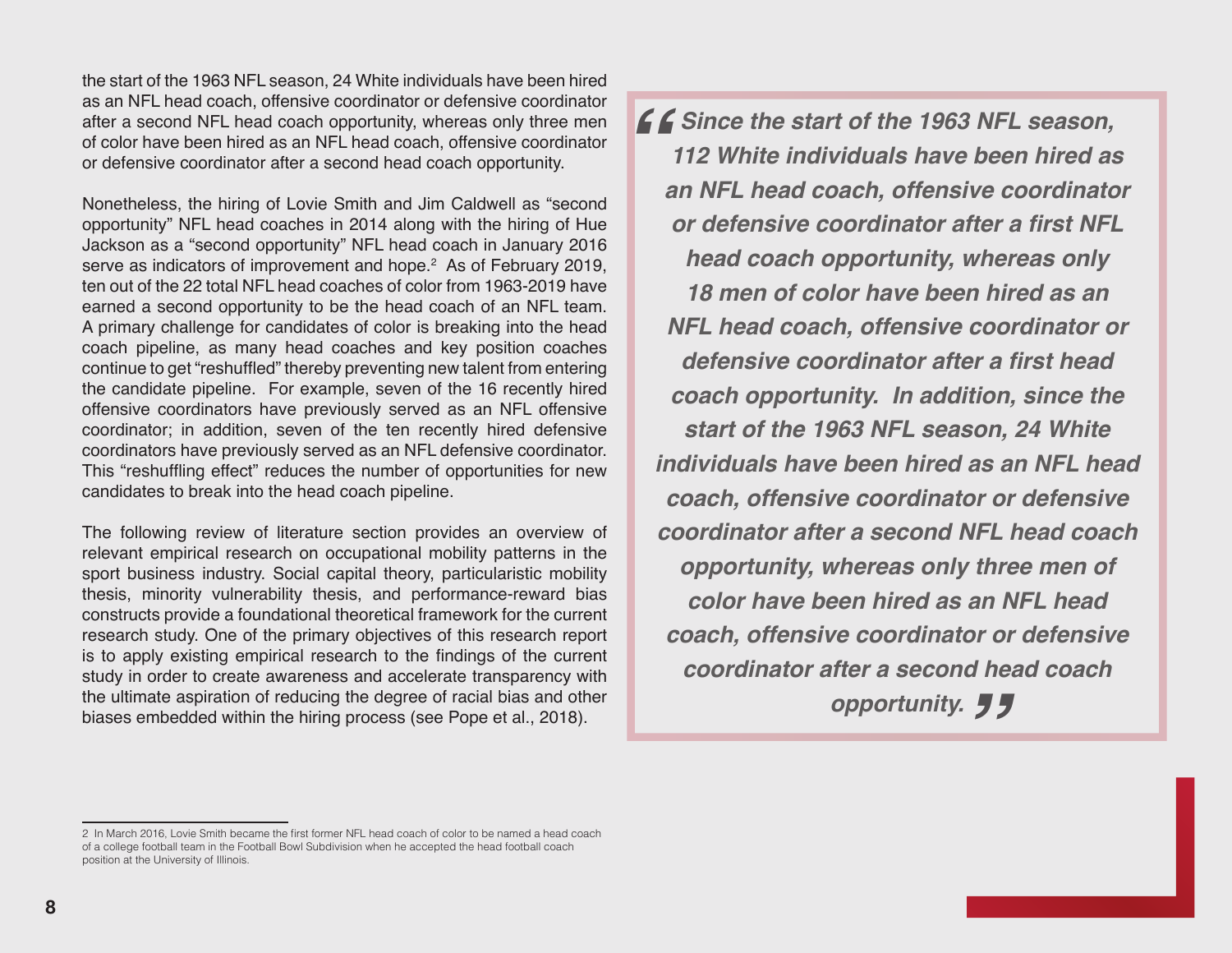# REVIEW OF LITERATURE REVIEW OF LITERATURE

## *Performance-Reward Bias*

Rider et al. (2016) researched racial disparity in NFL leadership positions and examined how "performance-reward bias" (for example, lesser rewards for equivalent performance) generates a racial disparity in leadership by suppressing the rate at which minorities—relative to equally-performing whites—are promoted to positions considered a prerequisite for organizational leadership. These scholars found that performance-reward bias was prevalent in lower level positions (for example, position coaches). For instance, coaches of color were initially hired into positions with inferior promotion prospects and then subsequently "stacked" into positions with similarly inferior promotion probabilities. As explained by Rider et al. (2016), performance-reward bias "is a specific within-job mechanism that generates differential returns to position for equivalent performance in the same position . . . performance-reward bias implies that even when racial minorities are allocated to relatively promising positions, they are less likely to continue ascending the corporate hierarchy as white, equivalentlyperforming position-holders" (pp. 2, 9). Stated differently, in order to earn equally positive subjective evaluations of performance, "racial minorities must invest more in personal relationships, education, and the accumulation of work experience before their promotion prospects become equivalent to those of white employees" (p. 13).

This empirical research study by Rider et al. (2016) suggests "pipeline programs designed to increase diversity in leadership by increasing diversity in lower level positions are undermined by performance-reward bias" (p. 6). For example, performance-reward bias in key lower-level positions such as quarterbacks coach, linebackers coach, and defensive backs (secondary) coach results in access barriers for men of color with respect to the inability of attaining key leadership positions such as offensive coordinator and defensive coordinator. Rider et al. (2016) found "clear evidence of a racial disparity in promotion prospects for NFL assistant coaches

that have persisted for over two decades despite a high-profile intervention designed to advance the candidacies of minority candidates" (p. 36). Findings from this study and parallel recent empirical research studies suggest that "racial stereotypes continue to be influential in football culture and leadership" (Siler, 2018).<sup>3</sup>

## *Particularistic Mobility Thesis and Minority Vulnerability Thesis*

Day (2015) investigated the effects of job-level, task-based segregation on racial differences in college football coaching promotions. Day (2015) examined the connection between occupational attainment of college coaches and the particularistic mobility thesis. The particularistic mobility thesis can be defined as "the predominant theoretical explanation for racial/ethnic differences in both authority attainment and promotions in the labor market, particularly in high-status professions" (p. 3). As explained by Day (2015), "According to the particularistic mobility thesis, performance indicators in high-level positions are inherently vague and uncertain, and the characteristics that upper management looks for when considering promotions such as loyalty, leadership potential, trustworthiness, and achievement orientation are not easily measured and quantified. This mobility report opens promotion decisions to 'particularistic manipulation,' or the subjective (mis) perceptions of upper level managers" (p. 3). Day (2015) applied the particularistic mobility thesis to examine race-based occupational mobility differences that result from "subjective aspects of work, such as upper level managers' (mis)perceptions, stereotypes, and biased evaluations of workers' managerial abilities" (p. 25).

<sup>3</sup> As explained by Kay et al. (2009), NFL leadership candidates of color "will have to do more than simply overcome the obstacles inherent in how the current social system is structured; they will also have to alter how people think it should be structured" (p. 421-22).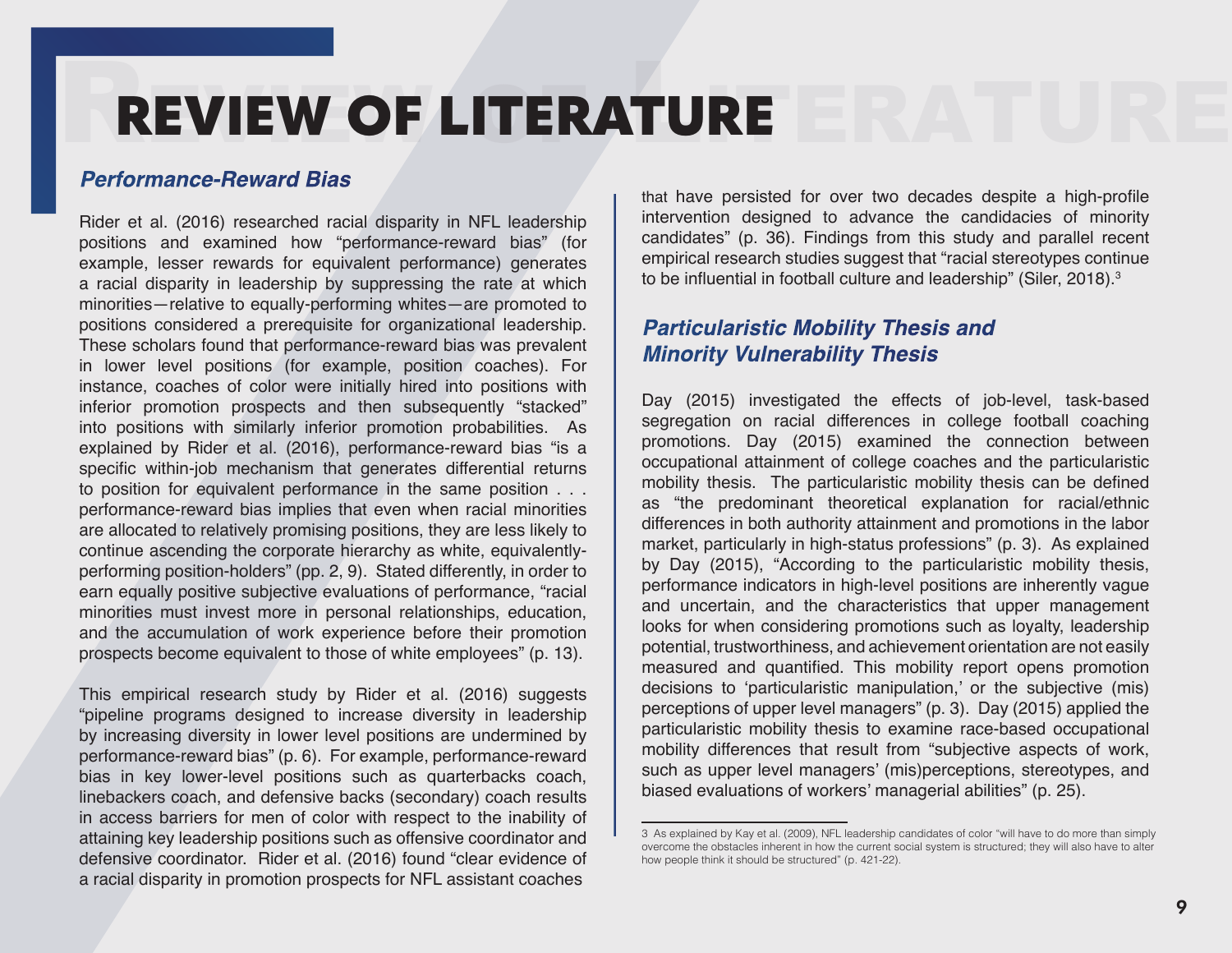Day (2015) further explained that, as a result of these (mis) perceptions of key decision makers, "minority workers follow a more circumscribed pathway to high-level positions where they are limited to formal channels of mobility based on their objective experience, credentials and skills. White workers, on the other hand, not only have access to formal channels of mobility but also benefit from the subjective and sometimes biased assessments of their skills and abilities" (pp. 3-4). Day (2015) suggested that candidates of color experience "restricted access to jobs, occupations, and economic sectors that offer the opportunity to develop requisite human capital, social network contacts, and display the particularistic criteria necessary for promotion into high-status jobs and occupations has been implicated in divergent mobility outcomes for White and Black workers" (p. 2). Day concluded that, "if coaches are hired into executive positions based on their perceived intangible traits (for example, loyalty, leadership abilities, and work effort), in addition to their real or perceived professional experience and technical expertise, the particularistic manipulation of these traits and skills will likely lead to more numerous and less constricted promotion opportunities for White coaches than for Black coaches" (p. 25).

In a similar recent empirical research study that investigated racial differences in occupational mobility patterns of college football coaches, Day (2018) found that, "congruent with the particularistic mobility thesis, black coaches were less likely than white coaches to traverse mobile career patterns and, congruent with the minority vulnerability thesis, were more likely to become stuck in stagnant career trajectories characterized by low-level positions that presumably make them more vulnerable to dismissal and downward mobility" such as being demoted/reassigned from defensive coordinator to linebackers coach (p. 11).<sup>4</sup> Day (2018) also examined the impact of rushed/hurried hiring decisions—according to the particularistic mobility and minority vulnerability theses, the "quick, secret, and informal processes are expected to produce better outcomes for white coaches and worse outcomes for black coaches" (p. 12).<sup>5</sup>

#### *Unconscious Bias and Social Capital*

Scholars have previously examined how unconscious bias and aversive racism impact occupational mobility (for example, see Bridgeman, 2008; Dovidio & Gaertner, 1998; and Greenwald & Krieger, 2006). Because these processes and biases are "subtle and operate largely by default" (Wang, 2006, p. 16), company decision-makers (e.g., general managers of NFL teams) are prone to categorize and stereotype with respect to a candidate's qualifications for a specific opportunity without any intent or conscious awareness. As explained by Bridgeman (2008), "many people who do not consider themselves to be racist or sexist and who generally may want to have a diverse working environment may still select people for participation in ways that are biased and discriminatory" (p. 267). Collins (2007) examined the impact of the Rooney Rule and the importance of "social capital." Collins suggested, "due in large part to unconscious bias; these networks tend to reinforce traditional power structures by limiting hiring practices and/or business transactions to other elites or acquaintances within the network . . . Since it is unconscious, this bias is neither cognitive nor intentional . . . unconscious bias influences head coaching selections through the internalization of stereotypes regarding African Americans' intellectual inferiority and the establishment and maintenance of 'old boy' networks" (pp. 875, 876).<sup>6</sup>

Social capital can be defined as "the goodwill that is engendered by the fabric of social relations and that can be mobilized to facilitate action" (Adler & Kwon, 2002, p. 17). Social capital influences career success (see Gabbay & Zuckerman, 1998) and creates a richer pool of recruits for companies (see Fernandez, Castilla, & Moore, 2000).

<sup>4</sup> The minority vulnerability thesis posits that "African Americans experience different rates of promotion, are less likely to attain authoritative positions within work organizations, and are more likely to experience downward mobility in high status occupations" (Day, 2018, p. 2).

<sup>5</sup> In another recent empirical study assessing the particularistic mobility thesis, Wilson et al. (2018) concluded that, "African Americans, relative to Whites, have low rates of mobility and are restricted to relying on a circumscribed and formal mobility route that is structured by a traditional range of stratification-based causal factors, i.e., background socio-economic status, human capital and job/labor market characteristics . . . a racialized glass ceiling in mobility prospects emerges across destinations based on two criteria—income and supervisory authority."

<sup>6</sup> Art Rooney II, president of the Pittsburgh Steelers, offered the following narrative in February 2019: "We have to judge our progress on the results. It's like looking at your team. You are what your record says you are. I'm not going to sit here and accuse anyone of racism, but the facts are what they are. We have to look at the opportunities that were given to minorities this latest round and see what can be done about it."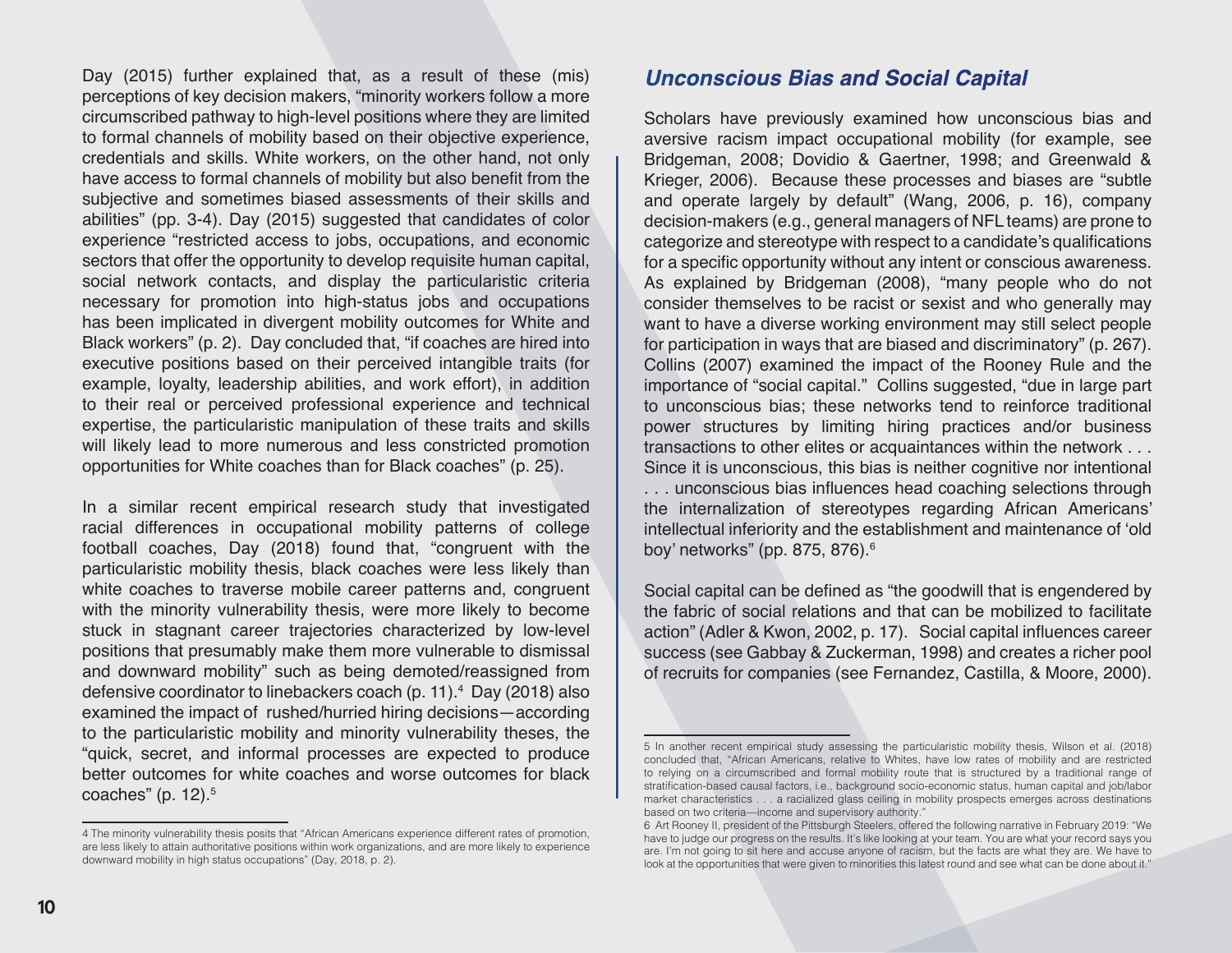Day and McDonald (2010) analyzed the "differential processes by which social capital influences occupational attainment of whites and racial minorities" with respect to collegiate football coaches; these scholars found that people of color often lack the social capital resources (i.e., resources embedded in networks) needed to facilitate occupational advancement (p. 140). Day and McDonald (2010) found that same race contacts and strong ties are positively associated with the number of promotions received by White coaches; however, those same ties were found to be the least effective for African American coaches because "a diverse set of weak-tied network resources offer the greatest opportunities for promotion among black coaches . . . access to higher status contacts also appears to be a more important predictor of mobility among black coaches than among white coaches" (p. 140).

This reality is significant as Sagas and Cunningham (2005) explained that the "lack of same-race ties among Black coaches thus can be detrimental to the development and success of Black coaches" (p. 791). In a similar empirical research study, Cunningham and Sagas (2005) analyzed the notion of access discrimination with respect to coaching positions in college athletics. These scholars found that, based on the predominance of same-race hiring practices, personnel decisions in college athletics are often influenced by "who you know who is racially similar" (p. 157).

Kilduff et al. (2016) recently extended the social network research literature with an empirical investigation related to the career mobility impact of aspiring NFL head coach candidates (i.e., "acolytes")<sup>7</sup> developing "advantageous connections" with high-reputation industry leaders (e.g., NFL head coaches such as Bill Belichick and Mike Tomlin). These scholars investigated the occupational mobility patterns of 1,298 NFL head coaches and position coaches from 1980-2010 in order to determine the long-term significance of initially beneficial workplace ties between acolytes and highreputation leaders. Kilduff et al. (2016) concluded that "affiliation with a successful leader can facilitate or damage career progress, even in an industry in which quantitative indicators of performance are routinely used to assess outcomes" (p. 371). Kilduff et al. (2016) observed that "high-reputation social connections can be considered not just as signals of underlying quality" but also as "lenses that

potentially distort individuals' qualities both beneficially (in terms of enhancing the value of prior performance) and detrimentally (in terms of ex post settling up)" (pp. 369-70). One of the primary practical implications of the research study was as follows: "The results concerning NFL promotions indicate an industry system in which social connections, rather than just skills and abilities, enable people to move into positions such as head coach" (p. 370).

Seebruck and Savage (2013) examined how an assistant coach's race and the race of his supervisor (the head coach) interact to affect occupational mobility. Seebruck and Savage (2013) found that African American collegiate basketball assistant coaches working under African American head coaches ("black homophily") were significantly disadvantaged with respect to the probability of earning a head coaching position; results indicated that while homophily (same race connection) is neither advantageous nor disadvantageous for White job candidates, it is disadvantageous for African American job candidates. As explained by Seebruck and Savage (2013), "this racially based disadvantage makes it difficult for minority job candidates to break through the glass ceiling and has real-world financial implications . . . effort should be directed at ensuring that white coaches continue to hire and sponsor capable minority assistant coaches" (pp. 75, 98).

In another recent empirical study within the sports context, Pope, Price, and Wolfers (2018) analyzed the behavior of National Basketball Association (NBA) referees in order to examine the potential impact of racial bias with respect to the number of fouls called on players by referees. The findings of this research study suggest that publicity and awareness providing "evidence of racial bias was enough to bring about meaningful change . . . simply making individuals more aware of their own bias leads them to have decreased prejudice . . . incentives, pressure, and transparency can change racial biases" (pp. 4991-4992). As explained by Pope et al. (2018), "while social and legal changes have eliminated many institutionalized forms of racial discrimination, the same policy tools may have less leverage against the implicit racial stereotypes that underpin in-group favoritism" (p. 4988).

<sup>7</sup> An "acolyte" can be defined as someone who has experience working on the same management team as one or more high-reputation leaders (see Kilduff et al., 2016).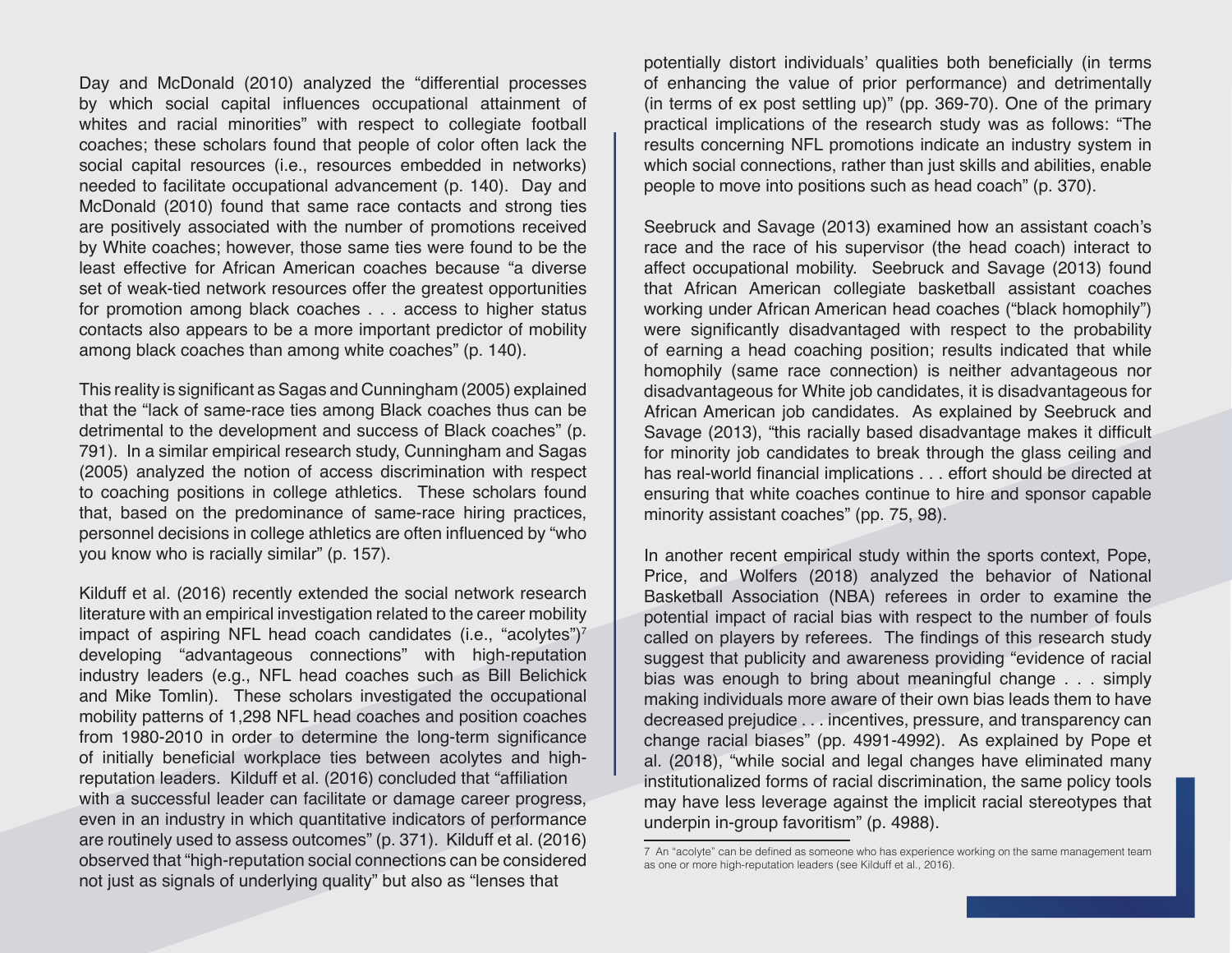# RESEARCH METHODOLOGY OLOGY

This research study investigated data regarding NFL head coach demographics, tenure and occupational mobility patterns from 1963-2019. This specific range of years is utilized because 1963 serves as the first year during which the NFL began to track relevant data on head coach mobility patterns. Based on the NFL archival human resource database on head coaches, these data were analyzed to determine occupational mobility patterns. Interim head coaches were not included in the data set with respect to determining the total number of people who have held head coach positions in the NFL from 1963-2019. This study also contains data regarding NFL offensive coordinator, defensive coordinator, and general manager demographics as well as tenure and mobility patterns from the start of the 2012 NFL regular season (September 5, 2012)<sup>8</sup> to kickoff at Super Bowl LIII (February 3, 2019). This study also highlights mobility patterns of head coaches, offensive coordinators, defensive coordinators and general managers during the approximate one-year period from the day following Super Bowl LII (February 5, 2018) to kickoff at Super Bowl LIII (February 3, 2019). Specific emphasis is placed on the occupational mobility patterns of offensive coordinators and defensive coordinators because these two positions have historically functioned as the primary occupational pipelines for NFL head coach hires.<sup>9</sup> This study also spotlights additional key head coach "pipeline positions" such as quarterbacks coach, linebackers coach and defensive backs (secondary) coach.

A comprehensive database of descriptive data was also developed to analyze the career paths, organizational tenure and occupational mobility patterns of current NFL position coaches in conjunction with examining opportunities for these position coaches to earn promotions to coordinator or head coach positions. In addition, this study integrates descriptive data from recent relevant research conducted by the NFL related to occupational mobility and job success determinants of NFL head coaches.

Researchers verified the number of vacancies filled and individual separations, trajectories and occupational patterns of NFL head coaches, offensive coordinators, defensive coordinators and general managers based on data provided by the NFL. For example, if an individual was a head coach for multiple NFL teams, this study counts that coach one time in the data set because this study focuses on an analysis of access, opportunity and coaching mobility (i.e., the number of individuals who have held head coach positions) instead of the total number of head coach vacancies from 1963-2019. This analytical framework was also applied to the occupational mobility patterns of offensive coordinators, defensive coordinators and general managers from 2012-2019.

The next section of this report presents the findings and results related to an extensive descriptive analysis on the occupational mobility patterns of more than 400 current and former NFL head coaches, general managers, offensive coordinators, defensive coordinators, and position coaches.

<sup>8</sup> This NFL Diversity & Inclusion research report series began analyzing data on occupational mobility patterns commencing with the start of the 2012 NFL regular season.

<sup>9</sup> Findings in the current research study demonstrate that 27 out of the 50 head coaches hired since the start of the 2012 NFL regular season were previously an offensive coordinator in the NFL for at least one full NFL season before earning a head coach opportunity. Fifteen of the 50 head coaches hired since the start of the 2012 NFL regular season were previously a defensive coordinator in the NFL for at least one full NFL season before earning a head coach opportunity.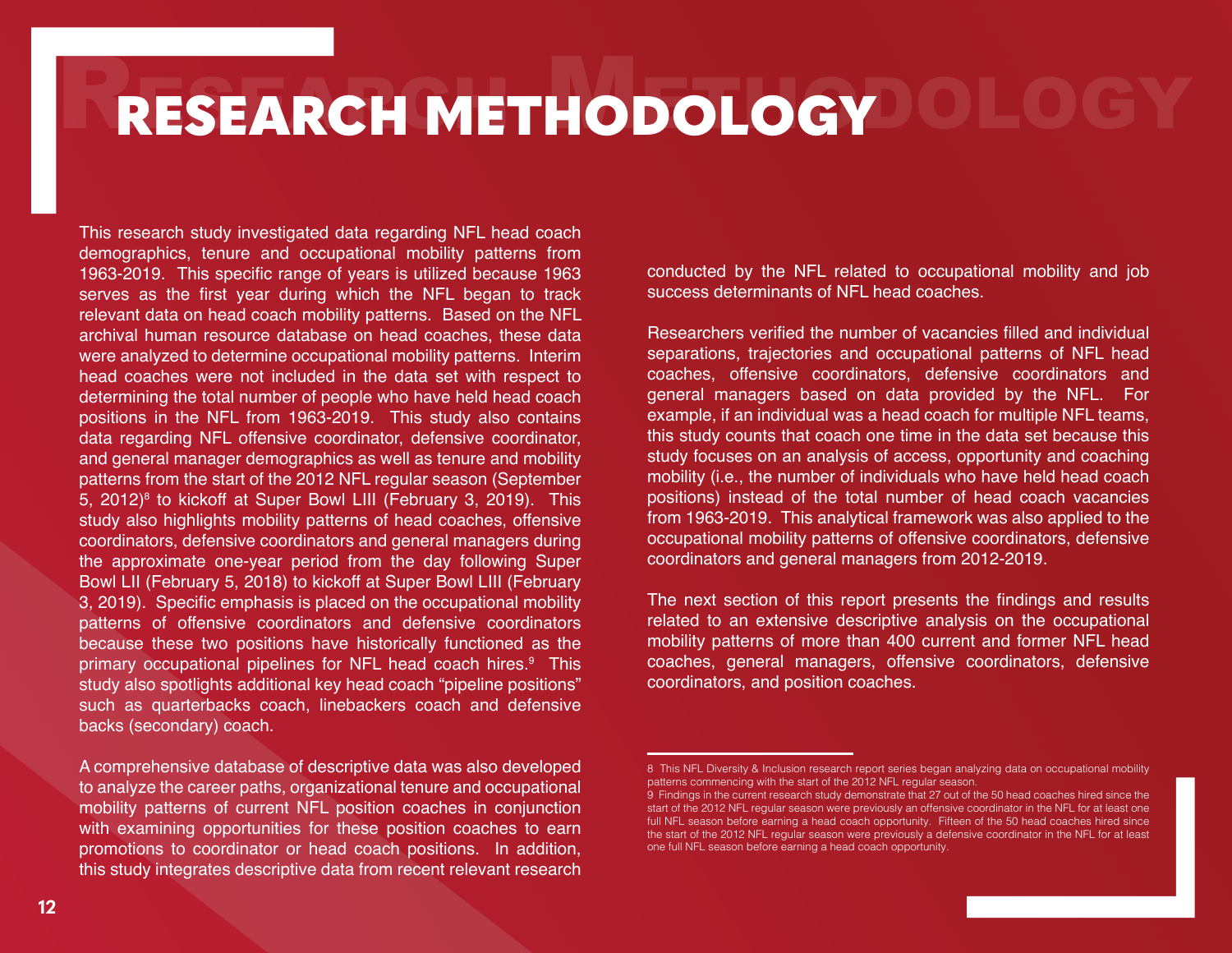# **FINDINGS AND RESULTS**

Between February 5, 2018 (the day following Super Bowl LII) and February 3, 2019 (day of Super Bowl LIII), NFL teams hired a total of 36 head coaches, offensive coordinators, defensive coordinators, and general managers for open positions. White individuals were hired for 30 of these 36 available positions. Only six different men of color were hired for these 36 recently filled positions. In addition, during this same time period 12 of the 36 head coaches, offensive coordinators, defensive coordinators and general managers who were fired, resigned, promoted, retired or otherwise "mutually parted ways" with an NFL team were men of color. Stated differently, as of February 2019, six fewer men of color served as NFL head coaches, offensive coordinators, defensive coordinators and general managers as compared with the number of men of color serving in these leadership positions as of February 2018.

Tables 1−4 and Figures 1−5 provide a summary overview of key findings and results of the research study. The remainder of this section expands on the quantitative findings highlighted in Tables 1−4 and Figures 1−5.

**Ef** Only six different men of color were hired for these 36 recently filled positions. In **addition, during this same time period 12 of the 36 head coaches, offensive coordinators, deffending** of color were hired for these 36 recently filled positions. In addition, during this same time period 12 of the 36 head coaches, offensive coordinators, defensive coordinators, defensive coordinators and gener *re coordinators and general managers who were fired, resigned, promoted, retir<br>or otherwise "mutually parted ways" with an NFL team were men of color. <sub>J</sub>*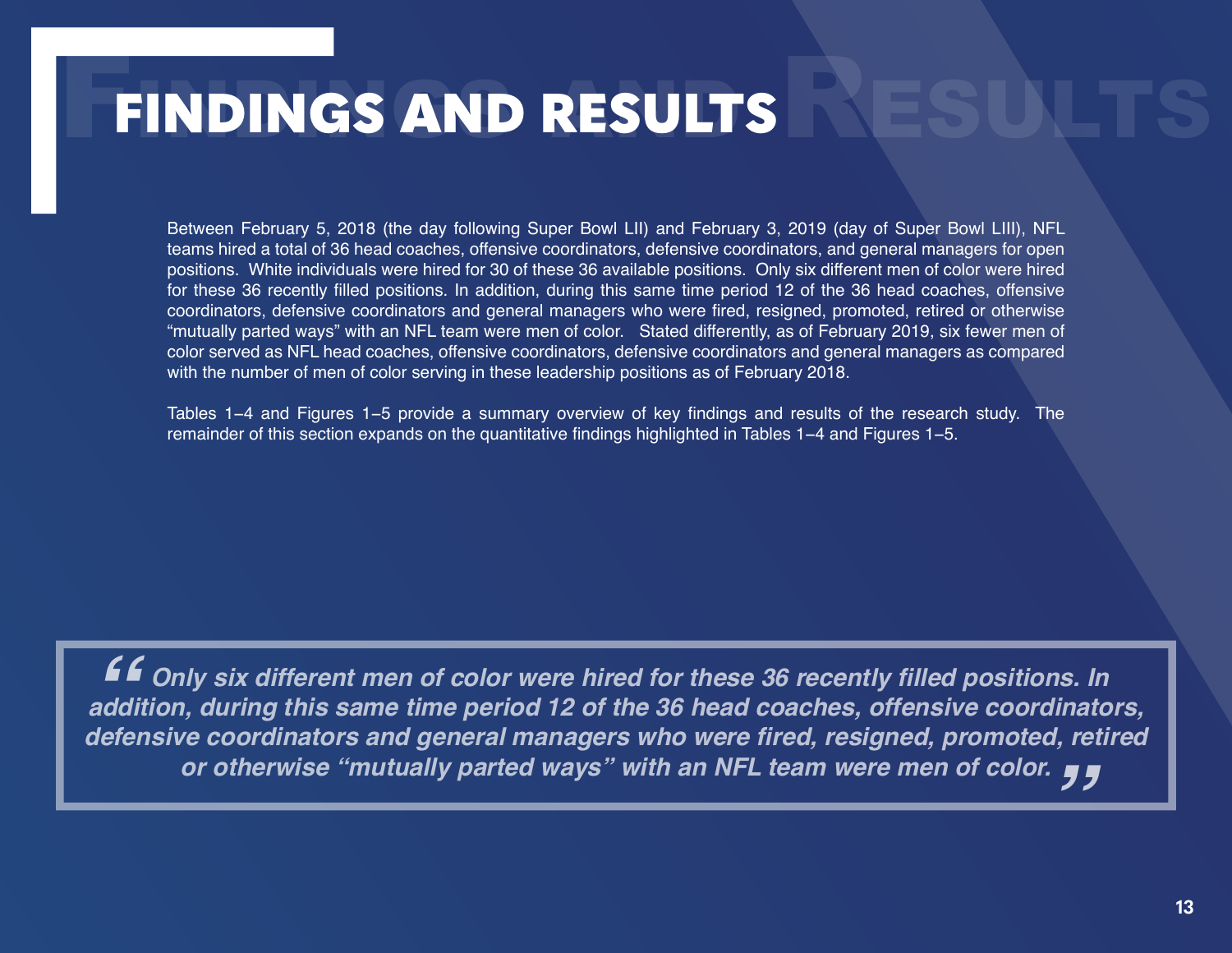## *Head Coach Career Pipelines and Multiple Head Coach Opportunities*

## **Table 1: Head Coach Mobility Patterns (2018-2019)**

| <b>Team</b>                    | <b>Former Head</b><br>Coach | <b>Race of Former</b><br><b>Head Coach</b> | <b>Next Opportunity</b><br>for Former Head<br>Coach               | <b>Name of New</b><br><b>Head Coach</b> | <b>Race of New</b><br><b>Head Coach</b> | <b>Previous Position of</b><br><b>New Head Coach</b>                                         |
|--------------------------------|-----------------------------|--------------------------------------------|-------------------------------------------------------------------|-----------------------------------------|-----------------------------------------|----------------------------------------------------------------------------------------------|
| Arizona Cardinals              | <b>Steve Wilks</b>          | African American                           | Defensive Coordinator,<br><b>Cleveland Browns</b>                 | <b>Kliff Kingsbury</b>                  | White                                   | Head Coach, Texas Tech<br>University*                                                        |
| <b>Cincinnati Bengals</b>      | <b>Marvin Lewis</b>         | African American                           | <b>Game and Studio</b><br><b>Analyst, Turner Sports</b>           | Zac Taylor                              | White                                   | Quarterbacks Coach,<br><b>Los Angeles Rams</b>                                               |
| <b>Cleveland Browns</b>        | Hue Jackson                 | <b>African American</b>                    | <b>Special Assistant to</b><br>Head Coach, Cincinnati<br>Bengals% | <b>Freddie</b><br><b>Kitchens</b>       | White                                   | <b>Running Backs Coach &amp;</b><br><b>Associate Head Coach,</b><br><b>Cleveland Browns+</b> |
| <b>Denver Broncos</b>          | Vance Joseph                | African American                           | Defensive Coordinator,<br>Arizona Cardinals                       | <b>Vic Fangio</b>                       | White                                   | Defensive Coordinator,<br><b>Chicago Bears</b>                                               |
| <b>Green Bay Packers</b>       | <b>Mike McCarthy</b>        | <b>White</b>                               | [no new position]^                                                | <b>Matt LaFleur</b>                     | <b>White</b>                            | <b>Offensive Coordinator,</b><br><b>Tennessee Titans</b>                                     |
| <b>Miami Dolphins</b>          | <b>Adam Gase</b>            | White                                      | Head Coach, New York<br><b>Jets</b>                               | <b>Brian Flores</b>                     | Honduran<br>American                    | Linebackers Coach, New<br><b>England Patriots#</b>                                           |
| <b>New York Jets</b>           | <b>Todd Bowles</b>          | <b>African American</b>                    | Defensive Coordinator,<br><b>Tampa Bay Buccaneers</b>             | <b>Adam Gase</b>                        | White                                   | Head Coach, Miami<br><b>Dolphins</b>                                                         |
| Tampa Bay<br><b>Buccaneers</b> | <b>Dirk Koetter</b>         | White                                      | <b>Offensive Coordinator,</b><br><b>Atlanta Falcons</b>           | <b>Bruce Arians</b>                     | White                                   | Head Coach, Arizona<br>Cardinals (2013-2017)                                                 |

**Date range for data: February 5, 2018 (day following Super Bowl LII) to February 3, 2019 (date of Super Bowl LIII)**

\*Note: Kliff Kingsbury also briefly served as offensive coordinator at the University of Southern California (USC) from December 2018 to January 2019.

%Note: Hue Jackson served in this position of special assistant to the head coach with the Cincinnati Bengals for approximately two months; in January 2019, the Bengals decided not to renew Jackson's position with the team.

+Note: Freddie Kitchens also briefly served as interim offensive coordinator for the Cleveland Browns from October 2018 to January 2019.

^Note: Mike McCarthy plans to take a year away from coaching in order to spend time with his family during the 2019 NFL season before potentially returning to coach an NFL team during the 2020 NFL season. McCarthy is expected to be a top candidate for any head coach opportunities that open during or after the 2019 NFL season.

#Note: During the 2018 NFL season, Brian Flores became responsible for defensive play-calling for the New England Patriots; the Patriots did not officially hire a new defensive coordinator when Matt Patricia left the organ tion in order to accept the head coach position with the Detroit Lions.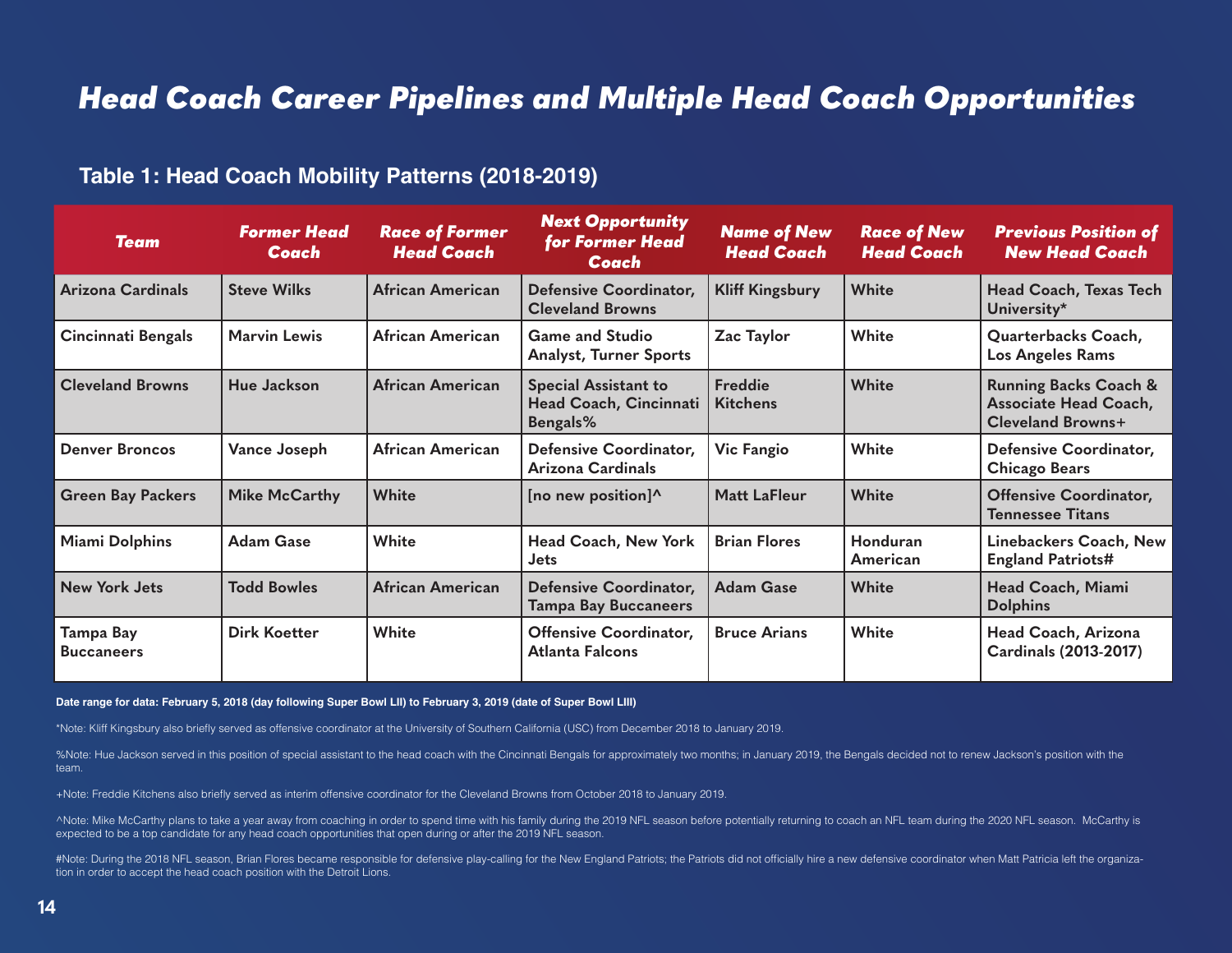As the above Table 1 illustrates, between February 5, 2018 (the day following Super Bowl LII) and February 3, 2019 (day of Super Bowl LIII), NFL teams hired seven White head coaches. During that same time period, NFL teams hired one head coach of color. In addition, between the start of the 2012 NFL season (September 5, 2012) and Super Bowl LIII (February 3, 2019), NFL teams hired 42 White head coaches. During that same time period, NFL teams hired eight head coaches of color. Notably, only two of the eight head coaches of color hired since the start of the 2012 NFL season remain current NFL head coaches as of February 2019 (Anthony Lynn and Brian Flores).<sup>10</sup>

Eight current NFL head coaches have been hired since Super Bowl LII (February 4, 2018). Six of these eight head coaches are first time NFL head coaches (Vic Fangio, Brian Flores, Kliff Kingsbury, Freddie Kitchens, Matt LaFleur, and Zac Taylor). Two of the eight recently hired NFL head coaches have prior NFL head coaching experience. New Tampa Bay Buccaneers head coach Bruce Arians previously served as head coach of the Arizona Cardinals from 2013-2017. In addition, recently named New York Jets head coach Adam Gase previously served as head coach of the Miami Dolphins from 2016-2018.

Two of the eight recently hired head coaches (Bruce Arians and Adam Gase) most recently served as head coaches of another NFL team.<sup>11</sup> One of the eight recently hired head coaches (Matt LaFleur) was most recently the offensive coordinator of another NFL team. Three of the eight recently hired head coaches (Arians, Gase, and LaFleur) have previous experience as an NFL offensive coordinator for at least one full NFL season. None of the other three recent new head coaches with offense-related prior coaching experience—Zac Taylor, Kliff Kingsbury, and Freddie Kitchens—have served as NFL offensive coordinators for at least one full NFL season. One of the eight recently hired head coaches (Vic Fangio) was most recently the defensive coordinator of another NFL team; even though Brian Flores was responsible for defensive play calling during the Patriots' 2018 NFL season, Flores was officially the team's linebackers coach.

It is important to note that, as of February 2019, five of the eight head coaches that were fired during or shortly after the 2018 NFL season (or who retired after the season) subsequently received a new head coach opportunity or earned a coaching opportunity in a key pipeline position. For instance, Adam Gase received the head coach position with the New York Jets. In addition, Todd Bowles, Vance Joseph, and Steve Wilks each earned the opportunity to once again serve as NFL defensive coordinators; similarly, Dirk Koetter recently earned another opportunity to serve as the offensive coordinator of an NFL team.

*B Between February 5, 2018 (day following Super Bowl LII) and Febru*<br>3, 2019 (day of Super Bowl LIII), N *following Super Bowl LII) and February 3, 2019 (day of Super Bowl LIII), NFL teams hired a total of 36 head coaches, offensive coordinators, defensive coordinators and general managers for open positions. White individuals were hired for 30 of these 36 available positions. Only six different men of color*  **were hired for these 36 recently filled**  *" positions.*

<sup>10</sup> Lovie Smith served as head coach of the Tampa Bay Buccaneers during the 2014-2015 NFL seasons. Jim Caldwell served as head coach of the Detroit Lions from 2014-2017. Todd Bowles served as head coach of the New York Jets from 2015-2018. Hue Jackson served as head coach of the Cleveland Browns from 2016-2018. Vance Joseph served as head coach of the Denver Broncos from 2017-2018. Steve Wilks served as head coach of the Arizona Cardinals during the 2018 NFL season.

<sup>11</sup> Bruce Arians took a year away from coaching during the 2018 NFL season after he served as the head coach of the Arizona Cardinals from 2013-2017.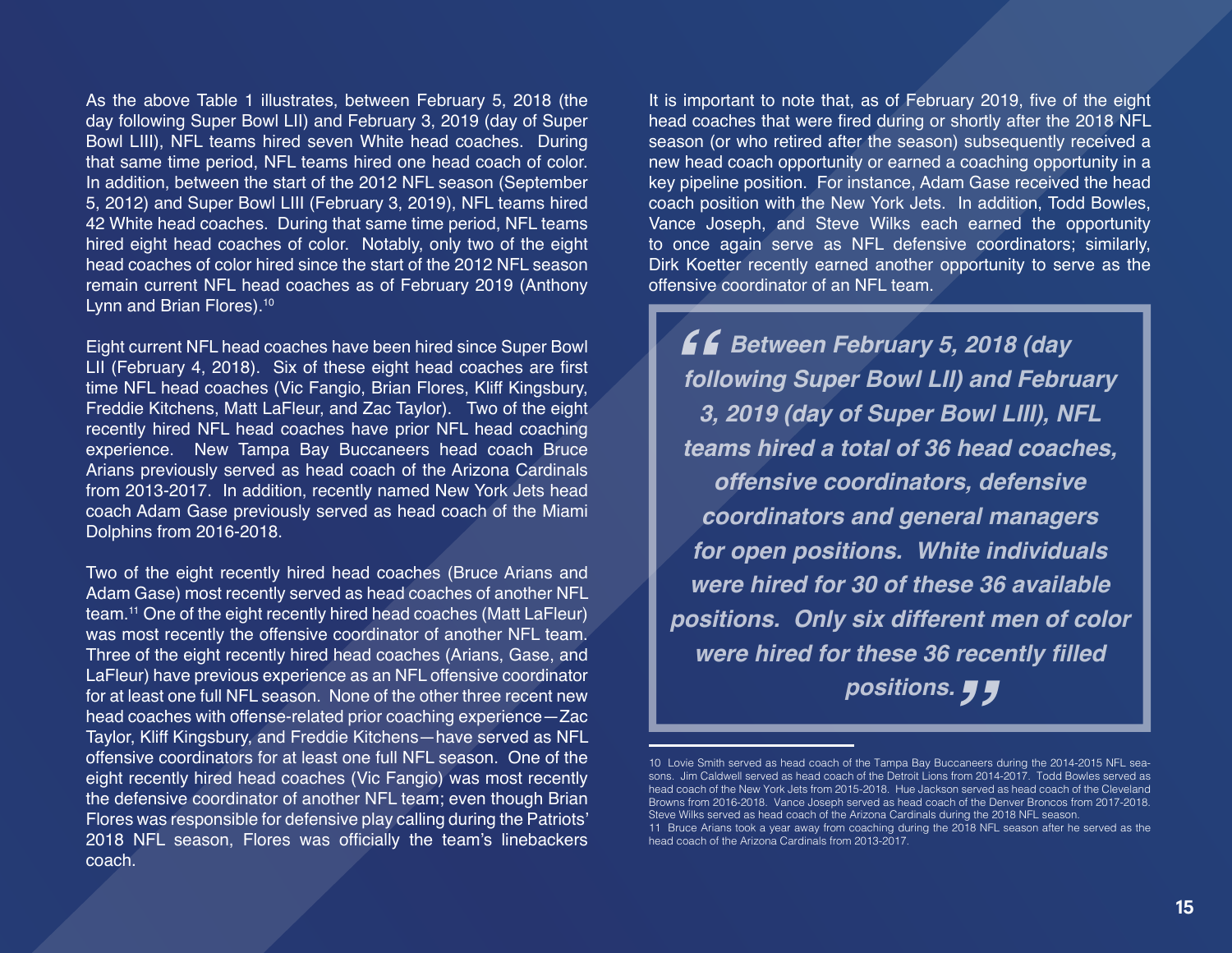## **Figure 1: NFL Opportunity After First Head Coach Position (1963-2019)**



As the above Figure 1 illustrates, between February 5, 2018 (day following Super Bowl LII) and February 3, 2019 (day of Super Bowl LIII), NFL teams hired seven White head coaches. During that same time period, NFL teams hired one head coach of color. In addition, between the start of the 2012 NFL season (September 5, 2012) and Super Bowl LIII (February 3, 2019), NFL teams hired 42 White head coaches. During that same time period, NFL teams hired eight head coaches of color. Notably, only two of the eight head coaches of color hired since the start of the 2012 NFL season remain current NFL head coaches as of February 2019 (Anthony Lynn and Brian Flores).

## **Figure 2: NFL Opportunity After Second Head Coach Position (1963-2019)**



As illustrated above in Figure 2, after separating from a second head coach position, only one coach of color, Tom Flores, has received (and accepted) a third opportunity to be the head coach of an NFL team. Fifteen White coaches have received (and accepted) a third opportunity to be the head coach of an NFL team. For example, in January 2018 Jon Gruden was named head coach of the Oakland Raiders. This is Gruden's second head coach stint with the Raiders and third overall head coach opportunity; Gruden previously served as head coach of the Oakland Raiders (1998-2001) and Tampa Bay Buccaneers (2002-2008). In addition, two White coaches (Bill Parcells and Marty Schottenheimer) earned a fourth opportunity to be the head coach of an NFL team. Not a single person of color has earned a fourth opportunity to be the head coach of an NFL team.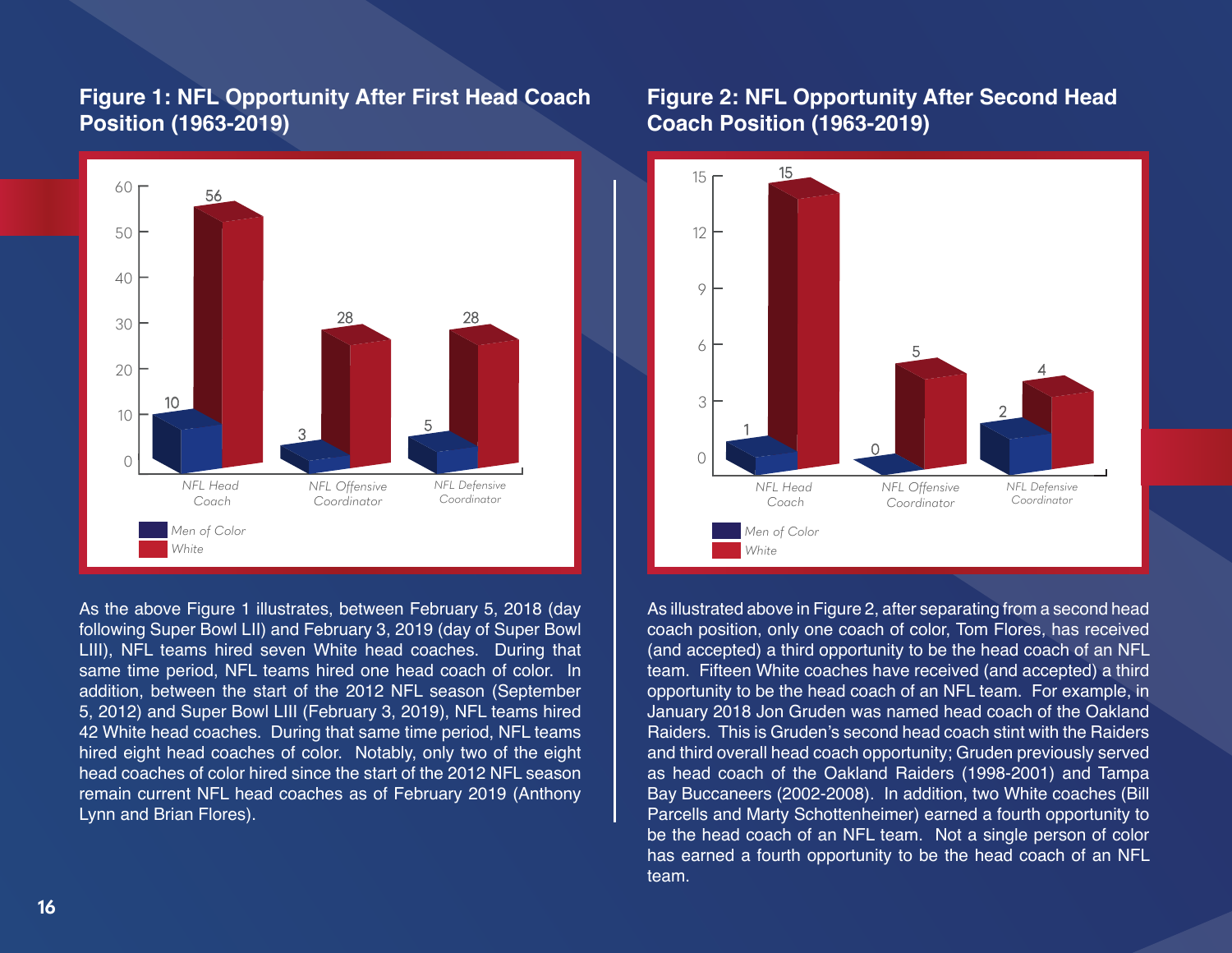## **Figure 3: NFL Opportunity After First Head Coach Position (2012-2019)**



As illustrated above in Figure 3, between the beginning of the 2012 NFL regular season (September 5, 2012) and Super Bowl LIII (February 3, 2019), ten White individuals and three African American individuals received a second head coach opportunity after separating (that is, being fired or promoted, resigning, retiring or otherwise "parting ways") from a first head coach position during this time period. For example, Adam Gase was recently named head coach of the New York Jets after previously serving as head coach of the Miami Dolphins (2016-2018). In addition, Bruce Arians was recently named head coach of the Tampa Bay Buccaneers after previously serving as head coach of the Arizona Cardinals (2013-2017). John Fox, Mike Mularkey and Jon Gruden are the only three coaches who received a third NFL head coach opportunity during this same time period. In addition, one individual (Jim Harbaugh) received a head coach opportunity at the college level after separating from his first NFL head coach position, and two individuals (Lovie Smith and Chip Kelly) received a head coach opportunity at the college level after separating from a second NFL head coach position.

During this same time period between the beginning of the 2012 NFL regular season (September 5, 2012) and Super Bowl LIII (February 3, 2019), nine White individuals and two African American individuals received an opportunity to be an offensive coordinator after separating from a first head coach position. In January 2019, former first time NFL head coach Dirk Koetter was named offensive coordinator of the Atlanta Falcons after previously serving as head coach of the Tampa Bay Buccaneers (2016-2018).

Also, during this same time period, six White individuals and four African American individuals received an opportunity to be an NFL defensive coordinator after separating from a first head coach position. For example, in February 2019, former first time NFL head coach Greg Schiano was named defensive coordinator of the New England Patriots after previously working as head coach of the Tampa Bay Buccaneers (2012-2013). In January 2019, three African American individuals who served as NFL head coaches during the 2018 NFL season subsequently earned defensive coordinator opportunities with other NFL teams. For instance, former first time NFL head coach Todd Bowles was named defensive coordinator of the Tampa Bay Buccaneers after previously serving as head coach of the New York Jets (2015-2018). Similarly, former first time NFL head coach Vance Joseph was named defensive coordinator of the Arizona Cardinals after previously working as head coach of the Denver Broncos (2017-2018). Also, former first time NFL head coach Steve Wilks was named defensive coordinator of the Cleveland Browns after previously serving as head coach of the Arizona Cardinals during the 2018 NFL season.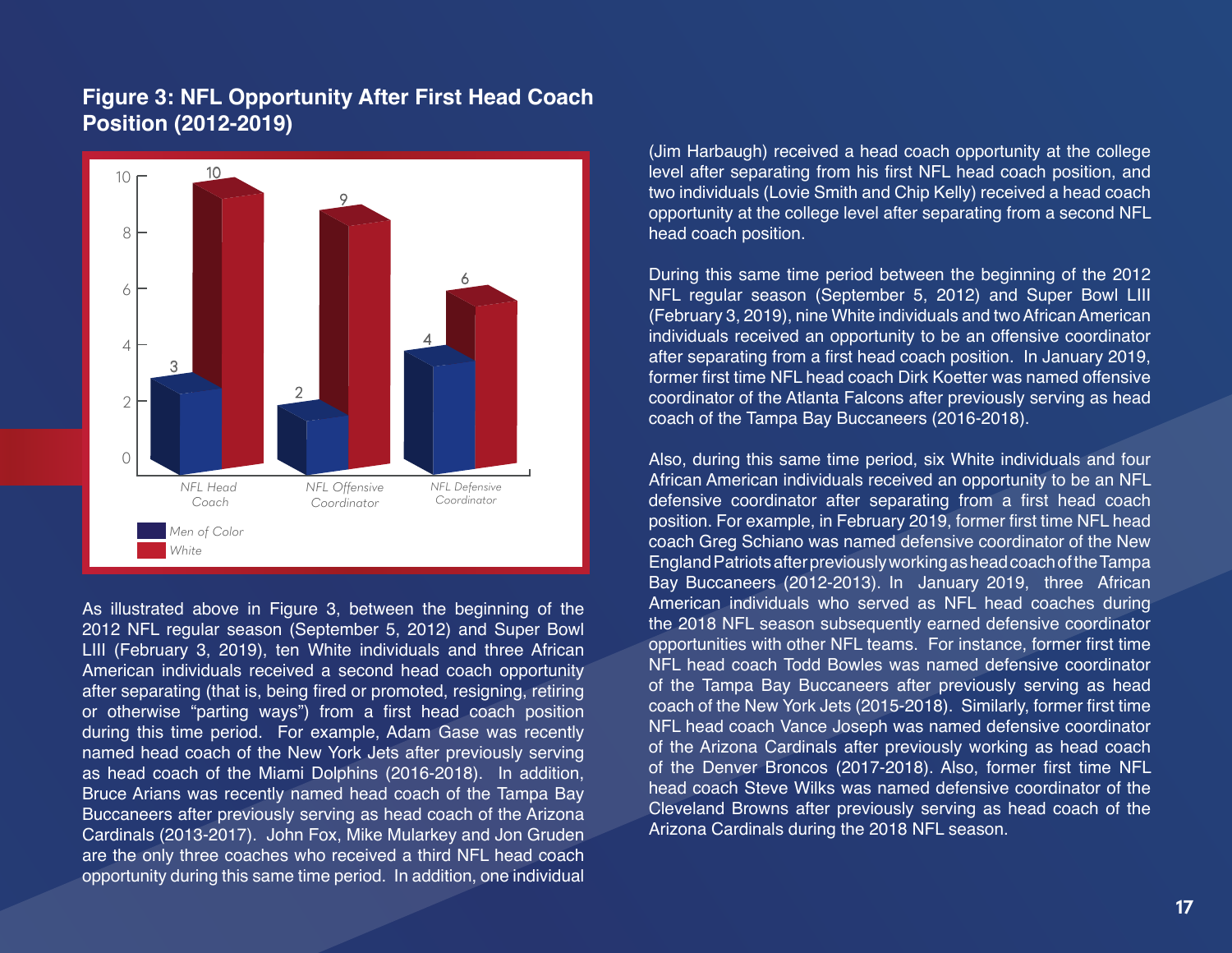Findings in the current research study also revealed that 18 African American individuals have been head coaches in the NFL since 1963; in addition, four Latino Americans—including recently hired Brian Flores—have served as head coaches in the NFL since 1963.12 Seven African American individuals have held interim head coach positions (i.e., these individuals were head coaches for a part of an NFL season) but were not offered the head coach position for the following full NFL season. In January 2015, Todd Bowles became the first African American leader named to a head coach position after previously serving as an interim head coach earlier in his career; Bowles served as interim head coach for three games with the Miami Dolphins during the 2011-2012 NFL season. In January 2017, Anthony Lynn became the second African American leader named to a head coach position after previously serving as an interim head coach earlier in his career; Lynn served as interim head coach for one game with the Buffalo Bills during the 2016- 2017 NFL season.

In addition, only eight NFL teams have hired two different African American head coaches from 1963-2019. For example, in January 2018 Steve Wilks became the second African American head coach in the history of the Arizona Cardinals; Dennis Green was the head coach of the Cardinals from 2004-2006. Similarly, in January 2016 Hue Jackson became the second African American head coach in the history of the Cleveland Browns; Romeo Crennel was the head coach of the Cleveland Browns from 2005-2008. Also, with the hiring of Lovie Smith in 2014, the Tampa Bay Buccaneers became the first NFL team to hire three African American head coaches (Tony Dungy, Raheem Morris and Lovie Smith). The Buccaneers fired Smith in January 2016. In addition, the Indianapolis Colts became the first (and only) NFL team to hire African American head coaches back-to-back when the Colts hired Jim Caldwell to succeed Tony Dungy in 2009.

*<u>E E Between the beginning of the 2012</u><br>
NFL regular season (September 5, 2012)<br>
Super Bowl I III (February 3, 2019), ten W* **coordinator after separating from a first**<br>head coach position. **J J** *NFL regular season (September 5, 2012) and Super Bowl LIII (February 3, 2019), ten White individuals and three African American individuals received a second head coach opportunity after separating (that is, being*  **fired or promoted, resigning, retiring or otherwise "parting ways") from a first head**  *coach position during this time period. During this same time period between the beginning of the 2012 NFL regular season (September 5, 2012) and Super Bowl LIII (February 3, 2019), nine White individuals and two African American individuals received an opportunity to be an offensive*  **coordinator after separating from a first**  *head coach position. Also, during this same time period, six White individuals and four African American individuals received an opportunity to be an NFL defensive head coach position.*

<sup>12</sup> Based on internal NFL research data, NFL teams hired 88 head coaches during the previous fourteen-year period from 2006-2019. Only twelve of these 88 head coach vacancies (14%) were filled by men of color.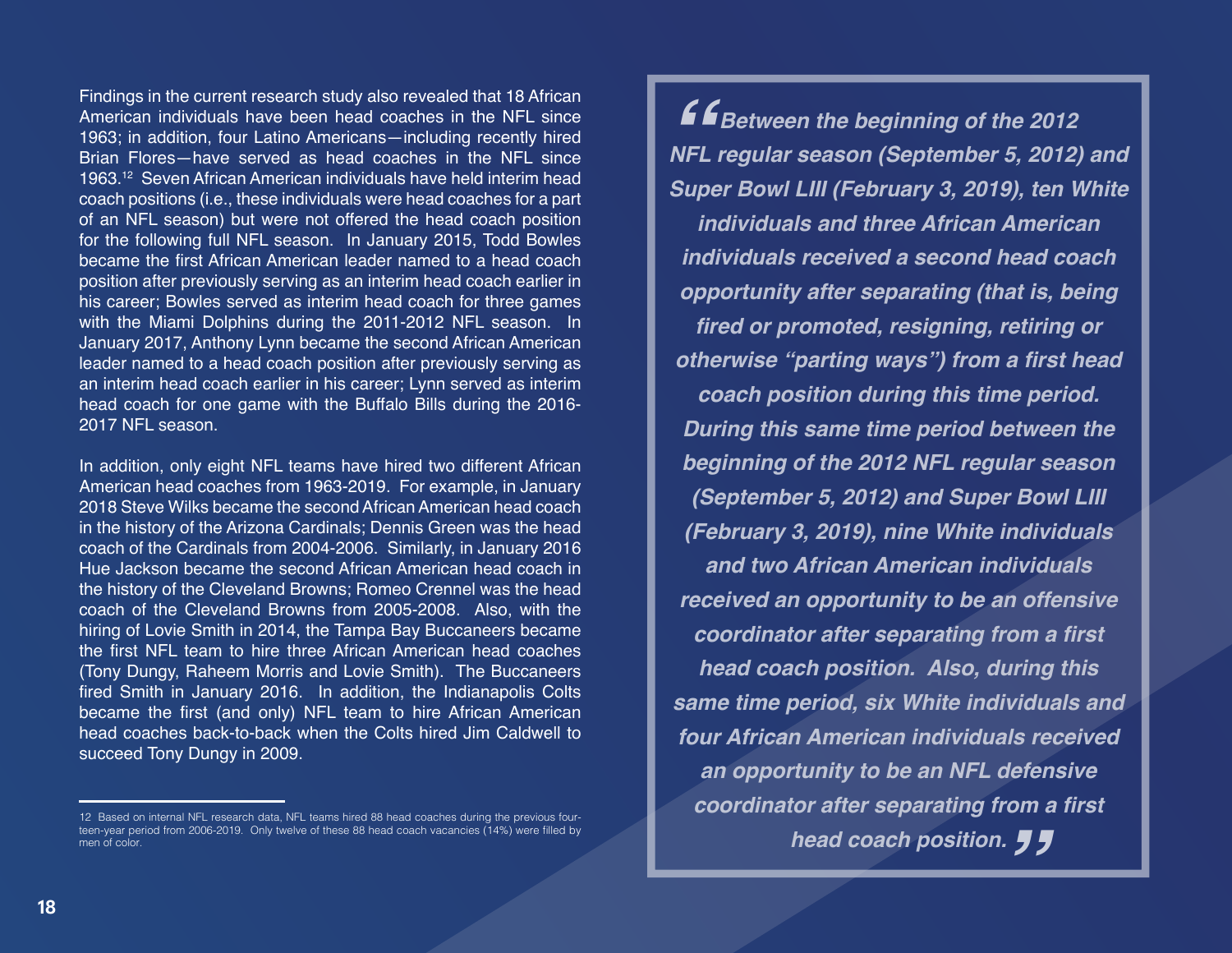## *Offensive and Defensive Coordinator Mobility Patterns, and Coordinator Career Opportunities Following NFL Head Coach*

## **Table 2: Offensive Coordinator Mobility Patterns (2018-2019)**

| <b>Team</b>               | <b>Name of</b><br><b>Former</b><br><b>Offensive</b><br><b>Coordinator</b> | <b>Race of Former</b><br><b>Offensive</b><br><b>Coordinator</b> | <b>Next Opportunity</b><br>for Former Offensive<br><b>Coordinator</b> | <b>Name of New</b><br><b>Offensive</b><br>Coordinator(s) | <b>Race of New</b><br><b>Offensive</b><br><b>Coordinator(s)</b> | <b>Previous Position</b><br>of New Offensive<br><b>Coordinator</b>            |
|---------------------------|---------------------------------------------------------------------------|-----------------------------------------------------------------|-----------------------------------------------------------------------|----------------------------------------------------------|-----------------------------------------------------------------|-------------------------------------------------------------------------------|
| <b>Atlanta Falcons</b>    | <b>Steve Sarkisian</b>                                                    | <b>White</b>                                                    | <b>Offensive Coordinator,</b><br>University of Alabama                | <b>Dirk Koetter</b>                                      | White                                                           | Head Coach, Tampa Bay<br><b>Buccaneers</b>                                    |
| Arizona Cardinals         | <b>Mike McCoy</b>                                                         | White                                                           | [no new position]                                                     | [not applicable]*                                        | [not applicable]                                                | [not applicable]                                                              |
| <b>Baltimore Ravens</b>   | <b>Marty</b><br>Mornhinweg                                                | White                                                           | [no new position]                                                     | <b>Greg Roman</b>                                        | <b>White</b>                                                    | <b>Assistant Head Coach</b><br>/ Tight Ends Coach,<br><b>Baltimore Ravens</b> |
| <b>Cincinnati Bengals</b> | <b>Bill Lazor</b>                                                         | White                                                           | [no new position]                                                     | <b>Brian Callahan</b>                                    | White                                                           | Quarterbacks Coach,<br><b>Oakland Raiders</b>                                 |
| <b>Cleveland Browns</b>   | <b>Todd Haley</b>                                                         | White                                                           | [no new position]                                                     | <b>Todd Monken</b>                                       | White                                                           | <b>Offensive Coordinator,</b><br><b>Tampa Bay Buccaneers</b>                  |
| <b>Dallas Cowboys</b>     | <b>Scott Linehan</b>                                                      | White                                                           | [no new position]                                                     | <b>Kellen Moore</b>                                      | White                                                           | Quarterbacks Coach,<br><b>Dallas Cowboys</b>                                  |
| <b>Denver Broncos</b>     | <b>Bill Musgrave</b>                                                      | <b>White</b>                                                    | [no new position]                                                     | <b>Rich Scangarello</b>                                  | <b>White</b>                                                    | Quarterbacks Coach,<br><b>San Francisco 49ers</b>                             |
| <b>Detroit Lions</b>      | Jim Bob Cooter                                                            | White                                                           | <b>Running Backs Coach,</b><br><b>New York Jets</b>                   | <b>Darrell Bevell</b>                                    | White                                                           | <b>Offensive Coordinator,</b><br><b>Seattle Seahawks (2011-</b><br>2017)      |

**Date range for data: February 5, 2018 (day following Super Bowl LII) to February 3, 2019 (date of Super Bowl LIII)**

\*Note: The Arizona Cardinals decided not to hire a new offensive coordinator. New head coach Kliff Kingsbury will be responsible for offensive play-calling. The Arizona Cardinals recently hired Tom Clements as the team's passing game coordinator / quarterbacks coach.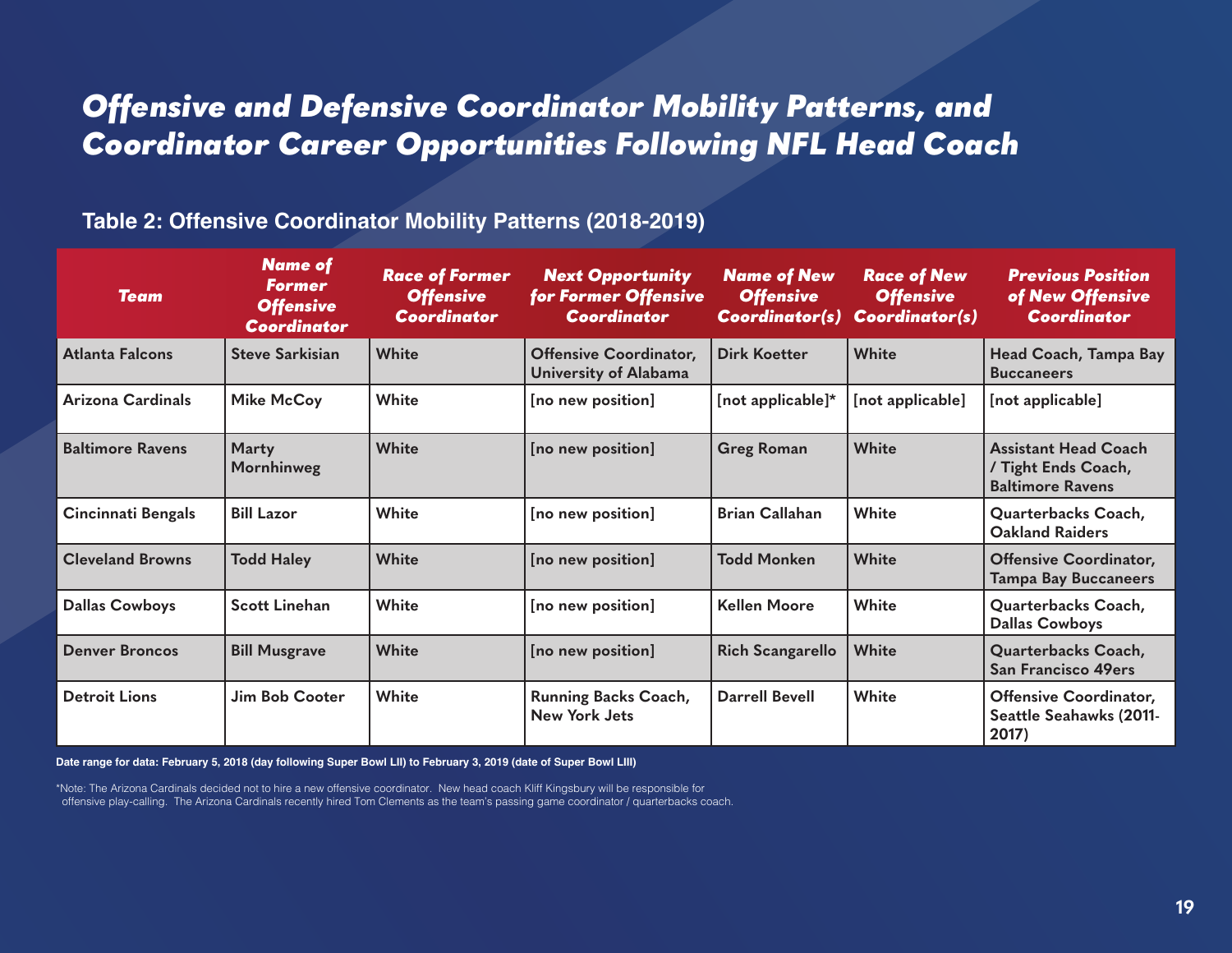## **Table 2: Offensive Coordinator Mobility Patterns (2018-2019) (continued)**

| <b>Team</b>                           | <b>Name of</b><br><b>Former</b><br><b>Offensive</b><br><b>Coordinator</b> | <b>Race of Former</b><br><b>Offensive</b><br><b>Coordinator</b> | <b>Next Opportunity</b><br>for Former Offensive<br>Coordinator           | <b>Name of New</b><br><b>Offensive</b><br><b>Coordinator(s)</b> | <b>Race of New</b><br><b>Offensive</b><br><b>Coordinator(s)</b> | <b>Previous Position</b><br>of New Offensive<br><b>Coordinator</b> |
|---------------------------------------|---------------------------------------------------------------------------|-----------------------------------------------------------------|--------------------------------------------------------------------------|-----------------------------------------------------------------|-----------------------------------------------------------------|--------------------------------------------------------------------|
| <b>Green Bay Packers</b>              | <b>Joe Philbin</b>                                                        | White                                                           | [no new position]                                                        | <b>Nathaniel</b><br><b>Hackett</b>                              | <b>White</b>                                                    | <b>Offensive Coordinator,</b><br>Jacksonville Jaguars              |
| <b>Houston Texans</b>                 | [not applicable]#                                                         | [not applicable]                                                | [not applicable]                                                         | <b>Tim Kelly</b>                                                | White                                                           | <b>Tight Ends Coach,</b><br><b>Houston Texans</b>                  |
| Jacksonville Jaguars                  | <b>Nathaniel Hackett</b>                                                  | White                                                           | <b>Offensive Coordinator,</b><br><b>Green Bay Packers</b>                | John DeFilippo                                                  | <b>White</b>                                                    | <b>Offensive Coordinator,</b><br><b>Minnesota Vikings</b>          |
| <b>Miami Dolphins</b>                 | <b>Dowell Loggains</b>                                                    | White                                                           | <b>Offensive Coordinator</b><br>and Quarterbacks<br>Coach, New York Jets | Chad O'Shea                                                     | White                                                           | <b>Wide Receivers Coach,</b><br><b>New England Patriots</b>        |
| <b>Minnesota Vikings</b>              | John DeFilippo                                                            | White                                                           | <b>Offensive Coordinator,</b><br><b>Jacksonville Jaguars</b>             | Kevin Stefanski                                                 | White                                                           | Quarterbacks Coach,<br>Minnesota Vikings+                          |
| <b>New York Jets</b>                  | <b>Jeremy Bates</b>                                                       | White                                                           | [no new position]                                                        | <b>Dowell Loggains</b>                                          | <b>White</b>                                                    | Offensive Coordinator,<br><b>Miami Dolphins</b>                    |
| <b>Tampa Bay</b><br><b>Buccaneers</b> | <b>Todd Monken</b>                                                        | White                                                           | <b>Offensive Coordinator,</b><br><b>Cleveland Browns</b>                 | <b>Byron Leftwich</b>                                           | African<br>American                                             | Quarterbacks Coach,<br>Arizona Cardinals^                          |
| <b>Tennessee Titans</b>               | <b>Matt LaFleur</b>                                                       | White                                                           | Head Coach, Green Bay<br><b>Packers</b>                                  | <b>Arthur Smith</b>                                             | White                                                           | <b>Tight Ends Coach,</b><br><b>Tennessee Titans</b>                |
| <b>Waahington Redskins</b>            | <b>Matt Cavanaugh</b>                                                     | White                                                           | <b>Senior Offensive</b><br>Assistant, Washington<br><b>Redskins</b>      | <b>Kevin O'Connell</b>                                          | <b>White</b>                                                    | <b>Passing Game</b><br>Coordinator,<br><b>Washington Redskins</b>  |

**Date range for data: February 5, 2018 (day following Super Bowl LII) to February 3, 2019 (date of Super Bowl LIII)**

\*Note: The Arizona Cardinals decided not to hire a new offensive coordinator. New head coach Kliff Kingsbury will be responsible for offensive play-calling. The Arizona Cardinals recently hired Tom Clements as the team's passing game coordinator / quarterbacks coach.

#Note: Houston Texans head coach Bill O'Brien also served as the team's offensive coordinator during the 2018 NFL season.

+Note: Kevin Stefanski also briefly served as interim offensive coordinator for the Minnesota Vikings in December 2018.

^Note: Byron Leftwich also served as interim offensive coordinator of the Arizona Cardinals from October 2018 to December 2018.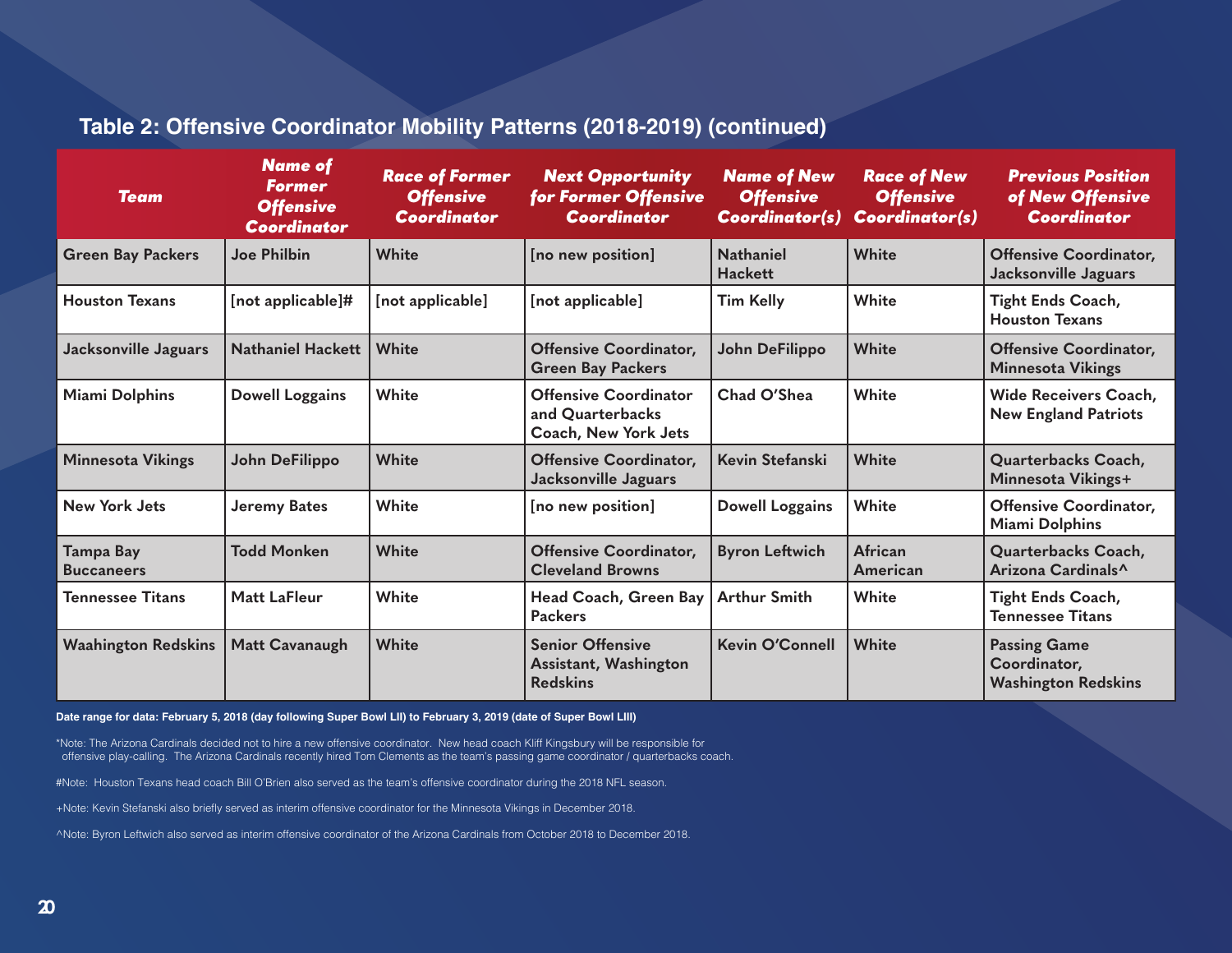| Table 3: Defensive Coordinator Mobility Patterns (2018-2019) |  |
|--------------------------------------------------------------|--|
|--------------------------------------------------------------|--|

| <b>Team</b>               | <b>Name of</b><br><b>Former</b><br><b>Defensive</b><br><b>Coordinator</b> | <b>Race of Former</b><br><b>Defensive</b><br><b>Coordinator</b> | <b>Next Opportunity</b><br>for Former<br><b>Defensive</b><br><b>Coordinator</b>                    | <b>Name of New</b><br><b>Defensive</b><br><b>Coordinator(s)</b> | <b>Race of New</b><br><b>Defensive</b><br><b>Coordinator(s)</b> | <b>Previous Position</b><br>of New Defensive<br><b>Coordinator</b> |
|---------------------------|---------------------------------------------------------------------------|-----------------------------------------------------------------|----------------------------------------------------------------------------------------------------|-----------------------------------------------------------------|-----------------------------------------------------------------|--------------------------------------------------------------------|
| <b>Atlanta Falcons</b>    | <b>Marquand Manuel</b>                                                    | <b>African American</b>                                         | [no new position]                                                                                  | [not applicable]*                                               | [not applicable]                                                | [not applicable]                                                   |
| Arizona Cardinals         | Al Holcomb                                                                | African American                                                | Linebackers Coach /<br><b>Defensive Run Game</b><br><b>Coordinator, Cleveland</b><br><b>Browns</b> | <b>Vance Joseph</b>                                             | African<br>American                                             | <b>Head Coach, Denver</b><br><b>Broncos</b>                        |
| <b>Chicago Bears</b>      | <b>Vic Fangio</b>                                                         | <b>White</b>                                                    | <b>Head Coach, Denver</b><br><b>Broncos</b>                                                        | <b>Chuck Pagano</b>                                             | White                                                           | Head Coach,<br>Indianapolis Colts (2012-<br>2017)                  |
| <b>Cincinnati Bengals</b> | <b>Teryl Austin</b>                                                       | African American                                                | <b>Senior Defensive</b><br>Assistant, Pittsburgh<br><b>Steelers</b>                                | Lou Anarumo                                                     | White                                                           | Defensive Backs Coach,<br><b>New York Giants</b>                   |
| <b>Cleveland Browns</b>   | <b>Gregg Williams+</b>                                                    | <b>White</b>                                                    | Defensive Coordinator,<br><b>New York Jets</b>                                                     | <b>Steve Wilks</b>                                              | African<br>American                                             | Head Coach, Arizona<br><b>Cardinals</b>                            |
| <b>Denver Broncos</b>     | Joe Woods                                                                 | <b>African American</b>                                         | <b>Passing Game</b><br>Coordinator, San<br><b>Francisco 49ers</b>                                  | <b>Ed Donatell</b>                                              | White                                                           | Defensive Backs Coach,<br><b>Chicago Bears</b>                     |

**Date range for data: February 5, 2018 (day following Super Bowl LII) to February 3, 2019 (date of Super Bowl LIII)**

\*Note: Atlanta Falcons head coach Dan Quinn will now also serve as the team's defensive coordinator.

+Note: Gregg Williams also served as interim head coach of the Cleveland Browns from October 2018 to December 2018.

*Between February 5, 2018 (day following Super Bowl LII) and February 3, 2019 (day of Super Bowl LIII), NFL teams hired seven White head coaches. During that same time period, N* Between February 5, 2018 (day following Super Bowl LII) and February 3, 2019 (day of<br>Super Bowl LIII), NFL teams hired seven White head coaches. During that same time period,<br>NFL teams hired one head coach of color. In *(September 5, 2012) and Super Bowl LIII (February 3, 2019), NFL teams hired 42 White head*  eptember 5, 2012) and Super Bowl LIII (February 3, 2019), NFL teams hired 42 White head<br>coaches. During that same time period, NFL teams hired eight head coaches of color. ¶ ¶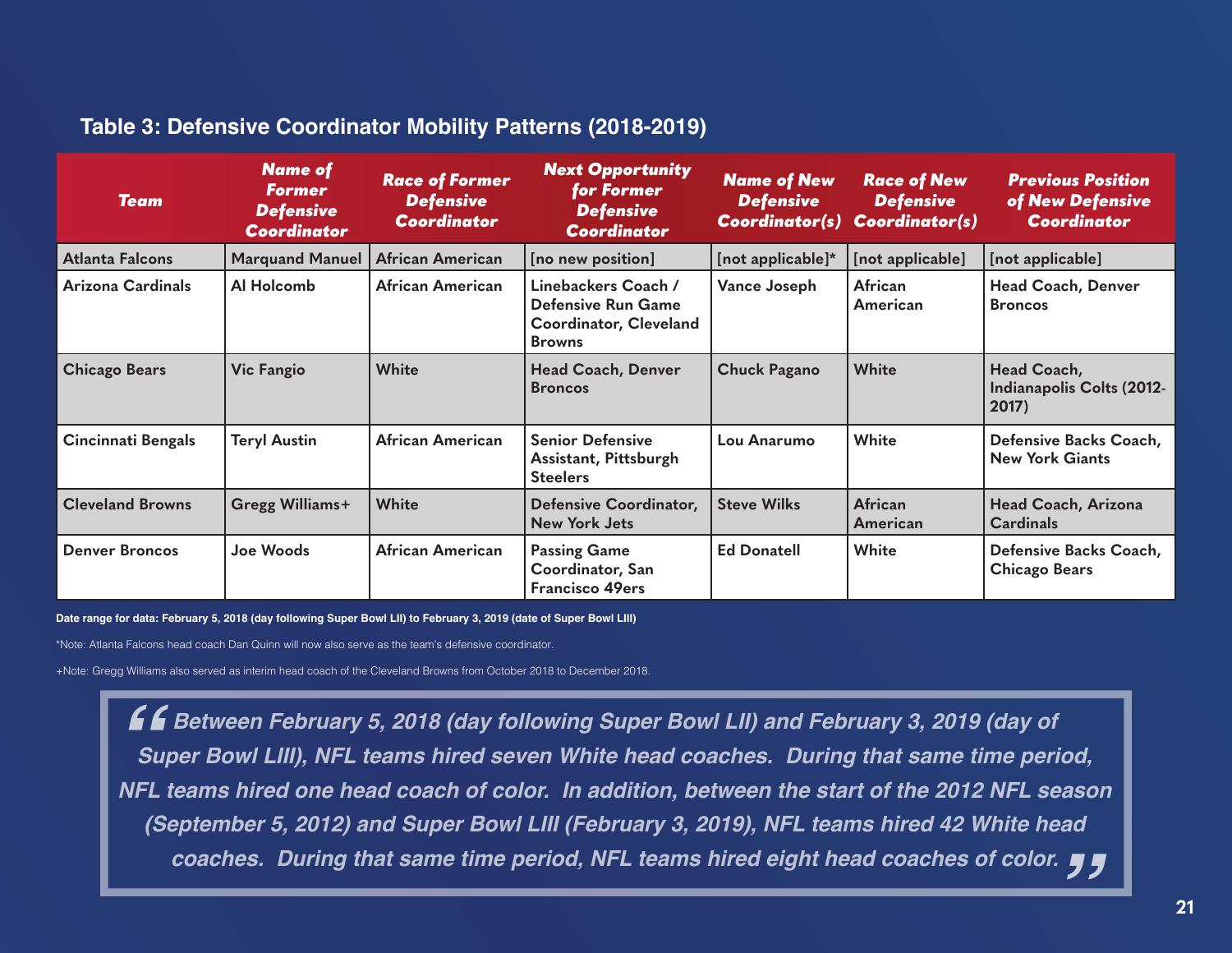| <b>Team</b>                    | <b>Name of</b><br><b>Former</b><br><b>Defensive</b><br><b>Coordinator</b> | <b>Race of Former</b><br><b>Defensive</b><br><b>Coordinator</b> | <b>Next Opportunity</b><br>for Former<br><b>Defensive</b><br><b>Coordinator</b> | <b>Name of New</b><br><b>Defensive</b><br><b>Coordinator(s)</b> | <b>Race of New</b><br><b>Defensive</b><br><b>Coordinator(s)</b> | <b>Previous Position</b><br>of New Defensive<br><b>Coordinator</b>                                         |
|--------------------------------|---------------------------------------------------------------------------|-----------------------------------------------------------------|---------------------------------------------------------------------------------|-----------------------------------------------------------------|-----------------------------------------------------------------|------------------------------------------------------------------------------------------------------------|
| <b>Kansas City Chiefs</b>      | <b>Bob Sutton</b>                                                         | <b>White</b>                                                    | Senior Assistant Coach,<br><b>Atlanta Falcons</b>                               | <b>Steve Spagnuolo</b>                                          | <b>White</b>                                                    | Defensive Coordinator,<br>New York Giants (2015-<br>2017)                                                  |
| <b>Miami Dolphins</b>          | <b>Matt Burke</b>                                                         | White                                                           | Defensive Assistant,<br><b>Philadelphia Eagles</b>                              | <b>Patrick Graham</b>                                           | African<br>American                                             | Linebackers Coach /<br><b>Defensive Run Game</b><br>Coordinator, Green Bay<br><b>Packers</b>               |
| <b>New England Patriots</b>    | [not applicable]                                                          | [not applicable]                                                | [not applicable]                                                                | <b>Greg Schiano#</b>                                            | <b>White</b>                                                    | <b>Assistant Head</b><br><b>Coach and Defensive</b><br><b>Coordinator, Ohio State</b><br><b>University</b> |
| <b>New York Jets</b>           | <b>Kacy Rodgers</b>                                                       | African American                                                | Defensive Line Coach,<br><b>Tampa Bay Buccaneers</b>                            | <b>Gregg Williams</b>                                           | White                                                           | Defensive Coordinator,<br><b>Cleveland Browns</b>                                                          |
| Tampa Bay<br><b>Buccaneers</b> | Mike Smith                                                                | <b>White</b>                                                    | [no new position]                                                               | <b>Todd Bowles</b>                                              | African<br>American                                             | <b>Head Coach, New York</b><br><b>Jets</b>                                                                 |

**Date range for data: February 5, 2018 (day following Super Bowl LII) to February 3, 2019 (date of Super Bowl LIII)**

#Note: Greg Schiano formally resigned on March 28, 2019.

As the above Tables 2 and 3 illustrate, between February 5, 2018 (day following Super Bowl LII) and February 3, 2019 (day of Super Bowl LIII), NFL teams hired 15 White offensive coordinators and one offensive coordinator of color. During the same approximate one-year time period, NFL teams hired six White defensive coordinators and four defensive coordinators of color. Between the start of the 2012 NFL season (September 5, 2012) and Super Bowl LIII (February 3, 2019), NFL teams hired 86 White offensive coordinators and nine offensive coordinators of color. During that same time period, NFL teams hired 46 White defensive coordinators and 28 defensive coordinators of color.

Two of the 16 offensive coordinators hired between the day after Super Bowl LII (February 5, 2018) and Super Bowl LIII (February 3, 2019) are currently holding an NFL offensive coordinator position for the fourth time (Dirk Koetter and Dowell Loggains). Four of the 16 offensive coordinators hired during this time period are serving as an NFL offensive coordinator for the third time (Darrell Bevell, John DeFilippo, Nathaniel Hackett and Greg Roman). One offensive coordinator hired during this time period is serving as an NFL offensive coordinator for the second time (Todd Monken). The remaining nine offensive coordinators were hired as first time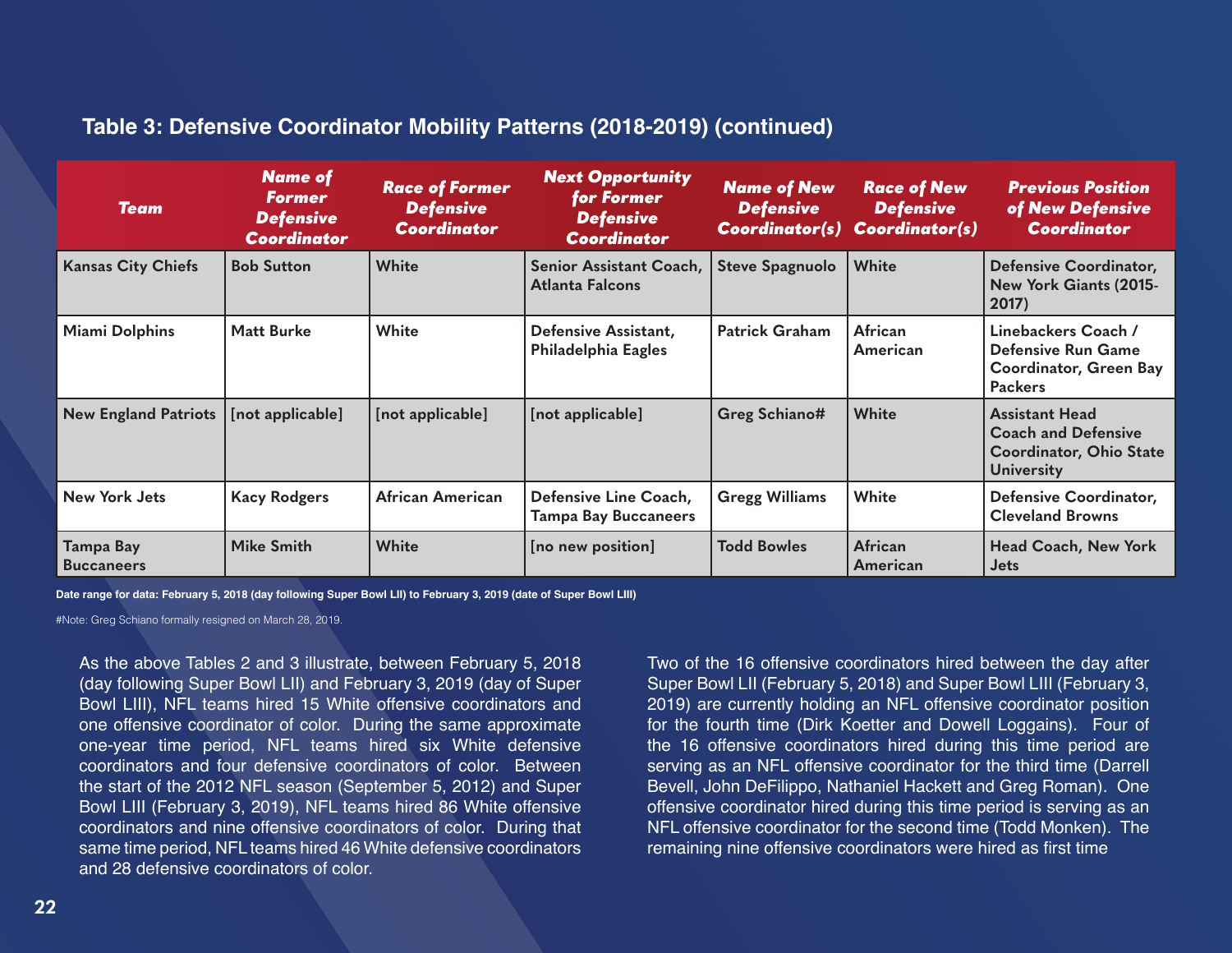NFL offensive coordinators. Four of the 16 offensive coordinators hired between the day following Super Bowl LII (February 5, 2018) and kickoff at Super Bowl LIII (February 3, 2019) held the offensive coordinator position with a different NFL team immediately before being named offensive coordinator of their current NFL team. In addition, five of the 16 offensive coordinators hired during this same time period held the quarterbacks coach position with an NFL team immediately before being named offensive coordinator of their current NFL team. Another three of the 16 offensive coordinators hired during this same time period held the tight ends coach position with an NFL team immediately before being named offensive coordinator of their current NFL team.

Three of the ten defensive coordinators hired between the day after Super Bowl LII (February 5, 2018) and kickoff at Super Bowl LIII (February 3, 2019) are currently holding an NFL defensive coordinator position for the third or greater time (Ed Donatell, Steve Spagnuolo and Gregg Williams). Four of the 10 defensive coordinators hired during this time period are serving as an NFL defensive coordinator for the second time (Todd Bowles, Vance Joseph, Chuck Pagano, and Steve Wilks). The remaining three defensive coordinators are first time NFL defensive coordinators (Lou Anarumo, Patrick Graham and Greg Schiano). One of the 10 defensive coordinators hired between the day after Super Bowl LII (February 5, 2018) and Super Bowl LIII (February 3, 2019) held the defensive coordinator position with a different NFL team immediately before being named defensive coordinator of their current NFL team (Gregg Williams). In addition, three of the 10 defensive coordinators hired during this same time period served as the head coach of a different NFL team immediately before being named defensive coordinator of their current NFL team.

As illustrated above in Figure 1 of this report, after separating from a first head coach position, 28 White individuals have held offensive coordinator positions and 28 White individuals have held defensive coordinator positions since 1963. For example, Dirk Koetter was recently named offensive coordinator of the Atlanta Falcons after previously serving as head coach of the Tampa Bay Buccaneers (2016-2018). In addition, Chuck Pagano was recently named defensive coordinator of the Chicago Bears after previously serving as head coach of the Indianapolis Colts (2012-2017). Similarly, Greg Schiano was recently named defensive coordinator of the New England Patriots after previously serving as head coach of the Tampa Bay Buccaneers (2012-2013).

After separating from a first head coach position, three coaches of color (Tom Fears, Jim Caldwell, and Hue Jackson) have held the offensive coordinator position and five coaches of color (Romeo Crennel, Leslie Frazier, Todd Bowles, Vance Joseph, and Steve Wilks) have been defensive coordinators. Bowles, Joseph and Wilks each earned defensive coordinator opportunities in January 2019 after separating from their first NFL head coach position.

**E £** Between the start of the 2012 NFL<br>
season (September 5, 2012) and Sup<br>
Bowl LIII (February 3, 2019). NFL tear *season (September 5, 2012) and Super Bowl LIII (February 3, 2019), NFL teams hired 86 White offensive coordinators and nine offensive coordinators of color. During that same time period, NFL teams hired 46 White defensive coordinators and 28 defensive coordinators " of color.*

**23**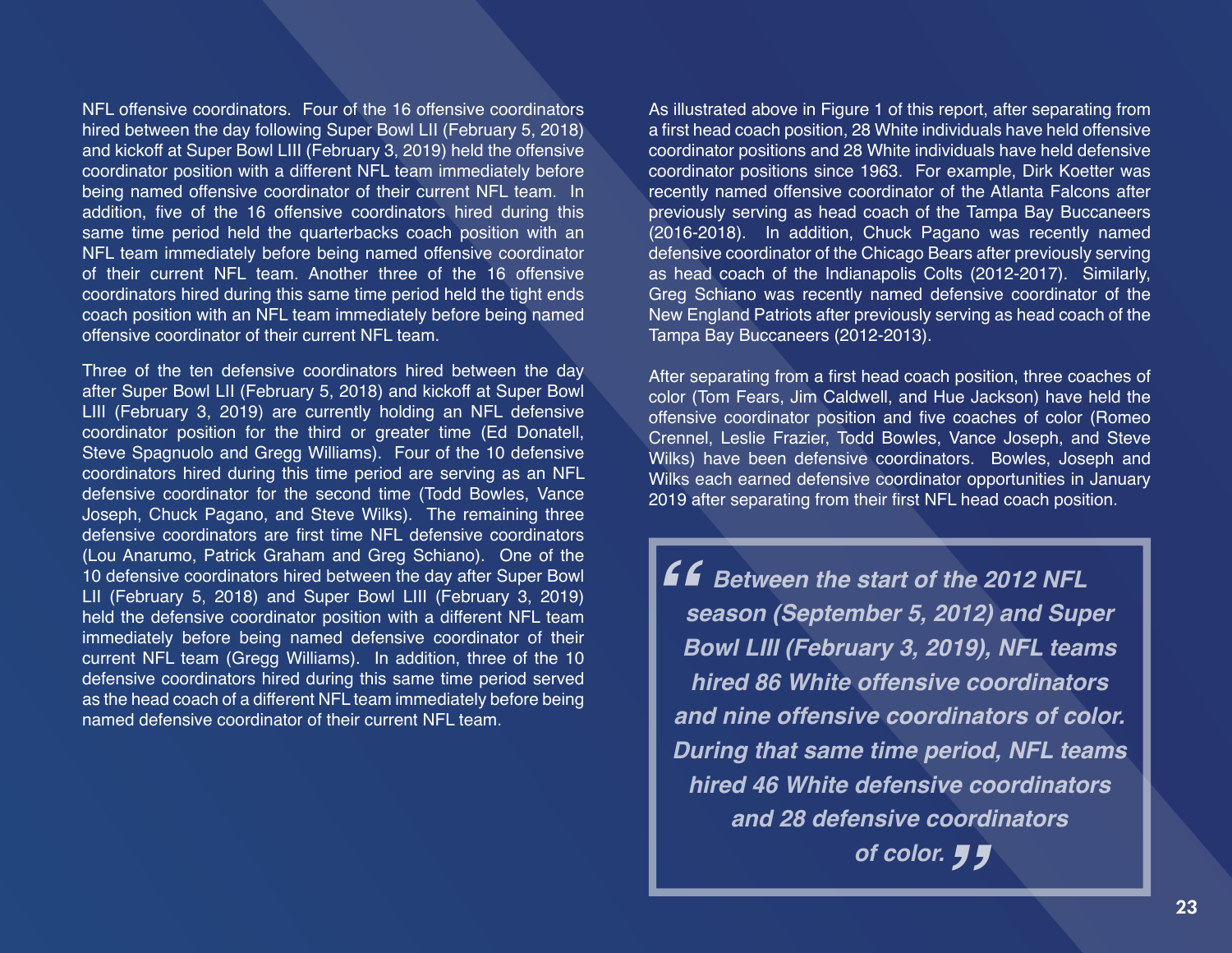## **Figure 4: NFL Offensive Coordinator Mobility Patterns (2012-2019)**



*Butween the beginning of the 2012<br>I MFL regular season (September 5, 2014<br>I and Super Bowl LIII (February 3, 2019 NFL regular season (September 5, 2012) and Super Bowl LIII (February 3, 2019), NFL teams hired 27 general managers; 25 of the 27 general managers (93%) hired during this timeframe are White " individuals.* 

## **Figure 5: NFL Defensive Coordinator Mobility Patterns (2012-2019)**



As illustrated above in Figure 4 and Figure 5, between the beginning of the 2012 NFL regular season (September 5, 2012) and Super Bowl LIII (February 3, 2019), 35 White individuals have received a second opportunity to work as an offensive coordinator or defensive coordinator of an NFL team. During this same time period, only eight men of color received a similar "second-chance" opportunity to be an offensive coordinator or defensive coordinator. In addition, during this same time period, 50 White individuals received a "third or greater chance" to work as an offensive coordinator or defensive coordinator of an NFL team, whereas only ten men of color received a similar "third or greater chance" to be an offensive coordinator or defensive coordinator.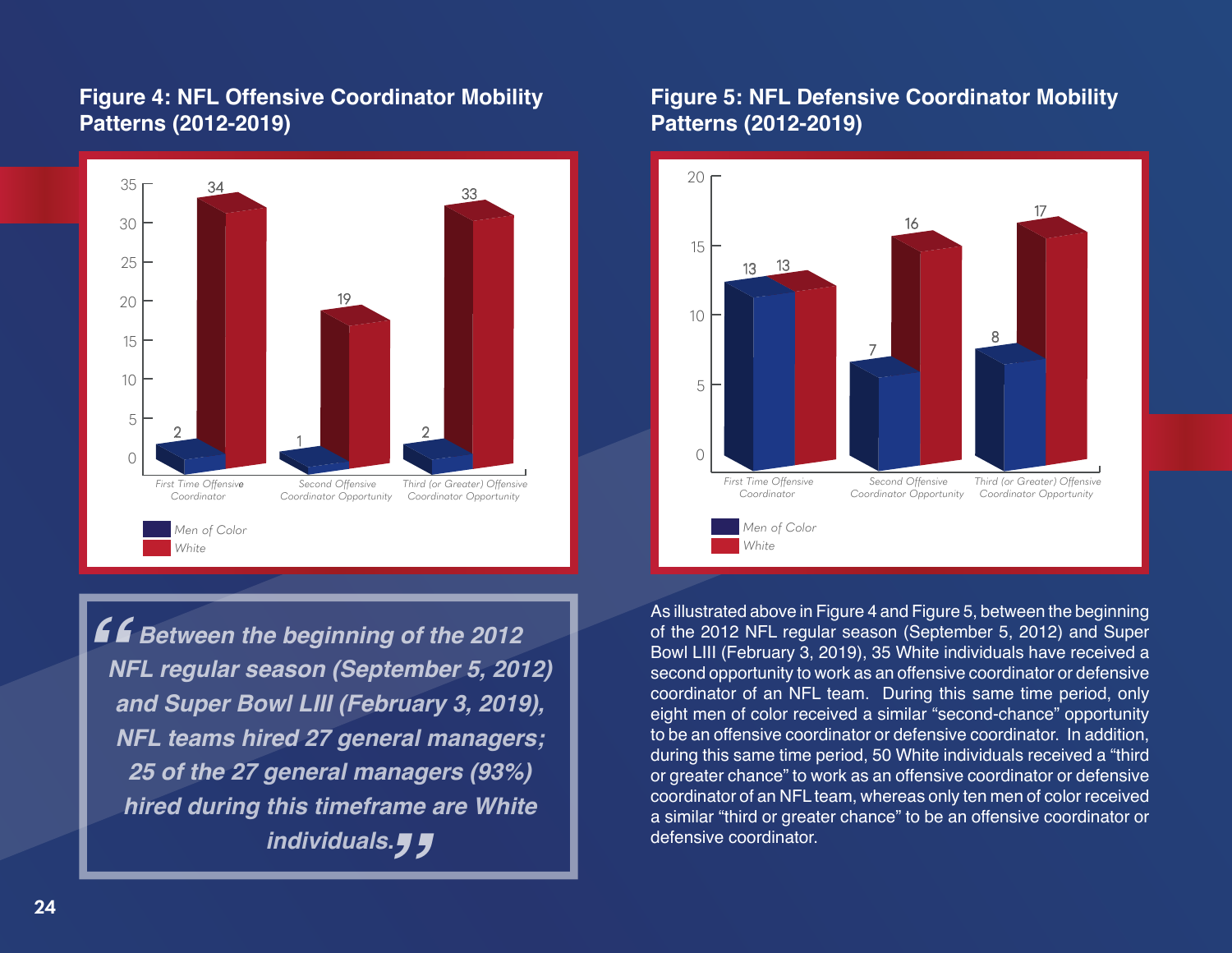## *General Manager Mobility Patterns*

## **Table 4: General Manager Mobility Patterns (2018-2019)**

| <b>Team</b>             | <b>Name of</b><br><b>Former</b><br><b>General</b><br><b>Manager</b> | <b>Race of Former</b><br><b>General</b><br><b>Manager</b> | <b>Next Opportunity</b><br>for Former General<br><b>Manager</b> | <b>Name of</b><br><b>New General</b><br><b>Manager</b> | <b>Race of New</b><br><b>General</b><br><b>Manager</b> | <b>Previous Position</b><br>of New General<br><b>Manager</b>    |
|-------------------------|---------------------------------------------------------------------|-----------------------------------------------------------|-----------------------------------------------------------------|--------------------------------------------------------|--------------------------------------------------------|-----------------------------------------------------------------|
| <b>Baltimore Ravens</b> | <b>Ozzie Newsome</b>                                                | <b>African American</b>                                   | [retirement]                                                    | <b>Eric DeCosta</b>                                    | White                                                  | <b>Assistant General</b><br>Manager, Baltimore<br><b>Ravens</b> |
| <b>Oakland Raiders</b>  | <b>Reggie McKenzie</b>                                              | <b>African American</b>                                   | <b>Senior Personnel</b><br>Executive, Miami<br><b>Dolphins</b>  | <b>Mike Mayock</b>                                     | <b>White</b>                                           | <b>NFL Network Draft</b><br>Analyst                             |

**Date range for data: February 5, 2018 (day following Super Bowl LII) to February 3, 2019 (date of Super Bowl LIII)**

As the above Table 4 illustrates, between February 5, 2018 (day following Super Bowl LII) and February 3, 2019 (day of Super Bowl LIII), NFL teams hired two White general managers. During that same time period, two general managers of color were fired or replaced whereas NFL teams hired zero new general managers of color. Between the beginning of the 2012 NFL regular season (September 5, 2012) and Super Bowl LIII (February 3, 2019), NFL teams hired 27 general managers; 25 of the 27 general managers (93%) hired during this timeframe are White individuals. Ray Farmer, who is African American, was hired as general manager of the Cleveland Browns in February 2014. In addition, Chris Grier, who is African American, was hired as general manager of the Miami Dolphins in January 2016. As of February 2019, Chris Grier remained as the only African American general manager of an NFL team.<sup>13</sup> In February 2019, Grier hired former Oakland Raiders general manager Reggie McKenzie to assist the Dolphins' player personnel department.

## *Additional Key Research Findings Based on NFL Internal Data Collection & Analysis*

Internal research by the NFL league office found that first time NFL coaches hired during the eleven-year period between 2006- 2016 who had less than five years of coordinator experience succeeded at a rate of 19% (that is, six of the 31 coaches had a career coaching record above .500 or coached in the playoffs more than once). This NFL research study also found that first time NFL coaches hired between 2006-2016 who had five or more years of coordinator experience succeeded at a rate of 73% (that is, 11 of the 15 coaches had a career coaching record above .500 or coached in the playoffs more than once).

Seven NFL head coaches were hired between the day following Super Bowl LI (February 6, 2017) and kickoff at Super Bowl LII (February 4, 2018). Five of these seven head coaches were hired as first time NFL head coaches (Matt Nagy, Matt Patricia, Frank 13 The NFL team in Washington currently has no official general manager. Doug Williams, who is **Reich, Mike Vrabel and Steve Wilks). Only two of the seven NFL** 

African American, serves as the team's senior vice president of player personnel.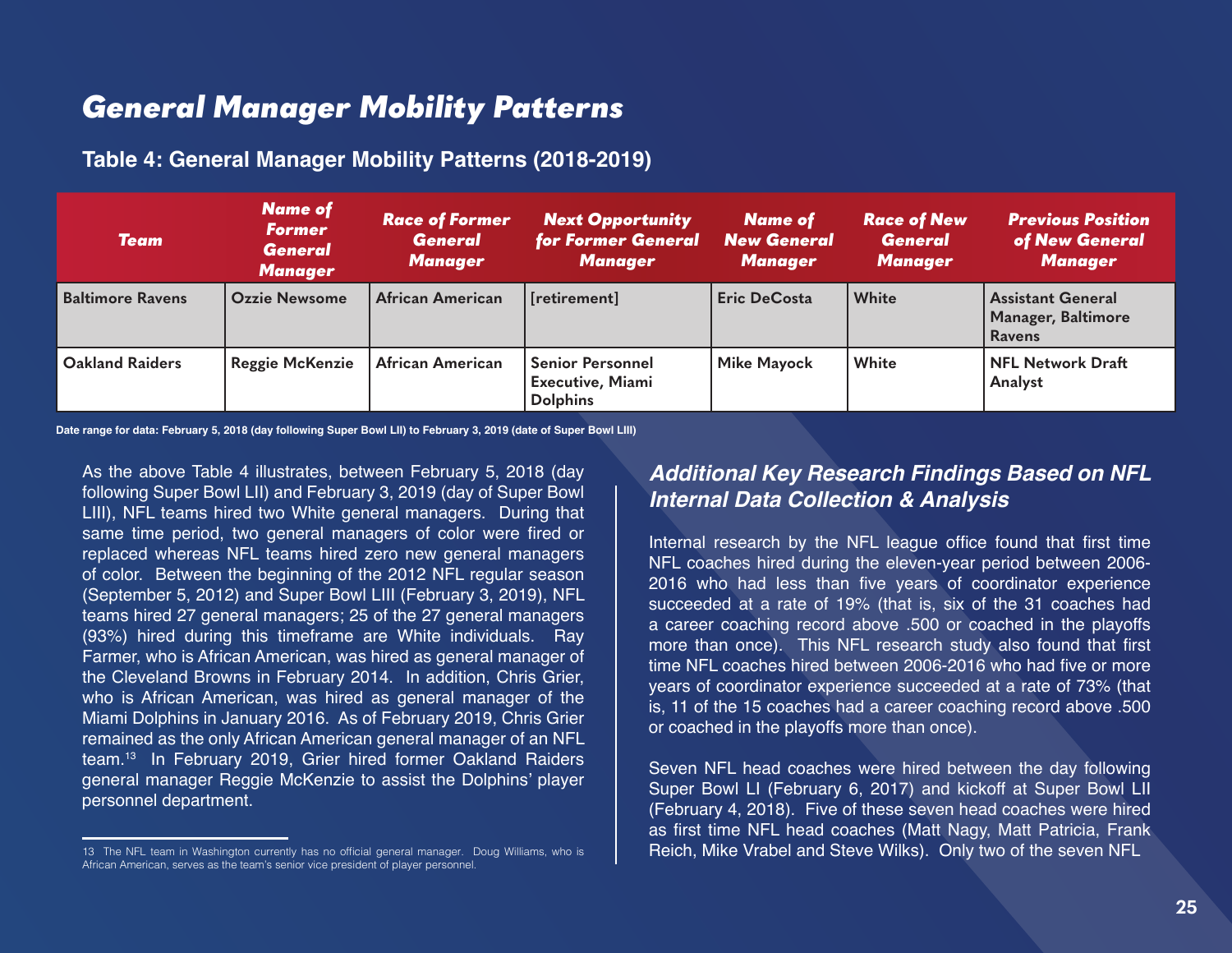head coaches hired during this same time period (Jon Gruden and Pat Shurmur) had prior NFL head coaching experience. Three of the five first time head coaches hired during this same time period had two years or less of NFL coordinator experience (Nagy, Vrabel and Wilks) before earning the opportunity to coach an NFL team. Frank Reich and Matt Patricia each had at least four years of previous NFL coordinator experience before becoming an NFL head coach.

Based on this internal research by the NFL league office discussed above, Reich and Patricia were better prepared and positioned to succeed as first time NFL head coaches as compared with Nagy, Vrabel and Wilks as a result of Reich's and Patricia's extensive prior experience as NFL coordinators. During the 2018 NFL regular season, the three teams coached by Nagy (Bears: 12-4 record), Vrabel (Titans: 9-7 record), and Wilks (Cardinals: 3-13 record) combined for 24 wins and 24 losses (50% combined winning percentage); Nagy coached the Bears to the playoffs. Conversely, during the 2018 NFL regular season, the two teams coached by Reich (Colts: 10-6 record) and Patricia (Lions: 6-10 record) combined for 16 wins and 16 losses (also a 50% combined winning percentage); Reich coached the Colts to the playoffs.

Five of the six first time head coaches recently hired during or shortly after the 2018 NFL regular season had two years or less of NFL coordinator experience before earning the opportunity to coach an NFL team. Vic Fangio spent 19 seasons serving as the defensive coordinator of five different NFL teams before earning his first NFL head coach opportunity. Again, based on the research by the NFL league office discussed above, Fangio is better prepared and positioned to succeed as a first time NFL head coach when compared with the five other recently hired first time NFL head coaches as a result of Fangio's extensive prior experience as an NFL defensive coordinator.

Recent research by the NFL league office also found that, during the eleven-year period between 2006-2016, second-time head coaches who had winning records during their first stint as an NFL

head coach succeeded at a rate of 45%. Conversely, second time head coaches who had losing records during their first stint as an NFL head coach only succeeded at a rate of 33%.

Two of the eight NFL head coaches hired during or shortly after the 2018 NFL regular season are second-time NFL head coaches. Bruce Arians, recently named new head coach of the Tampa Bay Buccaneers, previously coached the Arizona Cardinals to a combined 49-30-1 record from 2013-2017. The NFL research discussed above predicts a 45% success rate for Arians in his new head coach position. Adam Gase, recently named new head coach of the New York Jets, previously coached the Miami Dolphins to a combined 23-25 record from 2016-2018. The NFL research discussed above predicts a 33% success rate for Gase in his new head coach position.

## **Ethnicity of General Managers, Head Coaches, Offensive Coordinators, and Defensive Coordinators Hired in 2018-2019**

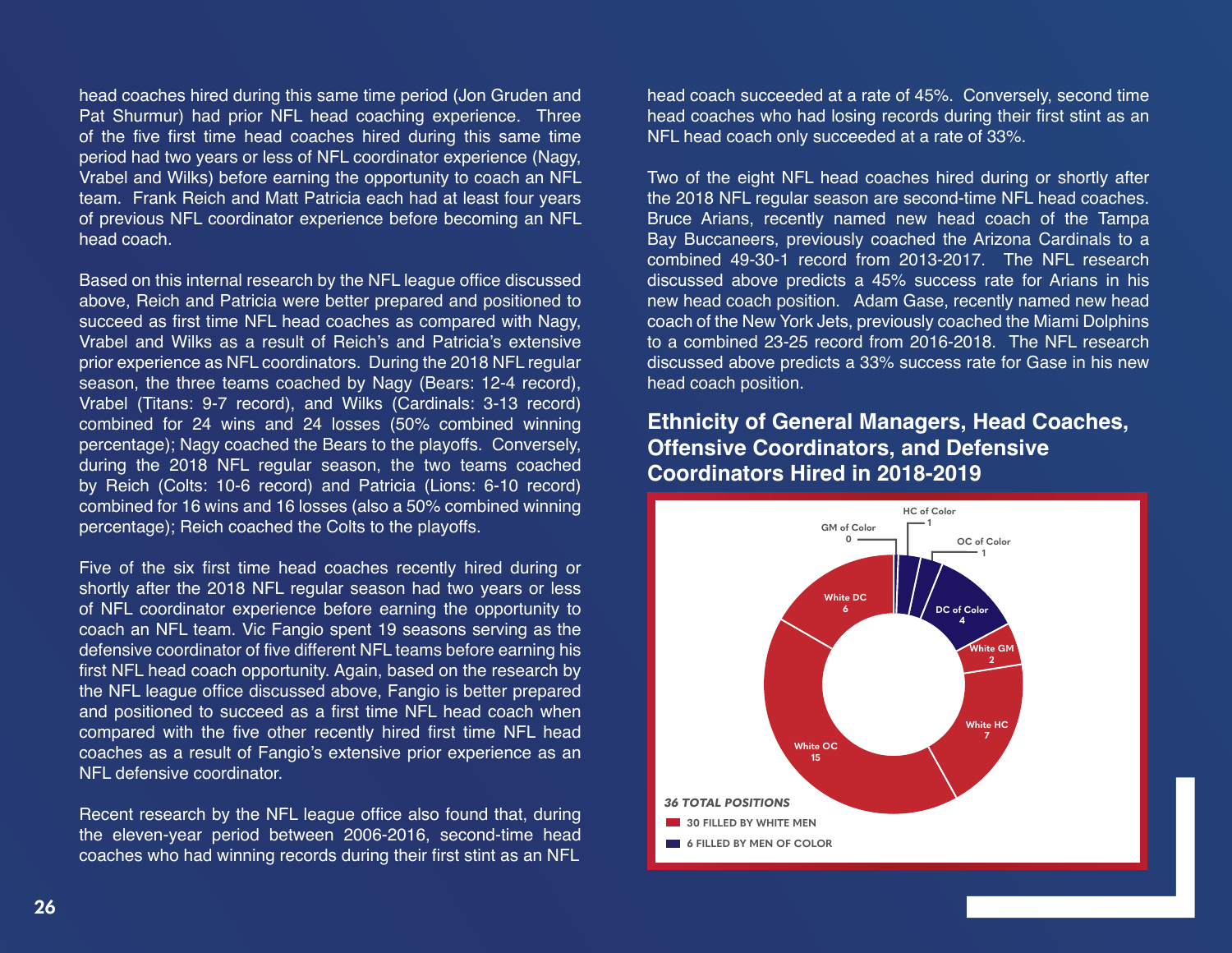# DISCUSSION AND CONCLUSIONS: ONS PRACTICAL RECOMMENDATIONS AND IMPLICATIONS

## **"The Reshuffling Effect"—Limiting the Talent**  *Pipeline*

Findings in the current research study indicate seven of the 16 recently hired offensive coordinators previously served at least one prior stint as an NFL offensive coordinator for one or more full NFL seasons; only one of the nine first time NFL offensive coordinators is a person of color (Byron Leftwich). In addition, seven of the ten recently hired defensive coordinators have previously served as an NFL defensive coordinator.

Findings in the current research study also indicate 27 out of the 50 head coaches hired since the start of the 2012 NFL regular season were previously an offensive coordinator in the NFL for one or more full NFL seasons before earning a head coach opportunity. Fifteen of the 50 head coaches hired since the start of the 2012 NFL regular season were previously a defensive coordinator in the NFL before earning a head coach opportunity.

These findings indicate that the offensive coordinator position is historically (but not always) the primary pipeline for aspiring first time NFL head coaches, whereas defensive coordinator can be viewed as the next most viable pipeline for prospective first time NFL head coaches. Rider et al. (2016) studied head coach changes from 1985-2012 and found that approximately 70% of all head coach promotions involved coaches who were promoted from a coordinator position. The Rider et al. (2016) empirical study combined with the results of this research report reiterates the importance of men of color earning an opportunity to serve as an NFL offensive coordinator or defensive coordinator, as these two

leadership positions function as viable springboards to NFL head coach opportunities. NFL coordinator experience is often viewed as essential with respect to NFL head coach prospects—especially for candidates of color.

A primary occupational mobility access barrier for coaches of color exists at the coordinator level. For example, the vast majority of African American offensive position coaches oversee running backs or wide receivers whereas only two African American coaches (Marcus Brady and Jim Caldwell) currently hold the quarterbacks coach position, which functions as a primary pipeline to become an offensive coordinator. The defensive backs (secondary) and linebackers coach positions presently function as two of the more viable occupational mobility paths for coaches of color in the NFL. For instance, Brian Flores spent eight NFL seasons combined as linebackers coach as well as defensive backs (secondary) coach for the New England Patriots; Flores was also the primary team leader responsible for defensive play-calling during the 2018 NFL season even though he was not officially the team's defensive coordinator. In addition, Steve Wilks served as defensive backs (secondary) coach for three different NFL teams (Bears, Chargers, and Panthers) before earning an opportunity to serve as the defensive coordinator of the Panthers during the 2017 NFL regular season; Wilks eventually earned an opportunity to serve as head coach of the Arizona Cardinals during the 2018 NFL season.

Six out of the seven head coaches hired between February 2, 2014, and February 1, 2015 had defensive coaching backgrounds (including NFL defensive coordinator experience) as compared with only one coach with an offensive coaching background (including NFL offensive coordinator experience). Conversely, all seven head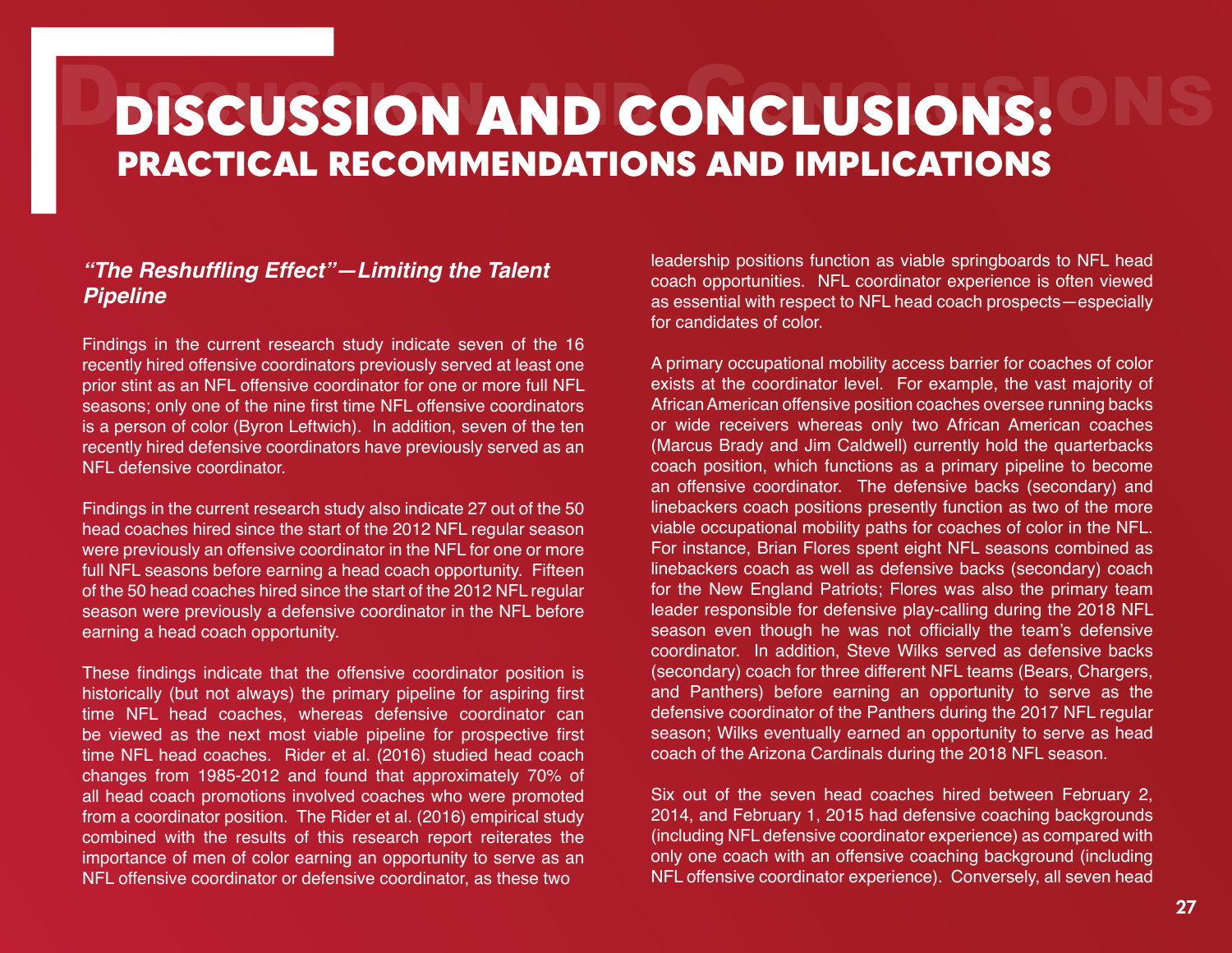coaches hired between February 2, 2015, and kickoff at Super Bowl 50 (February 7, 2016) had offensive coaching backgrounds; six of these seven head coaches had previous experience as an NFL offensive coordinator, and five of these seven head coaches were NFL offensive coordinators immediately prior to earning that head coach opportunity. In addition, all six head coaches hired during the approximate one-year period from the day following Super Bowl 50 (February 8, 2016) to kickoff at Super Bowl LI (February 5, 2017) had prior NFL coordinator experience (four as offensive coordinators and two as defensive coordinators). Also, all seven of the head coaches hired between the day following Super Bowl LI (February 6, 2017) and kickoff at Super Bowl LII (February 4, 2018) had previous NFL level coordinator experience (four as offensive coordinators and three as defensive coordinators). Finally, six of the eight head coaches recently hired between February 5, 2018 (day following Super Bowl LII) and February 3, 2019 (day of Super Bowl LIII) had offensive coaching backgrounds (including NFL offensive coordinator experience) as compared with only two coaches with a defensive coaching background (including NFL defensive coordinator experience); notably, four of the eight recently hired NFL head coaches (Brian Flores, Kliff Kingsbury, Freddie Kitchens, and Zac Taylor) did not previously officially serve as an NFL level coordinator for at least one NFL season.<sup>14</sup>

Findings in this research study once again reveal a troubling "reshuffling effect" in which recently "separated" (i.e., promoted, fired, resigned, retired or otherwise parted ways) head coaches, offensive coordinators, and defensive coordinators immediately received a new coaching opportunity in a key "head coach pipeline position" such as quarterbacks coach, linebackers coach and defensive backs (secondary) coach. In addition, five of the 16 recently hired offensive coordinators were most recently an NFL quarterbacks coach before being named to their current offensive coordinator position; two of these five former quarterbacks coaches received an internal promotion to offensive coordinator of the same

team. Overall, six of the 16 recently hired offensive coordinators have prior quarterbacks coach experience at the NFL level. Also, four of the recently separated offensive coordinators made a lateral career move with respect to being named an offensive coordinator of a different NFL team. On the defensive side, nine of the ten recently hired defensive coordinators have prior experience as a linebackers coach or defensive backs (secondary) coach in the NFL. Several of the recently separated defensive coordinators immediately received a new coaching opportunity in a key "head coach pipeline position." For example, one of the recently separated defensive coordinators (Gregg Williams) made a lateral career move with respect to being named a defensive coordinator of a different NFL team.

Recent research by the NFL league office revealed 27 out of 88 (31%) NFL head coaches hired during the fourteen-year period from 2006-2019 were former NFL head coaches. Four of these 27 "second or greater opportunity" head coaches hired during this fourteen-year period were men of color. These findings demonstrate that in order to be hired as a head coach in the NFL oftentimes the perceived most valuable career background is previous experience as an NFL head coach. These findings demonstrate another instance of the reshuffling effect with respect to limiting the overall number of opportunities for prospective first time NFL head coaches.

Findings in this Volume VIII research report also indicate a prevalence of the reshuffling effect with respect to the same individuals repeatedly hired for NFL team coordinator positions, which prevents new talent from entering key head coach pipelines. For example, between the beginning of the 2012 NFL regular season (September 5, 2012) and Super Bowl LIII (February 3, 2019), eightyfive White individuals have received at least a second opportunity to work as an offensive coordinator or defensive coordinator of an

<sup>14</sup> Although Brian Flores' official title with the New England Patriots was "linebackers coach," Flores was responsible for defensive play-calling for the New England Patriots during the 2018 NFL season. In addition, Zac Taylor and Freddie Kitchens each have some experience serving as interim offensive coordinators in the NFL for part of one or more seasons; Taylor was also the offensive coordinator for one season at the University of Cincinnati. Kliff Kingsbury had no prior NFL level experience before being hired as head coach of the Arizona Cardinals.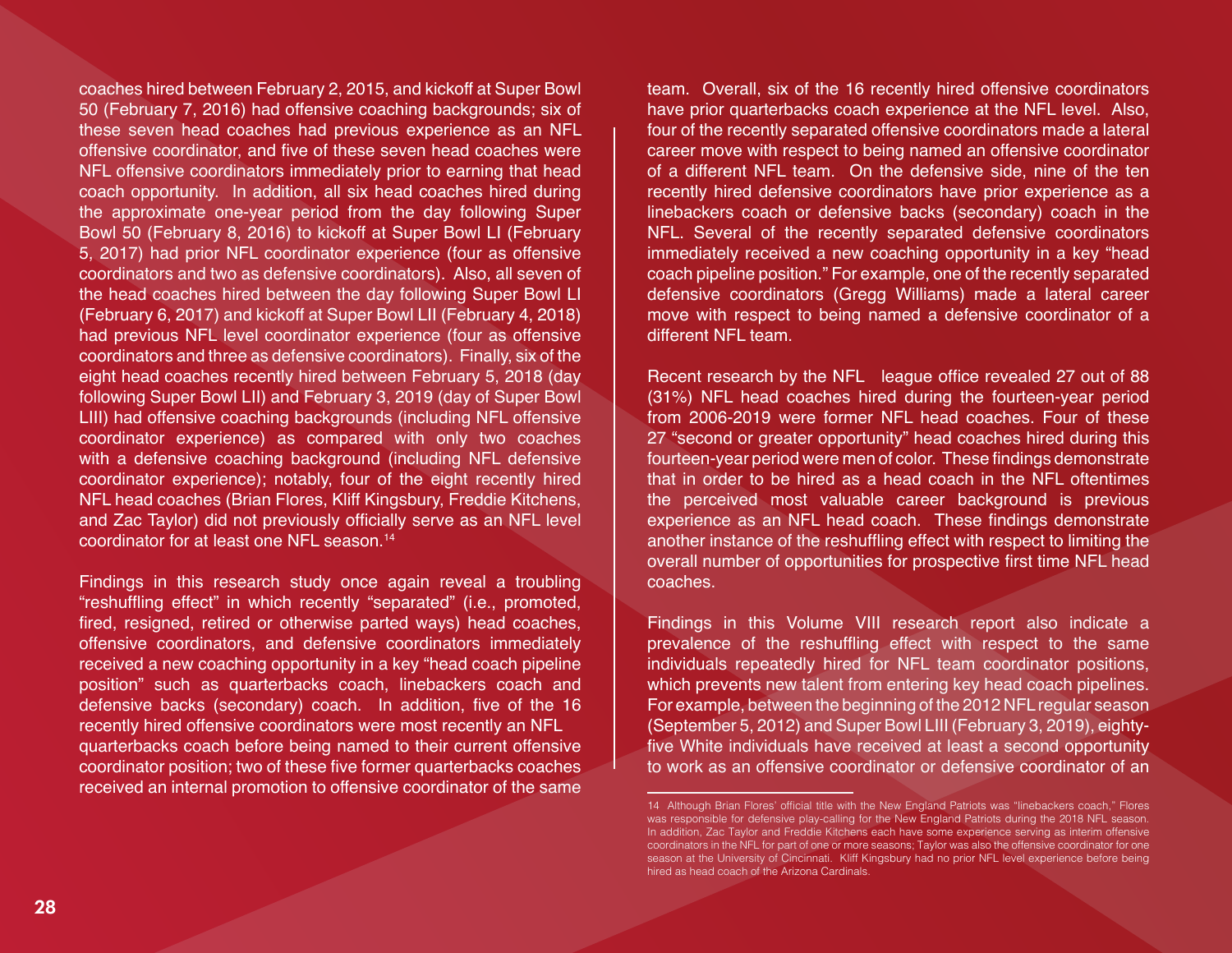"second or greater" opportunity during the same time period; fifteen of the eighteen "second or greater chances" have been for men of color hired as defensive coordinators. While it is somewhat encouraging that 38% (28 out of 74) of the defensive coordinators hired since the start of the 2012 NFL regular season are coordinators of color, only 9.5% (9 out of 95) of the offensive coordinators hired during this same time period have been coordinators of color. In addition, although it is likewise encouraging that Todd Bowles, Vance Joseph and Steve Wilks each recently earned another opportunity to serve as an NFL defensive coordinator, the hiring of these three "second chance" defensive coordinators nonetheless prevents new prospects of color from entering the head coach pipeline.

## **Social Capital and Implicit Bias—The Importance**  *of Trust and Perceived Competence*

In addition to increasing the number of qualified candidates of color who interview for each open coordinator, head coach and general manager position, it is imperative to ensure that these qualified candidates are perceived as qualified by the individuals who make the hiring decisions. A qualified candidate's job prospects will be impacted by intangible factors such as trust and perceived competence in addition to tangible factors such as actual performance in past coaching or coordinator position(s). The findings in the current study reiterate the need to develop and implement bias-lessening processes and procedures with respect to the hiring process for head coaches, offensive coordinators, defensive coordinators and general managers. The findings in the current study underscore and uncover the complexity of organizational nuances that may influence the final hiring decisions and might also determine the opportunities for coaches of color, offensive coordinators, defensive coordinators and general managers to maneuver the hierarchies of leadership positions.

The findings of the current study support the power of social capital and the impact of men of color serving in decision-making leadership positions as well as men of color developing a mentor/ mentee

relationship with current NFL head coaches and anticipated future head coach candidates. For example, shortly after being fired by the Cleveland Browns in October 2018, Hue Jackson was hired by his close friend and coaching mentor Marvin Lewis to serve as "special assistant to the head coach" with the Cincinnati Bengals. When Hue Jackson was asked about adding value to another NFL team after he was fired by the Browns, Jackson responded: "If there's somebody who I know and trust and respect, felt like they needed me to help or to do something for them along the lines of assisting in any way that I can to help them be as good as they can be on gameday, I would do that in a heartbeat" (via Adam Schefter podcast).

Similarly, Bruce Arians has served as a professional mentor to Todd Bowles ever since Arians coached Bowles when Bowles was a collegiate football student-athlete at Temple University. Arians and Bowles then worked together on the Cleveland Browns coaching staff from 2001-2003. When Arians was named head coach of the Arizona Cardinals in 2013, he promptly hired Todd Bowles as defensive coordinator. Fast forward to January 2019—shortly after being named the head coach of the Tampa Bay Buccaneers, Arians once again hired Bowles to serve as the team's defensive coordinator.<sup>15</sup>Arians also recently hired several other men of color who are part of his "coaching tree" including Byron Leftwich (offensive coordinator), Harold Goodwin (offensive line coach and run-game coordinator) and Kevin Ross (defensive backs coach). Finally, new Miami Dolphins head coach Brian Flores hired Patrick Graham to serve as the team's defensive coordinator. Flores and Graham worked together as defensive position coaches with the Patriots from 2009-2015.

<sup>15</sup> In 2015, Bruce Arians made the following comments about Todd Bowles' coaching abilities: "He was one of the smartest players I've ever coached, and then we had to work together in Cleveland, and I saw how great of a teacher he had become" (via Sports Illustrated).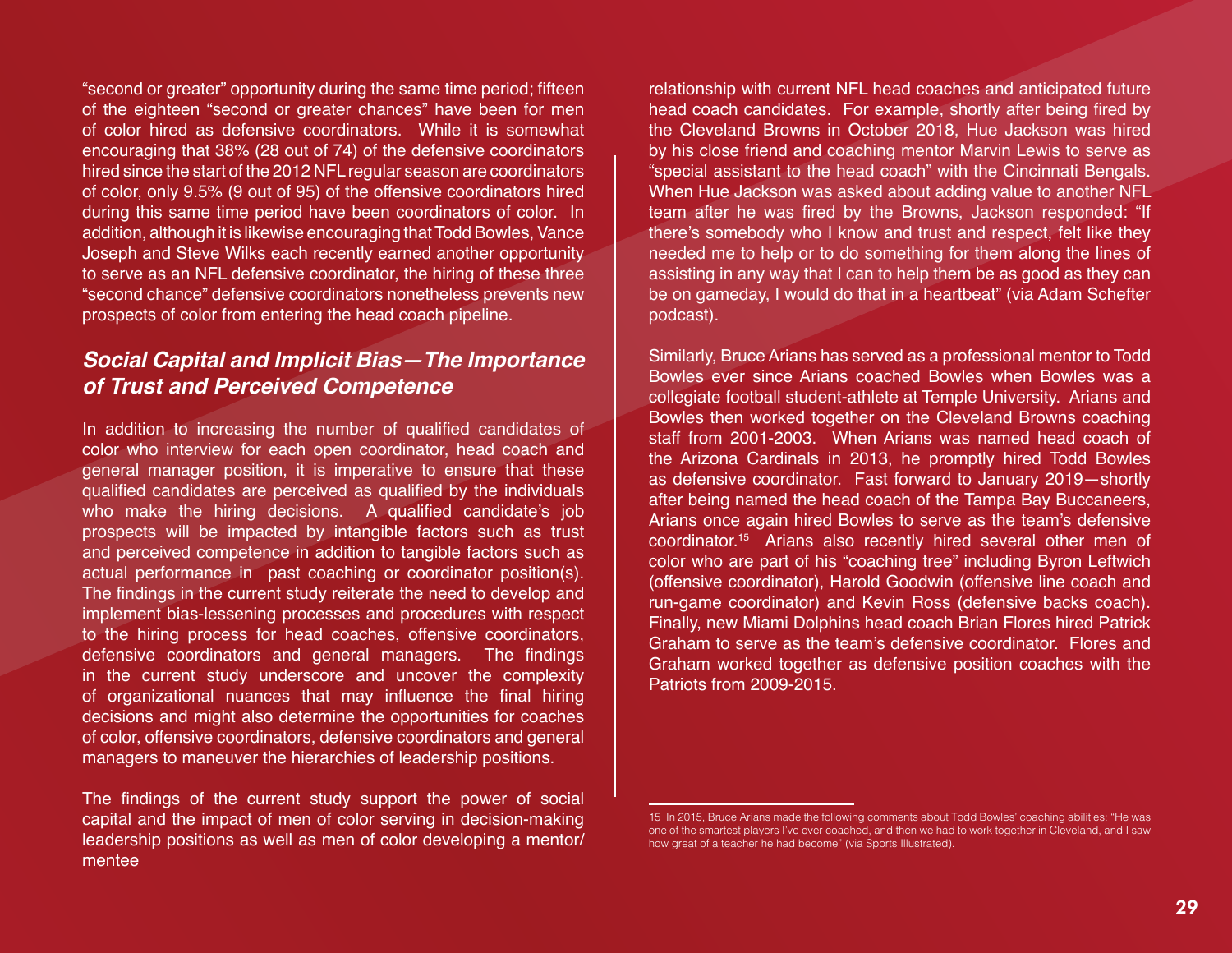Ten out of the twenty-two total NFL head coaches of color from 1963-2019 have earned a second opportunity to be the head coach of an NFL team. The key is to develop strategies and implement practices and processes that provide more candidates of color with a realistic opportunity to be a head coach in the NFL. As explained by scholars such as Kilduff et al. (2016), Day and McDonald (2010), and Sagas and Cunningham (2005), it is imperative to create a systemic approach that facilitates both strong and weak networking ties amongst leadership candidates of color in addition to increasing opportunities for rising industry stars to develop meaningful connections with "higher status" African American and White leaders within NFL teams and at the NFL league office.

The Rooney Rule may enable a person of color to earn an opportunity to secure an initial head coach or coordinator position, but intangible factors such as trust and perceived competence may have even more of an impact on future occupational mobility (second and third coaching or coordinator opportunities). Rider et al. (2106) expounded, "A decade after the Rooney Rule's implementation, within-job racial disparity clearly persists" (p. 40). Therefore, in addition to working to increase the number of people of color who make hiring decisions (team owners and general managers), it is imperative to work on improving "the perception of competence" of sport business professionals of color (Shropshire, 1996, p. 129-30). Stated differently, even if there is an increase in general managers of color and team owners of color, negative race consciousness associated with the coaching and coordinating capabilities of candidates of color may still exist and persist (see Shropshire, 1996). Developing and implementing additional, formalized processes to complement the evolving Rooney Rule requirements might further ensure that all interviewees for open head coach, general manager and coordinator positions are truly provided with a meaningful opportunity during the interview process.<sup>16</sup>

## **Occupational Mobility and Job Tenure—Change**  *as the Consistent Constant*

This research study also analyzed the tenure/stint (i.e., length of time in current positions) of all current NFL head coaches, offensive coordinators, and defensive coordinators. For current NFL offensive coordinators, the average length of time is only one year in the current position. Twenty-six current NFL offensive coordinators have been in their current position for two NFL seasons or fewer. Only three NFL offensive coordinators have been in their current position for three or more NFL seasons (Pete Carmichael, Josh McDaniels, and Ken Whisenhunt). Three head coaches are responsible for primary offensive play calling duties (Kliff Kingsbury, Sean McVay, and Kyle Shanahan). The data is somewhat similar for defensive coordinators; the average length of time is 1.4 years in the current position. Twenty-five current NFL defensive coordinators have been in their current position for two or fewer NFL seasons, whereas only six NFL defensive coordinators have been in their current position for three or more NFL seasons (Dennis Allen, Keith Butler, George Edwards, Rod Marinelli, Jim Schwartz, and Todd Wash). The Atlanta Falcons recently decided not to hire a new defensive coordinator; current Atlanta Falcons head coach Dan Quinn is currently responsible for defensive play calling duties.

As of kickoff at Super Bowl LIII (February 3, 2019), only two African American individuals held an offensive coordinator position with an NFL team—Eric Bieniemy served as offensive coordinator of the Kansas City Chiefs during the 2018 NFL season,<sup>17</sup> and Byron Leftwich was recently named offensive coordinator of the Tampa Bay Buccaneers. Three offensive coordinators of color (Edgar Bennett, Harold Goodwin, and Terry Robiskie) were all fired during or shortly after the 2017 NFL regular season.

<sup>16</sup> As explained by Troy Vincent, NFL Executive Vice President of Football Operations, "The Rooney Rule provides a point of entry, but to solve the long-term conundrum of opportunities versus the number of teams that can provide those opportunities, development of highly qualified individuals is imperative."

<sup>17</sup> However, head coach Andy Reid maintained responsibility for play calling on offense during the 2018 NFL regular season.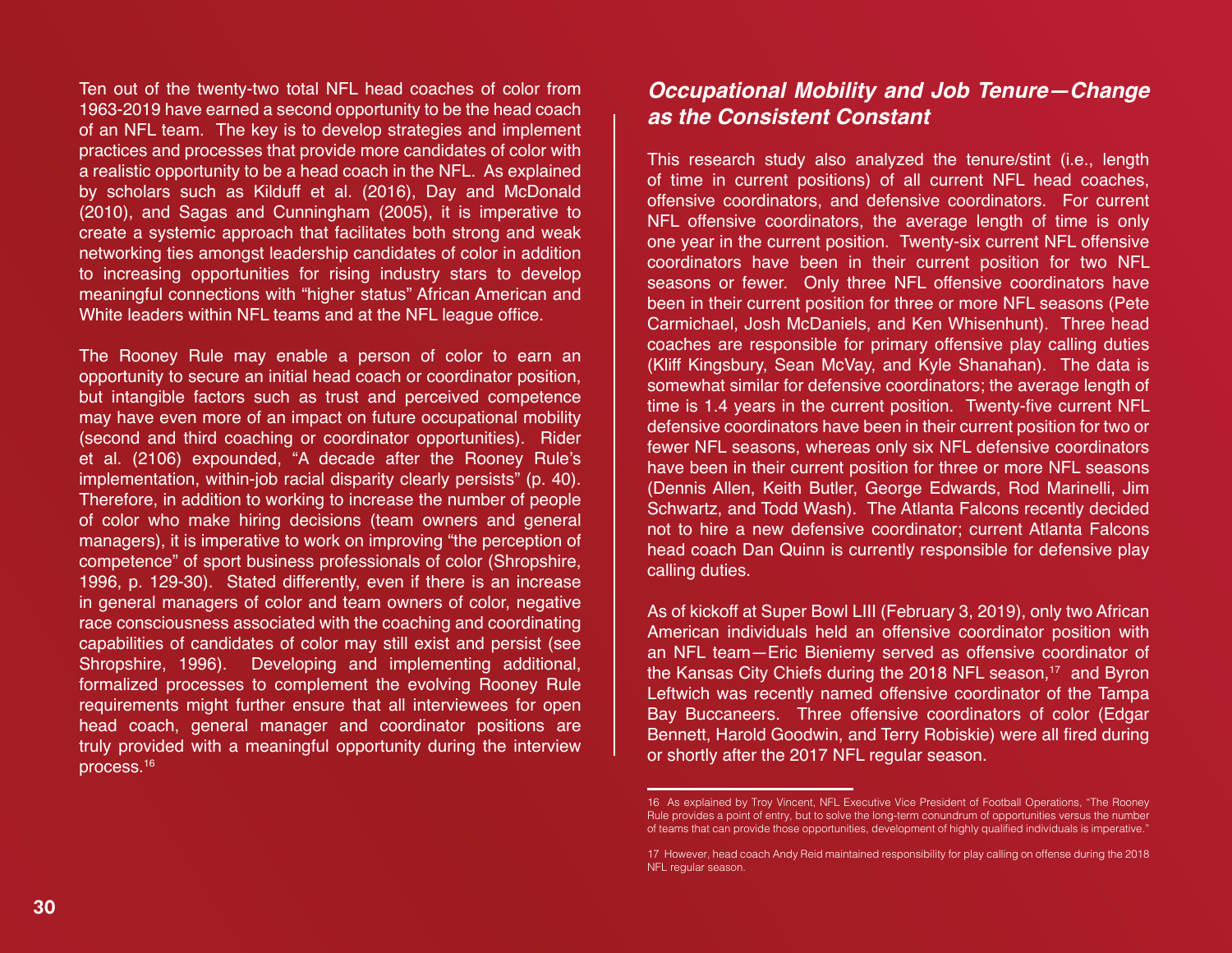The average tenure/stint in the current position for the ten current men of color in defensive coordinator positions is approximately 1.2 years. Each of the ten current NFL defensive coordinators of color has five or fewer NFL seasons of experience in his current defensive coordinator position; nine of the ten current NFL defensive coordinators of color have two or fewer NFL seasons of experience in their respective current defensive coordinator positions. The Cardinals, Browns, Buccaneers and Dolphins—four NFL teams who recently hired defensive coordinators of color in January/ February 2019—had a combined record of 22-41-1 during the most recently completed 2018 NFL regular season. The combined win/loss record for teams coached by one of the other six current African American and Muslim American defensive coordinators was 46-49-1 during the 2018 NFL regular season.

The average coach tenure/stint for the four men of color currently in NFL head coach positions is 5.5 years. Brian Flores was recently named head coach of the Miami Dolphins in February 2019. Anthony Lynn has been the head coach of the Los Angeles Chargers for two seasons. Ron Rivera has been the head coach of the Carolina Panthers for eight seasons. Mike Tomlin has been the head coach of the Pittsburgh Steelers for twelve seasons. The combined win/loss record for teams coached by one of the eight then-current head coaches of color during the 2018 NFL regular season was 49-69-2 (.415 winning percentage).

## *Recommendations for Pipeline Development & Hiring Process Programs*

Key NFL stakeholders are encouraged to examine the potential impact of creating new best practice guidelines or formal league policies related to the head coach and general manager search and hiring processes that focus both on hiring and retention. For example, one proposed new guideline/policy would further develop the Rooney Rule to require that all NFL teams interview at least one candidate of color with previous NFL level experience (including at least interim offensive coordinator or defensive coordinator experience) who also is not currently employed by the hiring team.

Since 2012, NFL teams have hired only two head coach candidates who did not have any previous NFL level experience (i.e., the Cardinals recently hired former college football head coach Kliff Kingsbury, and both the Eagles and 49ers hired former college football head coach Chip Kelly). In early 2018, the Raiders interviewed University of Southern California (USC) offensive coordinator Tee Martin and Raiders tight end coach Bobby Johnson in order to comply with the technical requirements of the Rooney Rule. However, neither of these men of color were considered strong or serious candidates for the Raiders head coach position. Martin remained the offensive coordinator at USC and Johnson accepted an assistant offensive line coach position with the Indianapolis Colts. Adding this additional "prior NFL coordinator experience" requirement to the Rooney Rule process could help ensure that the most prepared and compelling candidates are provided with a meaningful opportunity to interview.

Based on data provided by the NFL league office, as of February 24, 2019, NFL teams either interviewed or sought to interview 61 total candidates for the eight recent open head coach positions. Men of color represented nineteen of the 61 total candidates (31%) for these interviews (and planned interviews that ultimately did not take place). However, only seven different men of color received head coach interview opportunities. At least three NFL teams either interviewed or sought to interview the following minority head coach candidates: Eric Bieniemy (interview opportunity with five teams), Jim Caldwell (interview opportunity with four teams), Brian Flores (interview opportunity with four teams) and Kris Richard (interview opportunity with three teams). Hue Jackson, Vance Joseph and George Edwards represent the other men of color who were presented with head coach interview opportunities. Brian Flores is the only person of color who received a head coach offer during the recent hiring cycle.

<sup>18</sup> A The Browns fired head coach Hue Jackson midway through the 2018 NFL regular season; Jackon coached the Browns to a 2-5-1 record before he was fired.

<sup>19</sup> In December 2018, the NFL strengthened the Rooney Rule in part by requiring all NFL teams to interview at least one diverse candidate from the Career Development Advisory Panel list or a diverse candidate not currently employed by the hiring team.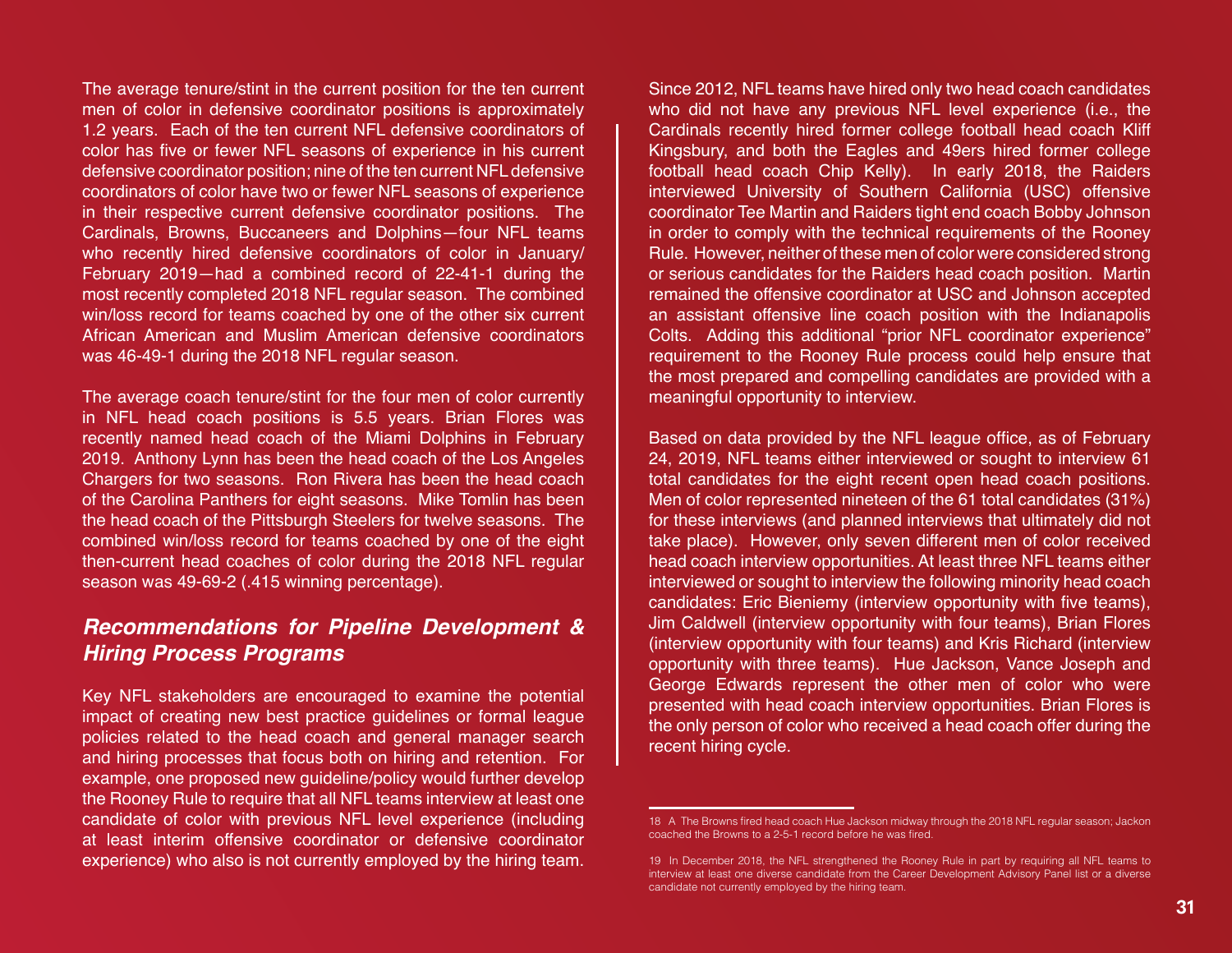With respect to recent general manager hires, as of February 24, 2019, NFL teams interviewed (or sought to interview) six total candidates for the two open positions. Men of color represented three of the six total candidates (50%) for these interviews (and planned interviews that ultimately did not take place). Despite being provided with the opportunity to interview, no men of color were ultimately offered one of the two recently filled general manager positions.

## *Recommendations for Future Research and Strategic Innovation*

This research study relied on data provided by the NFL along with publicly available data as reported by NFL teams. Researchers did not have access to NFL team notes and records from job candidate interviews, which would have provided more extensive insight with respect to the hiring decision-making process. In addition, this research study did not track the entire career trajectory of each individual coach, coordinator, and general manager examined in the study. The following recommendations for future research are made based on the findings in this research study.

Future research should further examine the "downward mobility" patterns of former NFL head coaches, general managers, and offensive and defensive coordinators of color in order to determine the impact and extent of minority vulnerability thesis implications within the NFL. For example, in January 2019, Al Holcomb experienced a downward occupational mobility shift when he accepted the linebackers coach / defensive run game coordinator position with the Cleveland Browns after serving as the defensive coordinator of the Arizona Cardinals. Teryl Austin experienced a similar downward occupational mobility shift during the same month, as he transitioned from working as the defensive coordinator of the Cincinnati Bengals to accepting a senior defensive assistant position with the Pittsburgh Steelers. Also in January 2019, Joe Woods experienced a comparable downward occupational mobility shift, as he transitioned from working as the defensive coordinator of the Denver Broncos to accepting a passing game coordinator

position with the San Francisco 49ers. Finally, Kacy Rodgers transitioned from serving as the defensive coordinator of the New York Jets to accepting the defensive line coach position with the Tampa Bay Buccaneers.

Future research could also analyze data related to the NFL's partnership with historic black colleges and universities in the Mid-Eastern Athletic Conference (MEAC) and Southwestern Athletic Conference (SWAC). Data collection and analysis could examine success stories involving former coaches and administrators at MEAC and SWAC institutions of higher learning who are now employed with an NFL team.

Future research should examine strategies to improve the overall hiring and decision-making process in order to expand the length of tenure ("opportunity to prove themselves") for head coaches, coordinators and position coaches. For example, the Arizona Cardinals fired head coach Steve Wilks after his first season serving as the team's head coach; similarly, the Denver Broncos fired head coach Vance Joseph after his second season serving as the team's head coach. Overall, NFL teams have made 49 total changes at the offensive coordinator position during the previous four NFL seasons. Eight offensive coordinators (Jeremy Bates, Todd Haley, Mike McCoy, John DeFilippo, Bill Lazor, Dowell Loggains, Joe Philbin, and Bill Musgrave) were recently fired during their first season serving as offensive coordinator (or accepted another career opportunity following only one season in their respective positions). In addition, NFL teams have made 35 total changes at the defensive coordinator position during the previous four NFL seasons. For example, Teryl Austin was recently fired by the Cincinnati Bengals in November 2018 during his first season serving as the team's defensive coordinator. Similarly, Al Holcomb was recently fired following his first season serving as the defensive coordinator of the Arizona Cardinals. Also, Marquand Manuel and

<sup>20</sup> In a recent empirical research study, Day (2018) explained that, historically, African American workers have been more vulnerable to downward occupational mobility because of their segregation into racialized jobs and networks combined with decision makers' cognitive biases and particularistic manipulation of performance criteria and (un)desirable employee characteristics. Day (2018) also noted that "scholars have recommended that employers can overcome such biases through the formalization of the hiring, promotion, and firing process" (p. 11).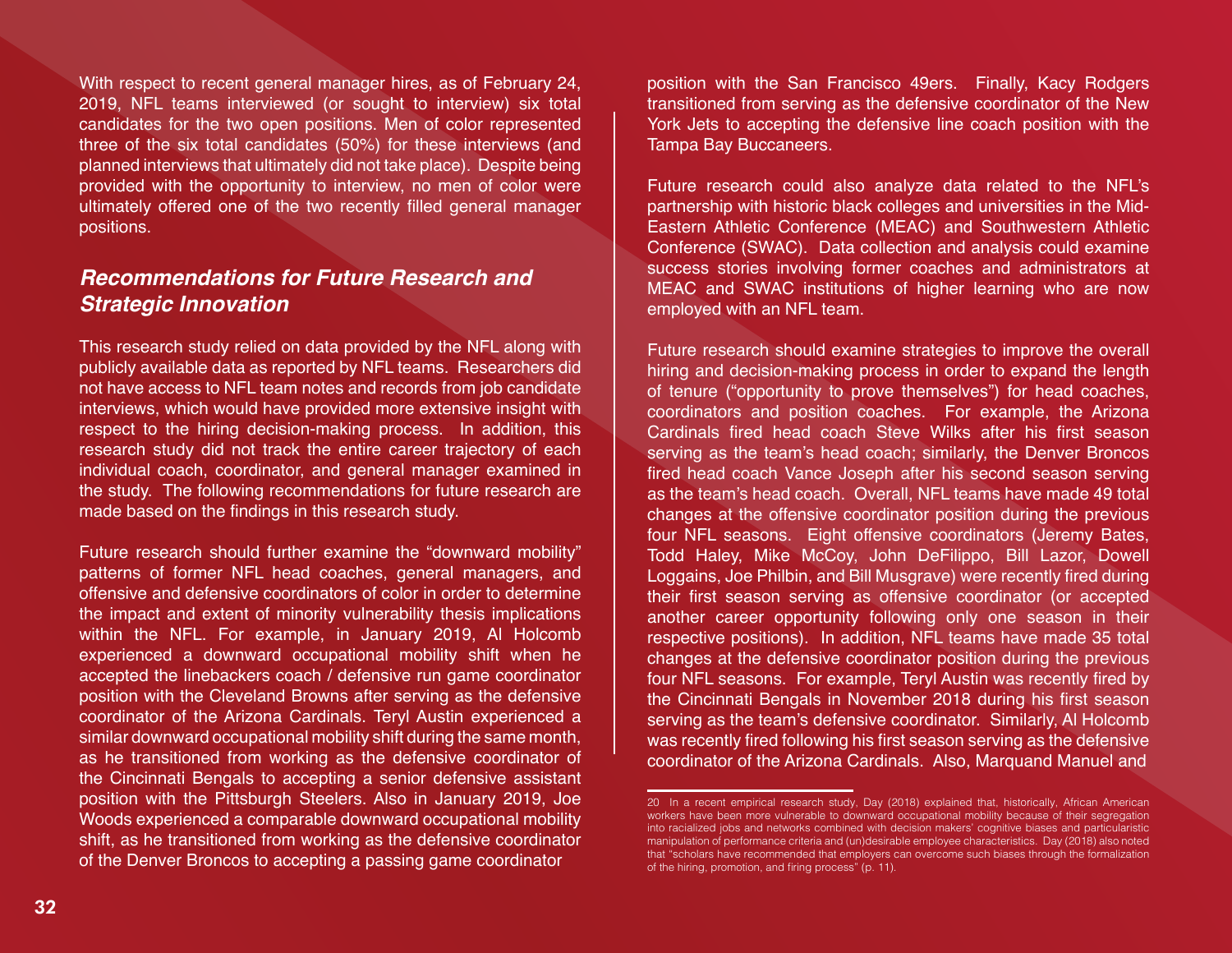Joe Woods were each recently fired after two seasons of serving as NFL defensive coordinators. This extremely high turnover rate in key team leadership roles is not ideal from a player development or career trajectory/sustainability perspective.

Future research should also attempt to examine the conversations and other communications/correspondence that take place between hiring managers (e.g., team owners and general managers), "interview influencers" and job candidates in addition to the required interview list disclosures. Investigating this type of discourse beyond the formal interview process could shed unique and enlightening insight into the many intangible and difficult to quantify variables that result in candidates securing head coach and coordinator positions. For example, the Arizona Cardinals issued a press release in January 2019 after hiring Kliff Kingsbury as the team's new head coach; the press release included the following narrative related to the connection between Sean McVay and Kliff Kingsbury:

*Kingsbury is friends with Rams coach Sean McVay – the 32-year-old offensive genius who has become the blueprint of many of the new coaching hires around the NFL – and McVay reached out to Kingsbury after Texas Tech let him*  go to see if Kingsbury wanted to join the Rams' staff for *the stretch run and postseason as an offensive consultant. Kingsbury considered it but ultimately joined USC. "I think*  he's been a very good head coach," McVay said last week when asked about Kingsbury's NFL prospects. "I think he's *demonstrated the ability to do a lot of different things at a*  high level, and he's got a great offensive mind."

Finally, future research should examine career opportunities in the XFL as potentially viable mobility platforms for both aspiring (and former) NFL coordinators, coaches and general managers. The XFL might serve as possible transitory career paths for former NFL coaches, coordinators, and general managers before these individuals earn another opportunity to once again help lead an NFL team. For instance, Jim Caldwell was fired by the Detroit Lions in January 2018. Caldwell subsequently served as a consultant to the XFL before earning an opportunity to serve as the assistant head coach and quarterbacks coach for the Miami Dolphins in February 2019.

<sup>21</sup> The Arizona Cardinals subsequently issued a revised press release, which seemed to intentionally omit the mention that "Kingsbury is friends with Rams coach Sean McVay."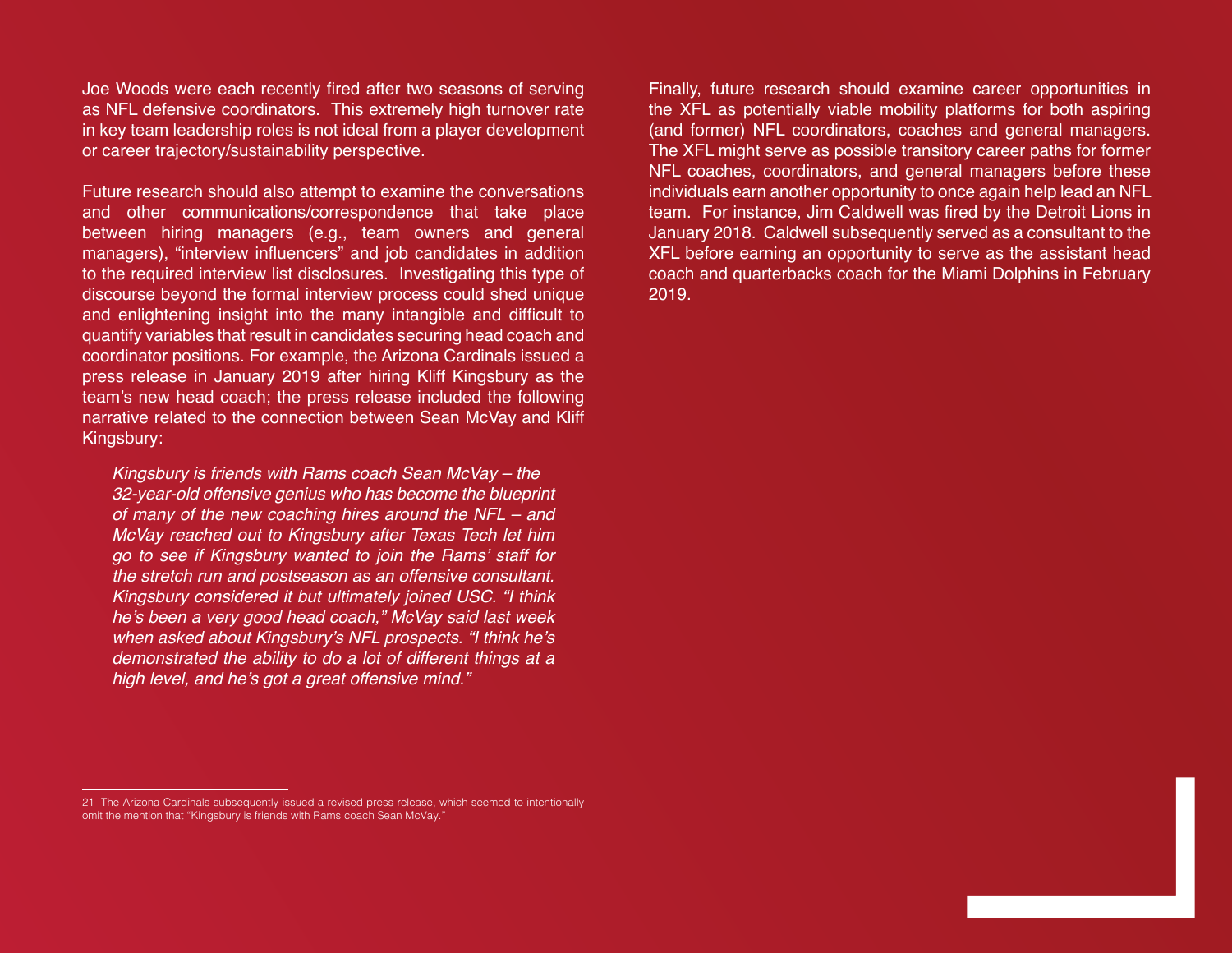# REFERENCES REFERENCES

Adler, P. and Kwon S.W. (2002). Social capital: Prospects for a new concept. Academy of Management Review, 27(1), 17-40.

Cochran, Jr. J. and Mehri, C. (2002). Black coaches in the NFL: Superior performance, inferior opportunities.

Collins, B. (2007). Tacking unconscious bias in hiring practices: The plight of the Rooney Rule. New York University Law Review, 82(3), 870-912.

Cunningham, G. and Sagas, M. (2005). Access discrimination in college athletics. Journal of Sport & Social Issues, 29(2), 148-163.

- Day, J. (2015). Transitions to the top: Race, segregation, and promotions to executive positions in the college football coaching profession. Work and Occupations, 1-39.
- Day, J. (2018). Climbing the ladder or getting stuck: An optimal matching analysis of racial differences in college football coaches' joblevel career patterns. Research in Social Stratification and Mobility, 53, 1-15.
- Day, J.C. and McDonald, S. (2010). Not so fast my friend: Social capital and the race disparity in promotions among college football coaches. Sociological Spectrum: Mid-South Sociological Association, 30(2), 138-158.
- Dovidio, J. and Gaertner, S. (1998). On the nature of contemporary prejudice: The causes, consequences, and challenges of aversive racism. In Confronting racism: The problem and the response (Eberhardt, J. and Fiske, S. eds). Thousand Oaks, CA: SAGE Publications, Inc.
- Fernandez, R.M., Castilla, E.J., and Moore, P. (2000). Social capital at work: Networks and employment at a phone center. American Journal of Sociology, 105, 1288-1356.
- Gabbay, S.M. and Zuckerman, E.W. (1998). Social capital and opportunity in corporate R&D: The contingent effect of contact density on mobility expectations. Social Science Research, 27, 189-217.

Greenwald, A. and Krieger, L.H. (2006). Implicit bias: Scientific foundations. California Law Review, 94(4), 945-967.

- Kay, A., Gaucher, D., Peach, J., Laurin, K., Friesen, J., Zanna, M., and Spencer, S. (2009). Inequality, discrimination, and the power of the status quo: Direct evidence for a motivation to see the way things are as the way they should be. Journal of Personality and Social Psychology, 97(3), 421-434.
- Kay, A. and Friesen, J. (2011). On social stability and social change: Understanding when system justification does and does not occur. Current Directions in Psychological Science, 20(6), 360-364.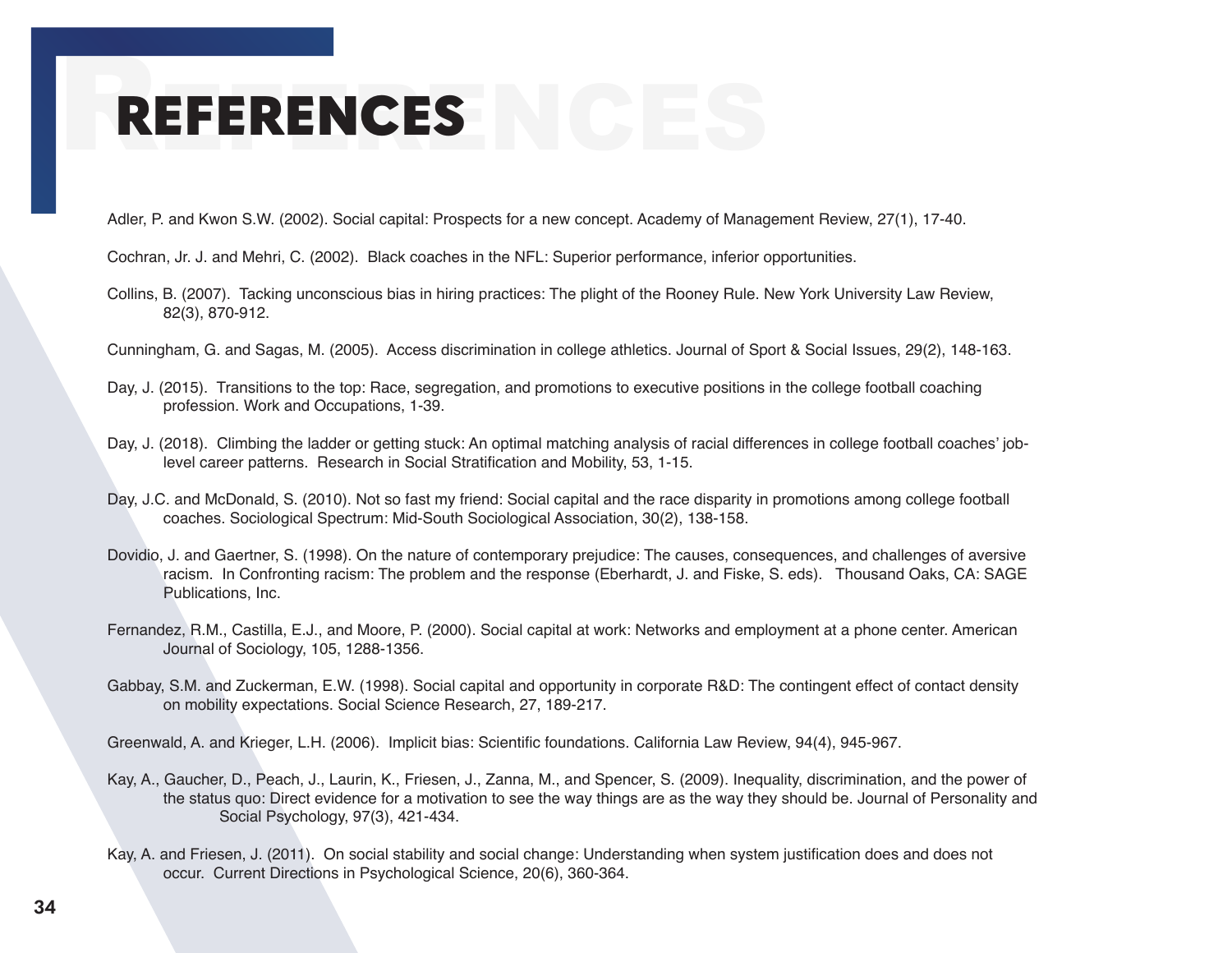- post settling up in NFL coaching careers. Academy of Management Journal, 59(1), 352-375.
- Kilduff, M., Crossland, C., Tsai, W., and Bowers, M. T. (2016). Magnification and correction of the acolyte effect: Initial benefits and ex<br>post settling up in NFL coaching careers. Academy of Management Journal, 59(1), 35 Madden, J. and Ruther, M. (2011). Has the NFL's Rooney Rule efforts "leveled the field" for African American head coach candidates? Journal of Sports Economics, 12(2), 127-142.
	- Pope, D.G., Price, J. and Wolfers, J. (2018). Awareness reduces racial bias. Management Science, 64(11), 4988-4995.
	- Rider, C., Wade, J., Swaminathan, A., and Schwab, A. (working paper, 2016). Racial disparity in leadership: Performance-reward bias in promotions of National Football League coaches.
	- Sagas, M. and Cunningham, G. (2005). Racial differences in the career success of assistant football coaches: The role of discrimination, human capital, and social capital. Journal of Applied Social Psychology, 35(4), 773-797.
	- Seebruck, R. and Savage, S. (2013). The differential effects of racially homophilous sponsorship ties on job opportunities in an elite labor market: The case of NCAA basketball coaching. Sociology Inquiry, 84(1), 75-101.
	- Shropshire, K. (1996). In black and white: Race and sports in America. New York: New York University Press.
	- Siler, K. (2018). Pipelines on the gridiron: Player backgrounds, opportunity structures and racial stratification in American college football. Sociology of Sport Journal.
	- Thornton, P. (2009). The increased opportunity for minorities in the National Football League coaching ranks: The initial success of the NFL's Rooney Rule. Willamette Sports Law Review, 6(1), 45-56.
	- Wang, L.I. (2006). Discrimination by default: How racism becomes routine. New York: New York University Press.
	- Wilson, G., Petersen, N., Smith, R. and Maume, D. (2018). Particularism and racial mobility into privileged occupations. Social Science Research.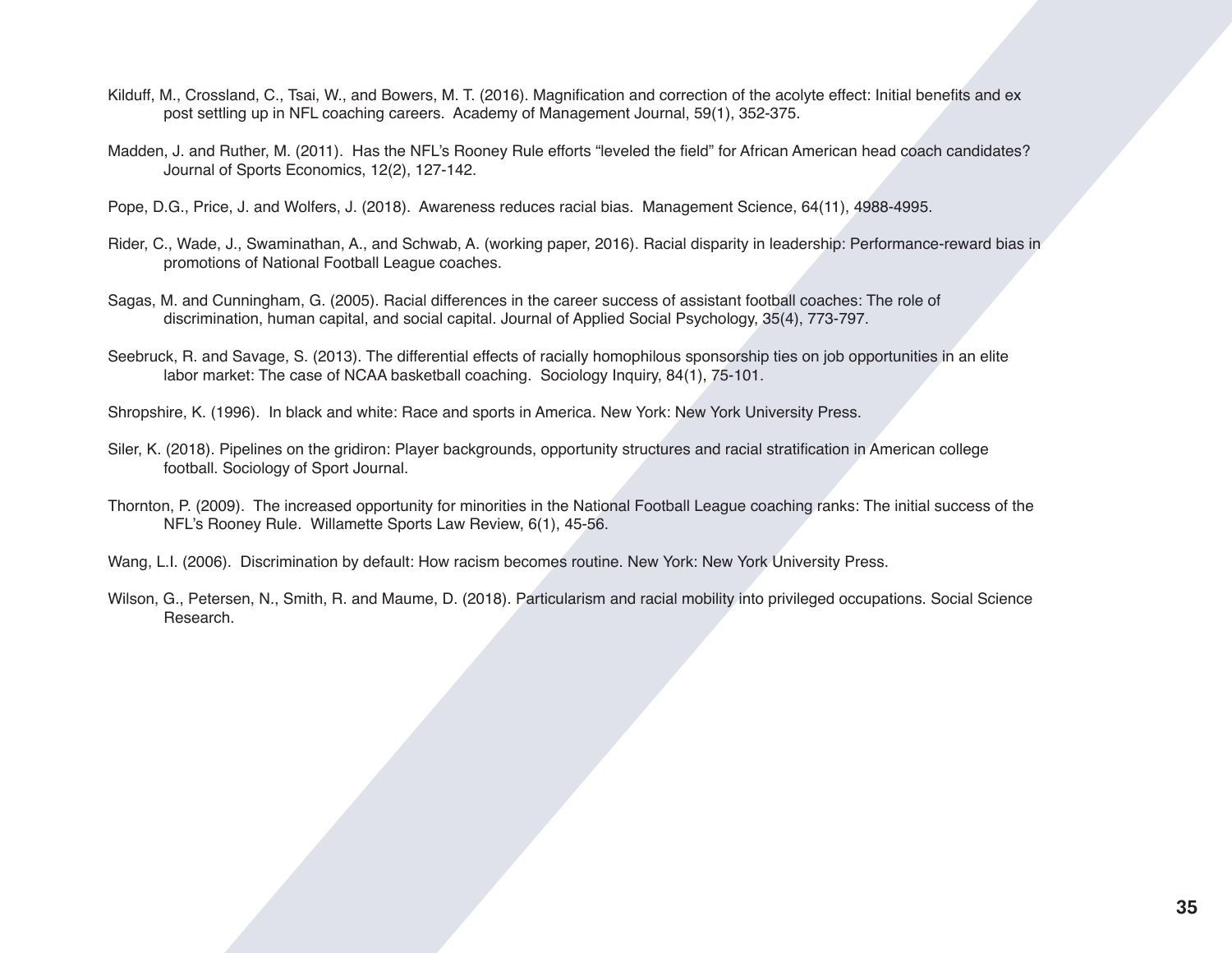# BIOS OF RESEARCH TEAM & BIOS OF RESEARCH TEAM & AUTHORS OF REPORT

*Dr. C. Keith Harrison* is an Associate Professor at UCF as well as Associate Chair / Chief Academic Officer of the DeVos Sport Business Management Graduate Program and founding director (2006-2014) of the Sport Business Management Undergraduate Program at UCF. In addition to his role as Faculty and Innovative Curriculum Coordinator of the Sport Business Management Programs, Dr. Harrison also served as Interim and Acting DeVos Chair in the College of Business during the Fall 2014 semester. As Senior Faculty/Associate Chair of the DeVos Graduate Sport Business Management Program, Dr. Harrison has contributed in the area of academic innovation and scholarship over the last decade to one of the most prestigious graduate sport business management programs. Dr. Harrison has taught leadership, diversity and sport marketing at the graduate level, and currently teaches diversity as well as co-teaches with Reggie Saunders (Director of Global Marketing, Jordan Brand) innovation and entrepreneurship in sport and entertainment at the undergraduate level. Dr. Harrison also served as an Adjunct Associate Professor at Emory University's Goizueta Business School from 2013-2015. Dr. Harrison has over two decades of university research, teaching and service experience at the community college level (Cerritos, Fullerton and Cypress) and university level (Washington State University, Indiana University, University of Michigan, Arizona State University, and UCF). A former NCAA scholar-athlete that was a center on the football team and graduated from West Texas A&M University, Harrison went on to earn his graduate degrees at California State University (Dominguez Hills) and the University of Southern California. Dr. Harrison has numerous peer-reviewed journal articles and book chapters that all disseminated from the Paul Robeson Research Center for Academic and Athletic Prowess established in Ann Arbor at the University of Michigan (1998).

Dr. Harrison was Co-Editor of the Journal of Issues in Intercollegiate Athletics (2009-2011) housed at the University of North Carolina (Chapel-Hill). He is currently Editor of the Journal of Higher Education Athletics & Innovation housed at Oklahoma University. He also wrote and co-edited a book with Scott Bukstein on Sport Business Analytics published by Taylor & Francis (2016). Dr. Harrison's career focus is in a few areas: the identity of the student-athlete and professional athlete experience; diversity and inclusion issues related to gender and race relations in education, business, sport and entertainment; and the marketing of emerging multicultural demographics in the global environment in terms of fan engagement. Dr. Harrison's brief list of clients/partnerships past and present include the NFL, the Minnesota Vikings, Oakland Raiders, Miami Dolphins, University of Oregon, Jordan Brand, Boise State University, UCLA's School of Education, Wharton Sports Business Academy, UC-Boulder's Business of Sport Certificate Program, Florida Citrus Sports and numerous intercollegiate athletic departments through his co-founded non-profit Scholar-Baller. Since 2012, Dr. Harrison has been the principal investigator/researcher and co-author with Bukstein for the NFL's "Good Business" series in terms of diversity and inclusion initiatives within the NFL as well as on female spectators and influencers of the NFL brand. Harrison also served as the lead educational consultant and special/senior advisor for the Ross Initiative in Sports for Equality (RISE), which is a not-for-profit organization founded by Miami Dolphins team owner Stephen Ross. Harrison and Bukstein developed and implemented a comprehensive academic curriculum focused on diversity, inclusion, respect and equality in sport along with creating marketing and branding content for RISE. Harrison is a guest columnist for the SportsBusiness Journal in the area of cultural innovation in sport business and entertainment management.